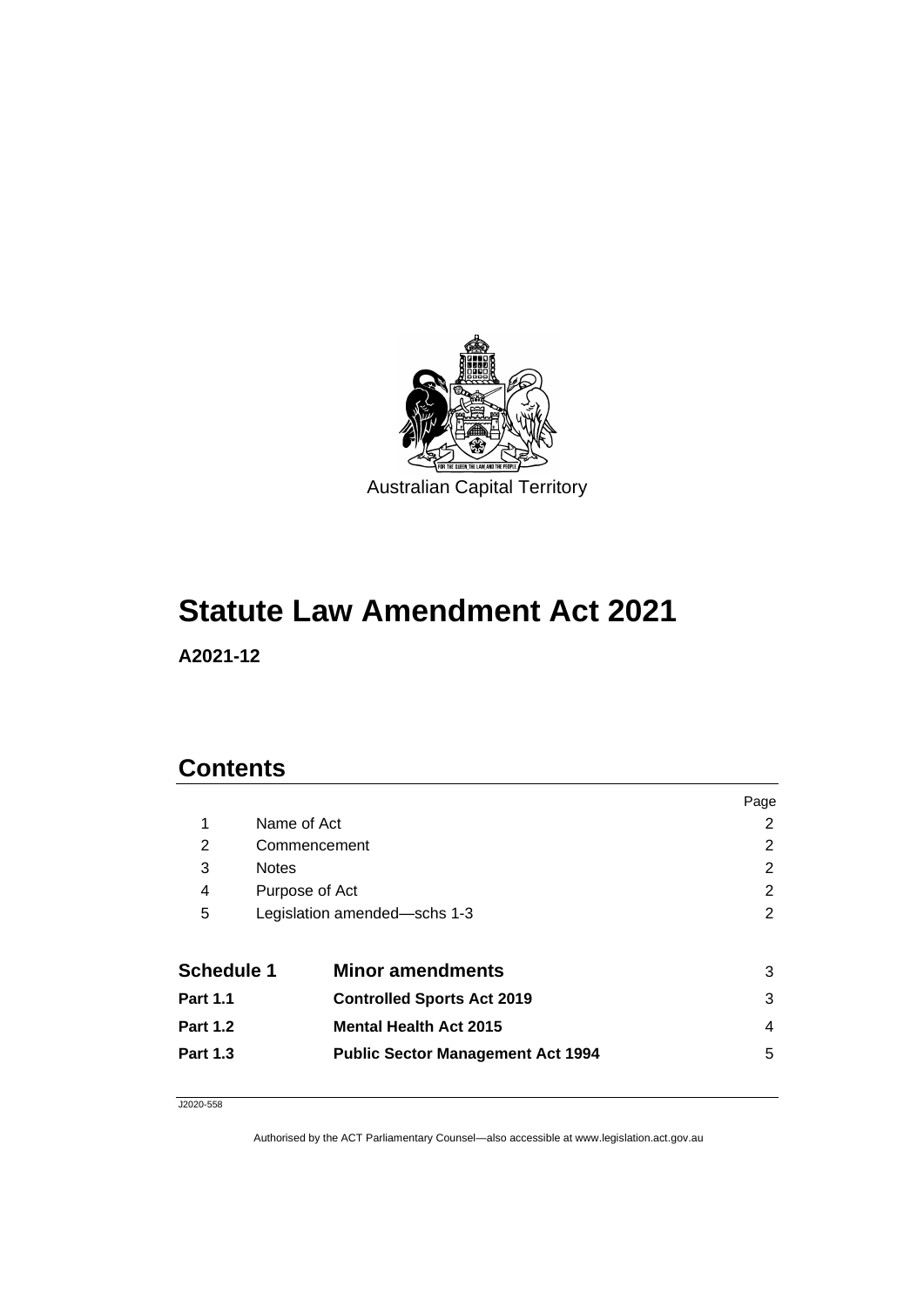| Contents |
|----------|
|----------|

| ۰. |
|----|
|----|

| <b>Part 1.4</b>   | <b>Workers Compensation Act 1951</b>                                                    | $\overline{7}$ |
|-------------------|-----------------------------------------------------------------------------------------|----------------|
| <b>Schedule 2</b> | <b>Legislation Act 2001</b>                                                             | 8              |
| <b>Schedule 3</b> | <b>Technical amendments</b>                                                             | 13             |
| <b>Part 3.1</b>   | <b>Animal Diseases Act 2005</b>                                                         | 13             |
| <b>Part 3.2</b>   | <b>Animal Welfare Act 1992</b>                                                          | 13             |
| <b>Part 3.3</b>   | <b>Building and Construction Industry (Security of</b><br>Payment) Act 2009             | 14             |
| <b>Part 3.4</b>   | <b>Clinical Waste Act 1990</b>                                                          | 15             |
| <b>Part 3.5</b>   | <b>Construction Occupations (Licensing) Act 2004</b>                                    | 16             |
| <b>Part 3.6</b>   | <b>Crimes (Restorative Justice) Act 2004</b>                                            | 16             |
| <b>Part 3.7</b>   | <b>Crimes (Sentence Administration) Act 2005</b>                                        | 17             |
| <b>Part 3.8</b>   | <b>Crimes (Sentencing) Act 2005</b>                                                     | 18             |
| <b>Part 3.9</b>   | <b>Dangerous Substances (Explosives) Regulation 2004</b>                                | 19             |
| <b>Part 3.10</b>  | <b>Drugs of Dependence Act 1989</b>                                                     | 19             |
| <b>Part 3.11</b>  | <b>Duties Act 1999</b>                                                                  | 20             |
| Part 3.12         | <b>Education and Care Services National Law (ACT) Act</b><br>2011                       | 22             |
| <b>Part 3.13</b>  | <b>Electricity Feed-in (Large-scale Renewable Energy</b><br><b>Generation) Act 2011</b> | 23             |
| <b>Part 3.14</b>  | <b>Energy Efficiency (Cost of Living) Improvement Act</b><br>2012                       | 23             |
| Part 3.15         | <b>Environment Protection Act 1997</b>                                                  | 24             |
| <b>Part 3.16</b>  | <b>Environment Protection Regulation 2005</b>                                           | 25             |
| <b>Part 3.17</b>  | <b>First Home Owner Grant Act 2000</b>                                                  | 25             |
| Part 3.18         | <b>Fisheries Act 2000</b>                                                               | 25             |
| <b>Part 3.19</b>  | Food Act 2001                                                                           | 26             |
| <b>Part 3.20</b>  | <b>Food Regulation 2002</b>                                                             | 26             |

contents 2 Statute Law Amendment Act 2021

A2021-12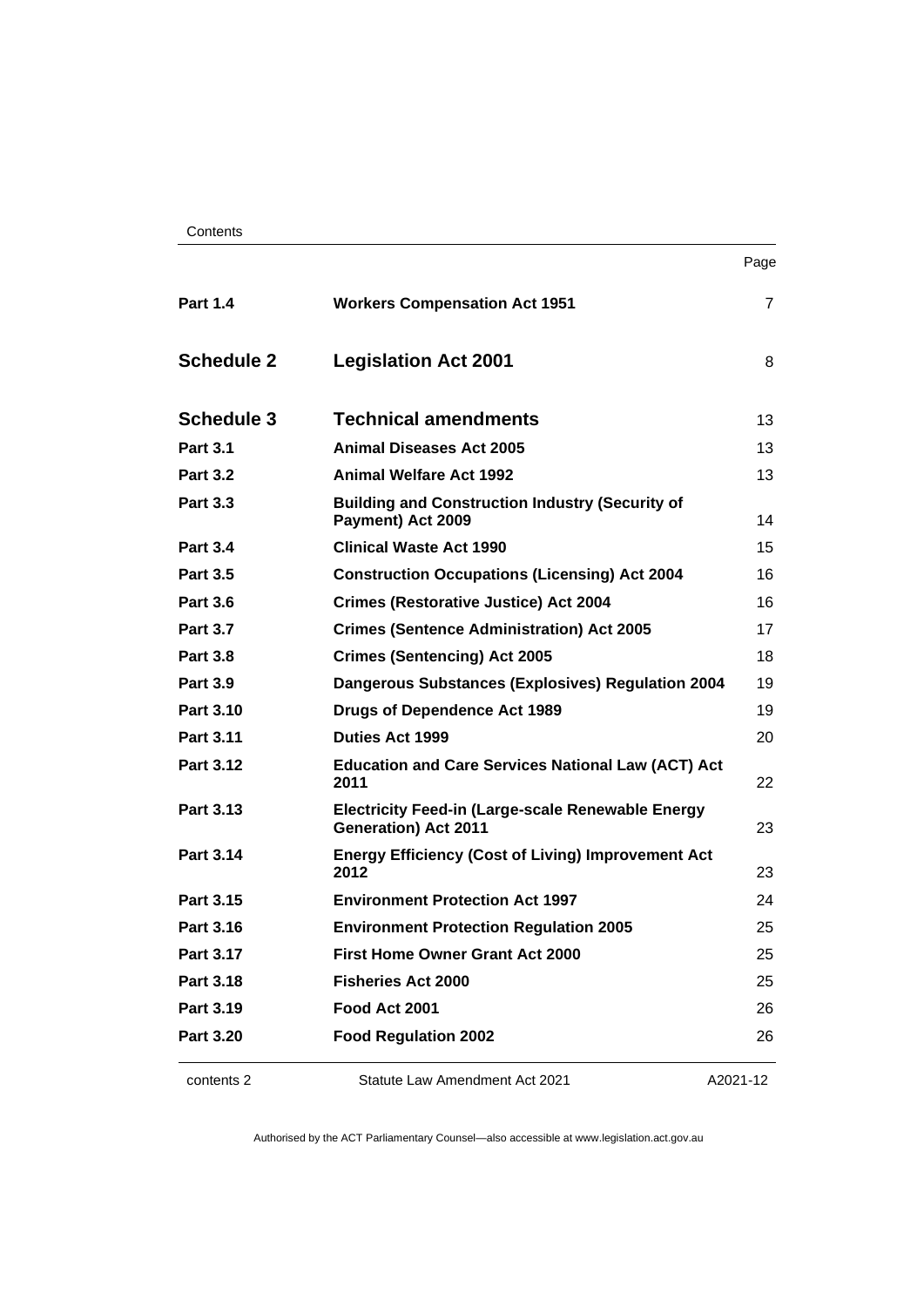| ×<br>×<br>I |
|-------------|
|-------------|

| <b>Part 3.21</b> | <b>Gas Safety Act 2000</b>                                                | 27 |
|------------------|---------------------------------------------------------------------------|----|
| <b>Part 3.22</b> | <b>Health Act 1993</b>                                                    | 27 |
| Part 3.23        | <b>Health Records (Privacy and Access) Act 1997</b>                       | 29 |
| <b>Part 3.24</b> | <b>Hemp Fibre Industry Facilitation Act 2004</b>                          | 30 |
| <b>Part 3.25</b> | Human Cloning and Embryo Research Act 2004                                | 31 |
| <b>Part 3.26</b> | <b>Information Privacy Act 2014</b>                                       | 32 |
| <b>Part 3.27</b> | <b>Integrity Commission Act 2018</b>                                      | 33 |
| <b>Part 3.28</b> | <b>Intoxicated People (Care and Protection) Act 1994</b>                  | 33 |
| <b>Part 3.29</b> | Lakes Act 1976                                                            | 33 |
| Part 3.30        | <b>Land Rent Act 2008</b>                                                 | 37 |
| <b>Part 3.31</b> | Land Tax Act 2004                                                         | 37 |
| Part 3.32        | <b>Long Service Leave Act 1976</b>                                        | 38 |
| Part 3.33        | Long Service Leave (Portable Schemes) Act 2009                            | 38 |
| Part 3.34        | <b>Machinery Act 1949</b>                                                 | 40 |
| Part 3.35        | Medicines, Poisons and Therapeutic Goods Act 2008                         | 40 |
| <b>Part 3.36</b> | <b>Medicines, Poisons and Therapeutic Goods</b><br><b>Regulation 2008</b> | 41 |
| <b>Part 3.37</b> | <b>Mental Health Act 2015</b>                                             | 42 |
| <b>Part 3.38</b> | <b>Mental Health (Secure Facilities) Act 2016</b>                         | 44 |
| Part 3.39        | <b>Nature Conservation Act 2014</b>                                       | 44 |
| Part 3.40        | <b>Pawnbrokers Act 1902</b>                                               | 45 |
| <b>Part 3.41</b> | <b>Payroll Tax Act 2011</b>                                               | 46 |
| <b>Part 3.42</b> | <b>Pest Plants and Animals Act 2005</b>                                   | 46 |
| Part 3.43        | <b>Planning and Development Act 2007</b>                                  | 47 |
| Part 3.44        | <b>Planning and Development Regulation 2008</b>                           | 48 |
| Part 3.45        | <b>Planning Legislation Amendment Act 2020</b>                            | 49 |
| <b>Part 3.46</b> | <b>Plant Diseases Act 2002</b>                                            | 49 |
| Part 3.47        | <b>Public Health Act 1997</b>                                             | 50 |
|                  |                                                                           |    |

## A2021-12

Statute Law Amendment Act 2021

contents 3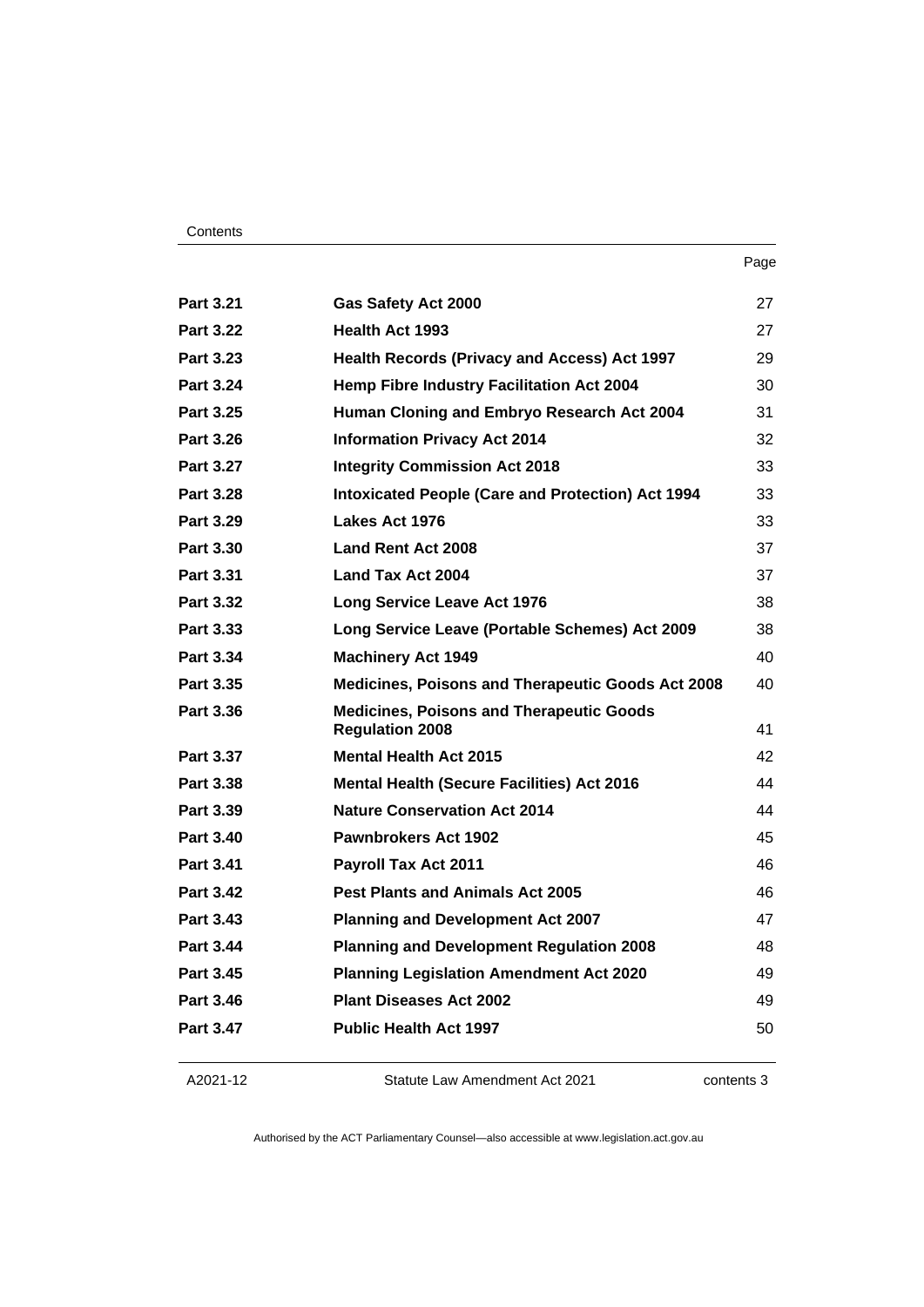### **Contents**

| Part 3.48        | <b>Public Health Regulation 2000</b>                   | 67 |
|------------------|--------------------------------------------------------|----|
| <b>Part 3.49</b> | <b>Public Pools Act 2015</b>                           | 68 |
| Part 3.50        | Rates Act 2004                                         | 68 |
| <b>Part 3.51</b> | Road Transport (General) Act 1999                      | 69 |
| <b>Part 3.52</b> | <b>Royal Commissions Act 1991</b>                      | 69 |
| Part 3.53        | <b>Scaffolding and Lifts Act 1912</b>                  | 69 |
| <b>Part 3.54</b> | <b>Smoke-Free Public Places Act 2003</b>               | 70 |
| <b>Part 3.55</b> | <b>Spent Convictions Act 2000</b>                      | 70 |
| <b>Part 3.56</b> | <b>Taxation Administration Act 1999</b>                | 71 |
| <b>Part 3.57</b> | <b>Territory Records Act 2002</b>                      | 71 |
| <b>Part 3.58</b> | <b>Tobacco and Other Smoking Products Act 1927</b>     | 72 |
| Part 3.59        | <b>Tree Protection Act 2005</b>                        | 72 |
| <b>Part 3.60</b> | Utilities Act 2000                                     | 73 |
| <b>Part 3.61</b> | Utilities (Network Facilities Tax) Act 2006            | 73 |
| <b>Part 3.62</b> | <b>Veterinary Practice Act 2018</b>                    | 74 |
| Part 3.63        | <b>Waste Management and Resource Recovery Act 2016</b> | 74 |
| <b>Part 3.64</b> | <b>Water and Sewerage Act 2000</b>                     | 75 |
| Part 3.65        | <b>Water Resources Act 2007</b>                        | 76 |
| <b>Part 3.66</b> | <b>Workplace Privacy Act 2011</b>                      | 77 |

contents 4 Statute Law Amendment Act 2021

A2021-12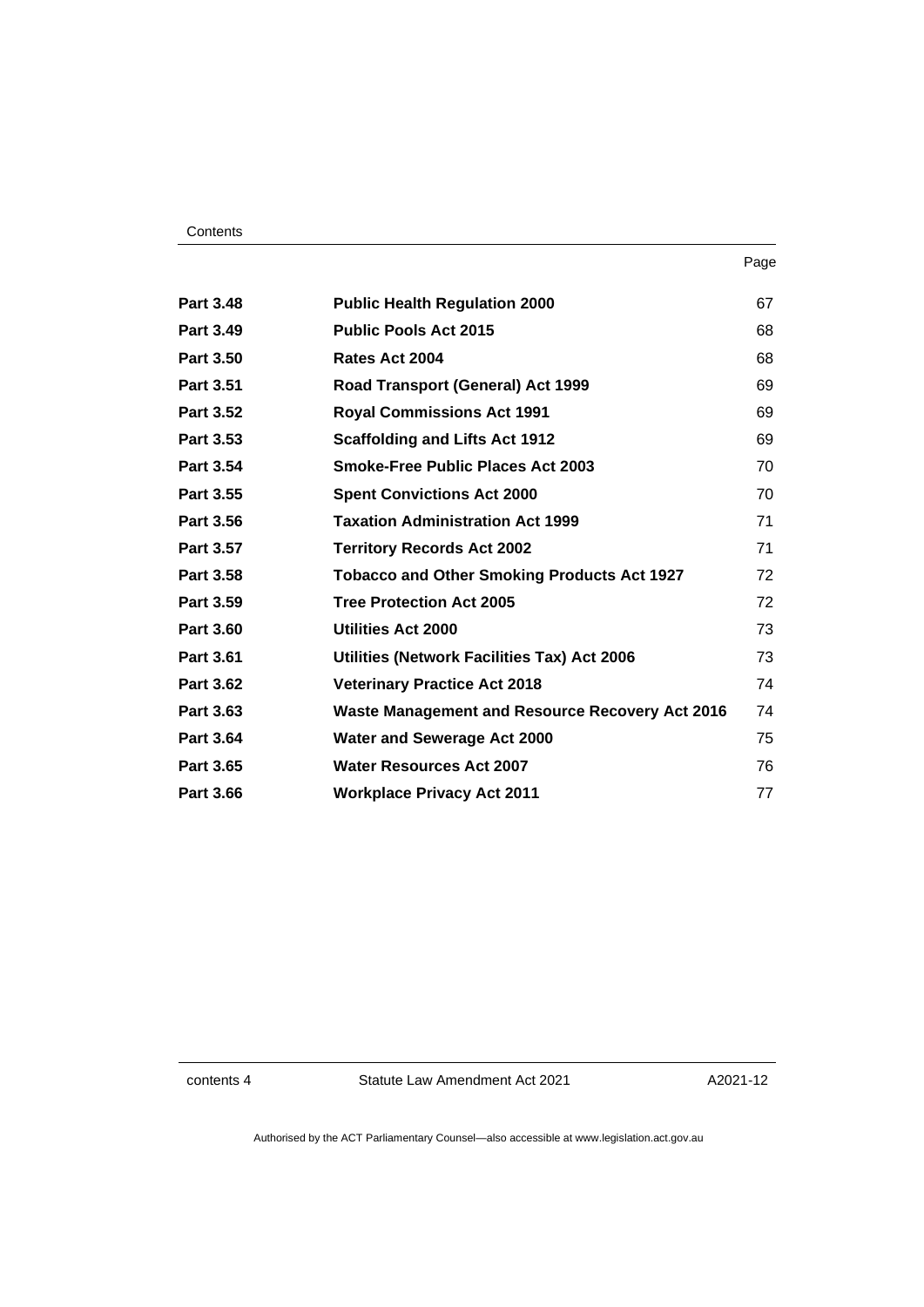

# **Statute Law Amendment Act 2021**

## **A2021-12**

ׅ֖֖֚֚֡֡֬֝֬

An Act to amend legislation for the purpose of statute law revision, and for other purposes

The Legislative Assembly for the Australian Capital Territory enacts as follows:

J2020-558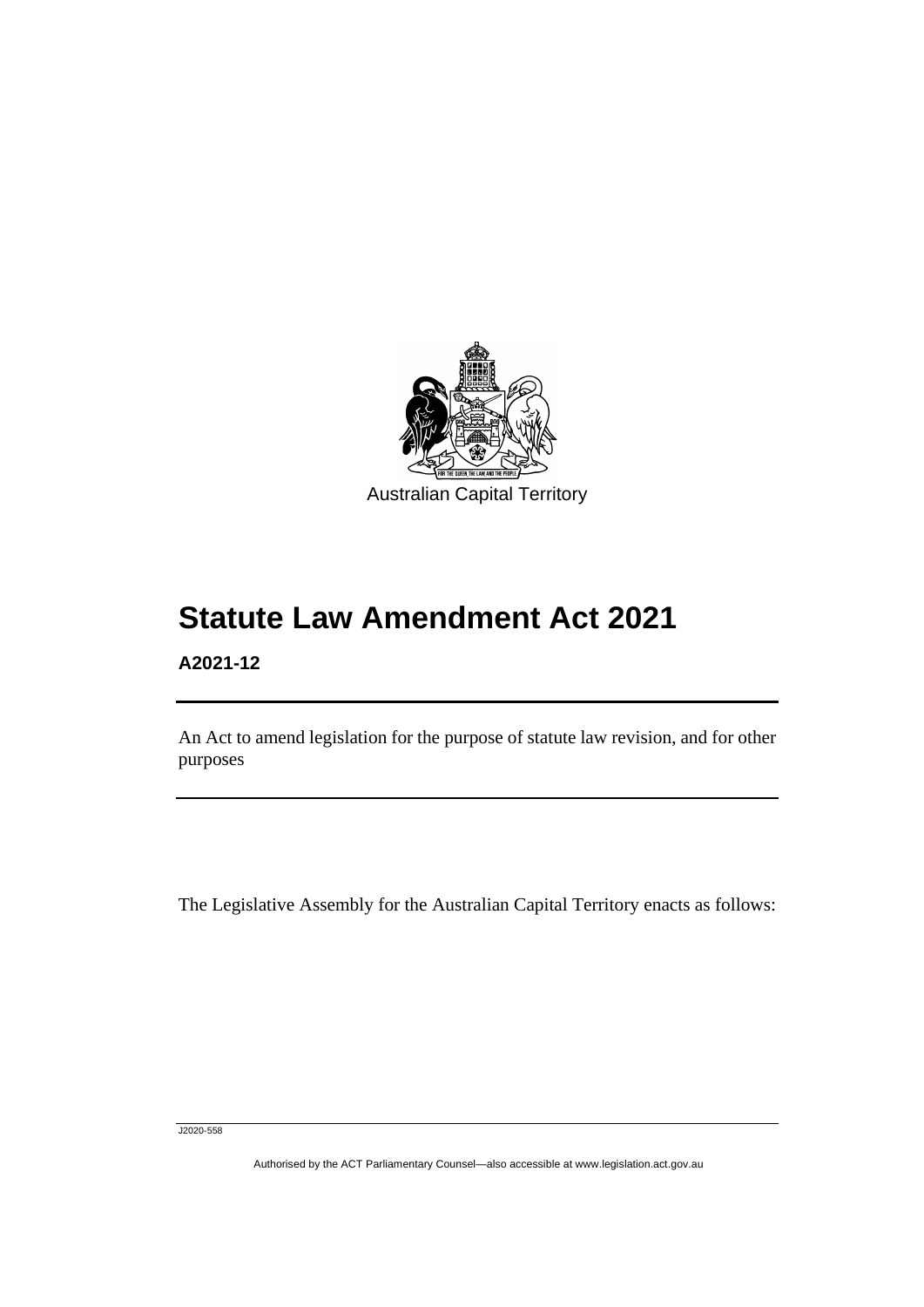<span id="page-5-2"></span><span id="page-5-1"></span><span id="page-5-0"></span>

|              |     | <b>Name of Act</b>                                                                                                                                           |  |
|--------------|-----|--------------------------------------------------------------------------------------------------------------------------------------------------------------|--|
|              |     | This Act is the Statute Law Amendment Act 2021.                                                                                                              |  |
| $\mathbf{2}$ |     | <b>Commencement</b>                                                                                                                                          |  |
|              | (1) | This Act (other than schedule 3, part 3.45) commences on the<br>14th day after its notification day.                                                         |  |
|              |     | <b>Note</b><br>The naming and commencement provisions automatically commence on<br>the notification day (see Legislation Act, s 75 (1)).                     |  |
|              | (2) | Schedule 3, part 3.45 commences on the later of-                                                                                                             |  |
|              |     | the commencement of the Planning Legislation Amendment<br>(a)<br>Act 2020, section 7; and                                                                    |  |
|              |     | (b) the commencement of this Act, section 3.                                                                                                                 |  |
| 3            |     | <b>Notes</b>                                                                                                                                                 |  |
|              |     | A note included in this Act is explanatory and is not part of this Act.                                                                                      |  |
|              |     | <b>Note</b><br>See the Legislation Act, $s$ 127(1), (4) and (5) for the legal status of notes.                                                               |  |
| 4            |     | <b>Purpose of Act</b>                                                                                                                                        |  |
|              |     | The purpose of this Act is to improve the quality of the statute law of<br>the Territory by amending legislation for the purpose of statute law<br>revision. |  |
| 5            |     | <b>Legislation amended-schs 1-3</b>                                                                                                                          |  |
|              |     | This Act amends the legislation mentioned in schedules 1 to 3.                                                                                               |  |
|              |     |                                                                                                                                                              |  |
|              |     |                                                                                                                                                              |  |
|              |     |                                                                                                                                                              |  |

<span id="page-5-4"></span><span id="page-5-3"></span>page 2 Statute Law Amendment Act 2021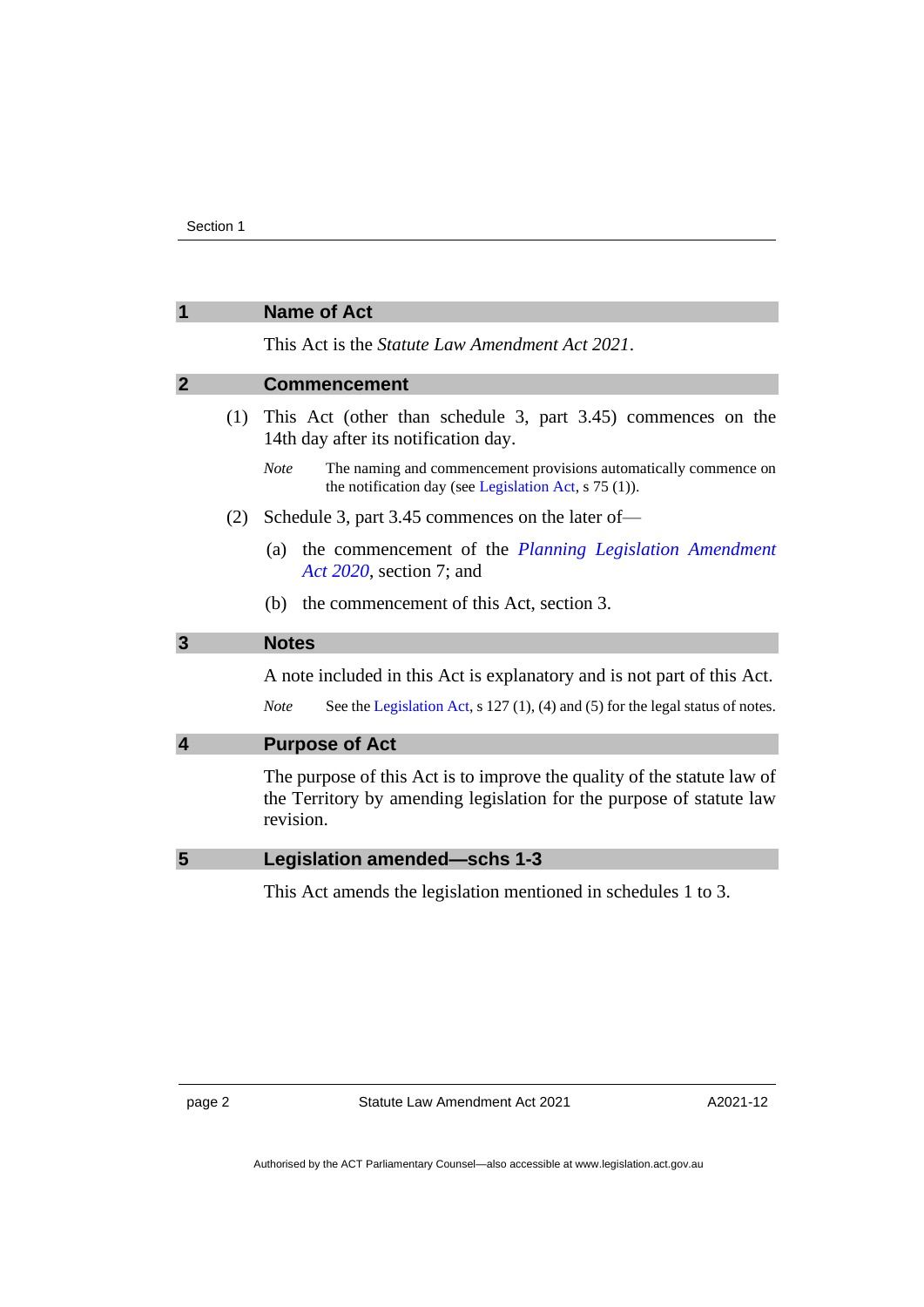## <span id="page-6-0"></span>**Schedule 1 Minor amendments**

<span id="page-6-1"></span>(see s 5)

## **Part 1.1 Controlled Sports Act 2019**

## **[1.1] Section 86 (1)**

## *substitute*

- (1) The Minister may establish an advisory committee to inform or advise either or both of the following about controlled sports:
	- (a) the Minister;
	- (b) the registrar.

### **Explanatory note**

This amendment updates a provision to include the controlled sports registrar as someone who may be informed or advised about controlled sports by an advisory committee.

The *[Controlled Sports Act 2019](http://www.legislation.act.gov.au/a/2019-9)*, section 86 (1) gives the Minister power to establish an advisory committee to inform or advise the Minister about controlled sports. Currently, only the Minister may be informed or advised. However, it would be useful for an advisory committee to also be able to inform or advise the controlled sports registrar as the registrar is responsible for exercising many of the functions under the Act. This amendment updates section 86 (1) by inserting the registrar as someone who may be informed or advised about controlled sports issues by an advisory committee.

## **[1.2] Section 86 (5)**

## *substitute*

(5) In exercising a function under this Act, the Minister and the registrar must consider any relevant information or advice given to the Minister or the registrar by an advisory committee.

### **Explanatory note**

This amendment updates a provision to include the controlled sports registrar as someone who must consider any relevant information or advice given by an advisory committee in exercising a function under the Act. This amendment is consequential on amendment 1.1.

A2021-12

Statute Law Amendment Act 2021

page 3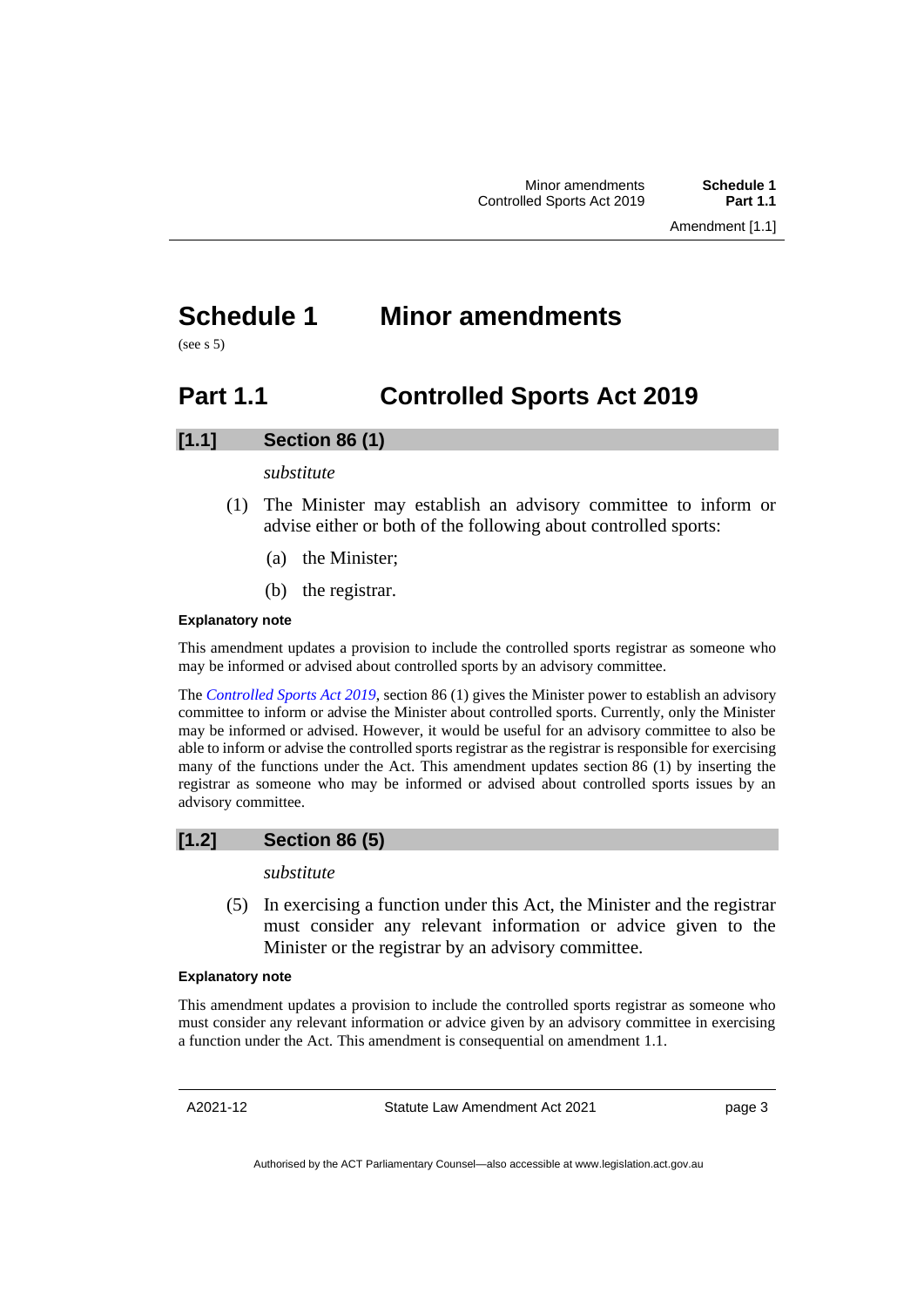**Schedule 1** Minor amendments<br>**Part 1.2** Mental Health Act 2 **Mental Health Act 2015** Amendment [1.3]

## <span id="page-7-0"></span>**Part 1.2 Mental Health Act 2015**

## **[1.3] Section 190 (1) (h)**

*substitute*

- (h) if the proceeding is on a mental health order, a forensic mental health order, or a review required under section 180 (2) (Review of detention under court order), for which there is a registered affected person for the offence committed or alleged to have been committed by the subject person—
	- (i) the registered affected person; and
	- (ii) the victims of crime commissioner;

### **Explanatory note**

This amendment updates a provision to include a *registered affected person* as someone who may appear and give evidence at the hearing of certain proceedings.

The *[Mental Health Act 2015](http://www.legislation.act.gov.au/a/2015-38)*, section 190 lists people who may appear and give evidence at the hearing of certain proceedings before the ACT Civil and Administrative Tribunal (ACAT). Section 190 (1) (h) was recently amended by the *[Mental Health Amendment Act 2020](https://legislation.act.gov.au/a/2020-43/)* to give the victims of crime commissioner the right to appear and give evidence in proceedings relating to a mental health order, a forensic mental health order, or a review of detention under a court order in respect of which there is a registered affected person. However, the right to appear and give evidence in the same proceedings was not extended to the registered affected person. This was an inadvertent omission from the *[Mental Health Amendment Act 2020](https://legislation.act.gov.au/a/2020-43/)* and is corrected by this amendment.

page 4 Statute Law Amendment Act 2021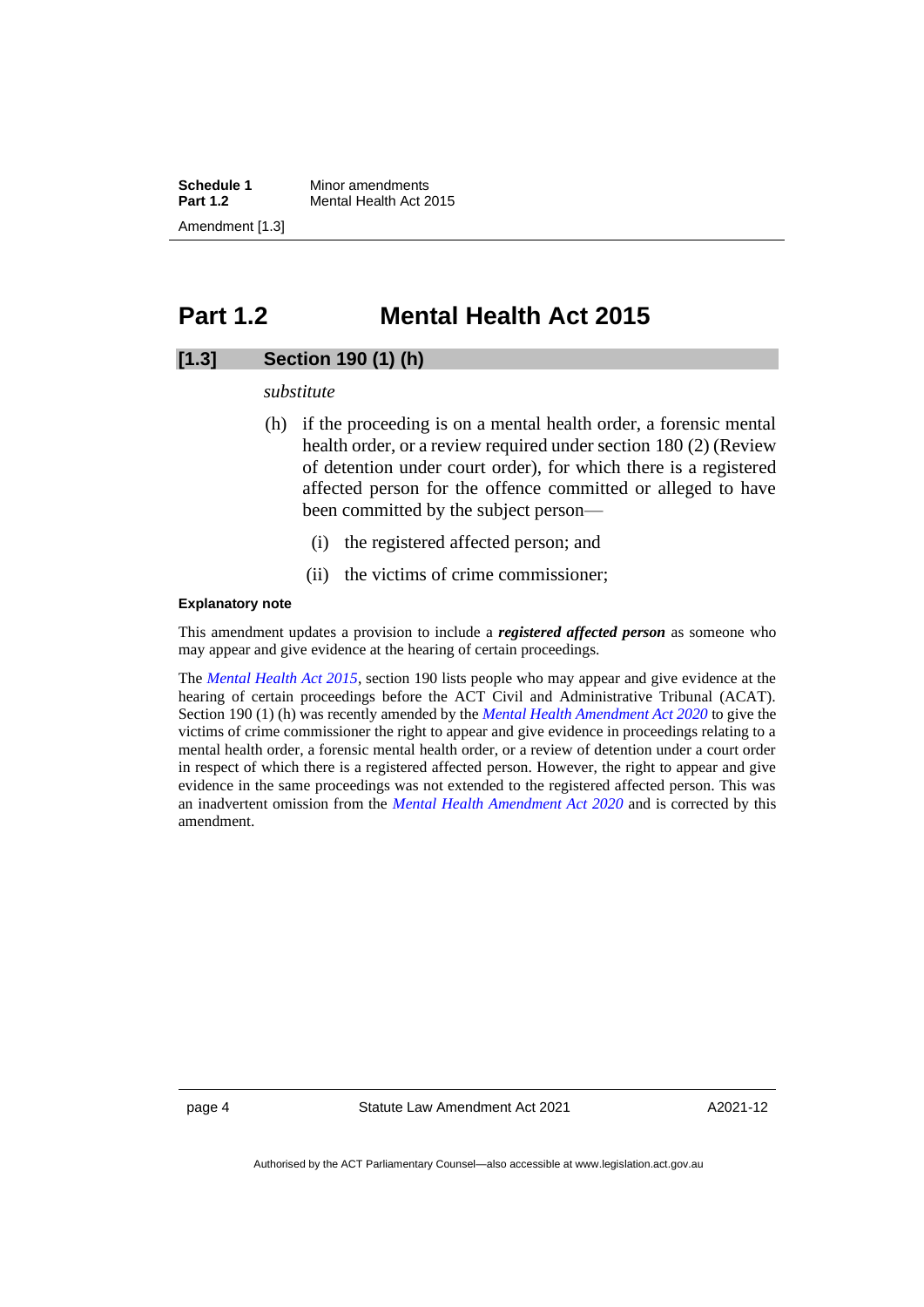## <span id="page-8-0"></span>**Part 1.3 Public Sector Management Act 1994**

## **[1.4] New section 251 (5) and (6)**

### *insert*

- (5) The [Legislation Act,](http://www.legislation.act.gov.au/a/2001-14) section 47 (3) and (6) does not apply to a Commonwealth law or an ACT enterprise agreement applied, adopted or incorporated in a management standard.
	- *Note* A Commonwealth law or an ACT enterprise agreement does not need to be notified under the [Legislation Act](http://www.legislation.act.gov.au/a/2001-14) because s 47 (6) does not apply (see [Legislation Act,](http://www.legislation.act.gov.au/a/2001-14) s 47 (7)). Commonwealth laws are accessible at [www.legislation.gov.au](http://www.legislation.gov.au/) and ACT enterprise agreements are accessible at [www.jobs.act.gov.au.](http://www.jobs.act.gov.au/)
- (6) In this section:

*ACT enterprise agreement* means an enterprise agreement, approved by the Fair Work Commission under the *[Fair Work Act](https://www.legislation.gov.au/Series/C2009A00028) 2009* (Cwlth), to which the Territory is a party.

*Commonwealth law* means a Commonwealth Act or a disallowable legislative instrument under a Commonwealth Act.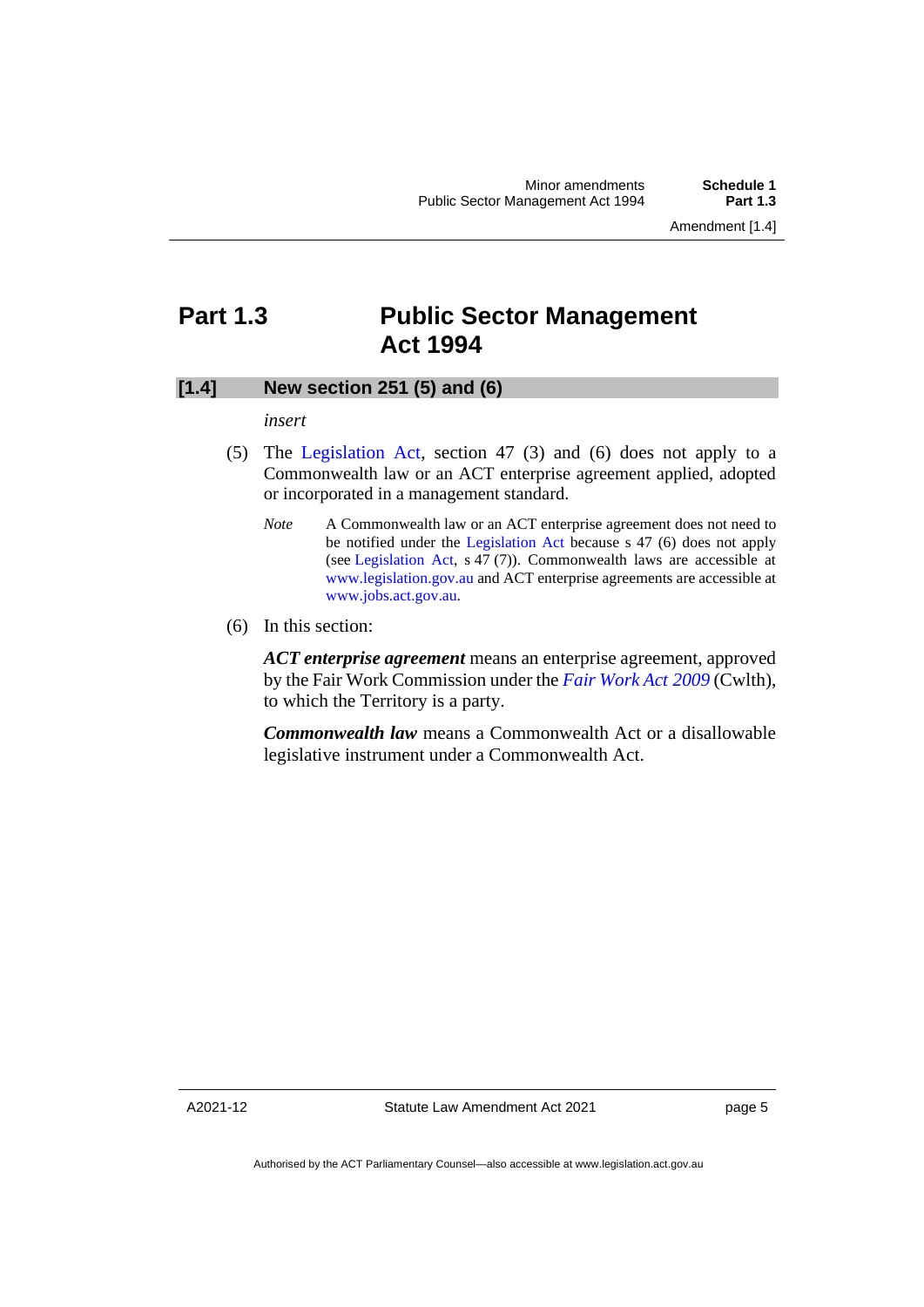*disallowable legislative instrument*, for a Commonwealth Act see the [Legislation Act,](http://www.legislation.act.gov.au/a/2001-14) section 47 (10).

#### **Explanatory note**

This amendment disapplies the *[Legislation Act 2001](http://www.legislation.act.gov.au/a/2001-14)* (the ['Legislation Act'](http://www.legislation.act.gov.au/a/2001-14)), section 47 (3) and (6) in relation to a Commonwealth law or an ACT enterprise agreement applied, adopted or incorporated in a management standard.

As a statutory instrument, a management standard may apply, adopt or incorporate a law of another jurisdiction, such as a Commonwealth law, or an external document, such as an ACT enterprise agreement, as in force only at a particular time (see [Legislation Act,](http://www.legislation.act.gov.au/a/2001-14) section 47 (3)). This is generally the time at which the instrument is made. However, by displacing section 47 (3), a management standard may apply a Commonwealth law or an ACT enterprise agreement as in force from time to time (se[e Legislation Act,](http://www.legislation.act.gov.au/a/2001-14) section 47 (4) (a)). The management standards under the *[Public Sector Management Standards 2016](https://legislation.act.gov.au/di/2016-251/)* incorporate the terms of ACT enterprise agreements in relation to superannuation and other entitlements of certain public servants and statutory office-holders. This amendment ensures that the enterprise agreements and any relevant Commonwealth laws apply as in force from time to time.

Th[e Legislation Act,](http://www.legislation.act.gov.au/a/2001-14) section 47 (6) provides that if section 47 (3) is displaced and a law of another jurisdiction or an instrument is applied as in force from time to time, the law or instrument, and any later changes to the law or instrument, are taken to be notifiable instruments. A notifiable instrument must be notified on the Legislation Register under the [Legislation Act.](http://www.legislation.act.gov.au/a/2001-14) However, section 47 (6) may be displaced, meaning the law or instrument would not be required to be notified on the Legislation Register (see [Legislation Act,](http://www.legislation.act.gov.au/a/2001-14) section 47 (7)). This amendment displaces section 47 (6) because both Commonwealth laws and ACT enterprise agreements are readily accessible on the internet and there is therefore no need for them to be published on the Legislation Register.

page 6 Statute Law Amendment Act 2021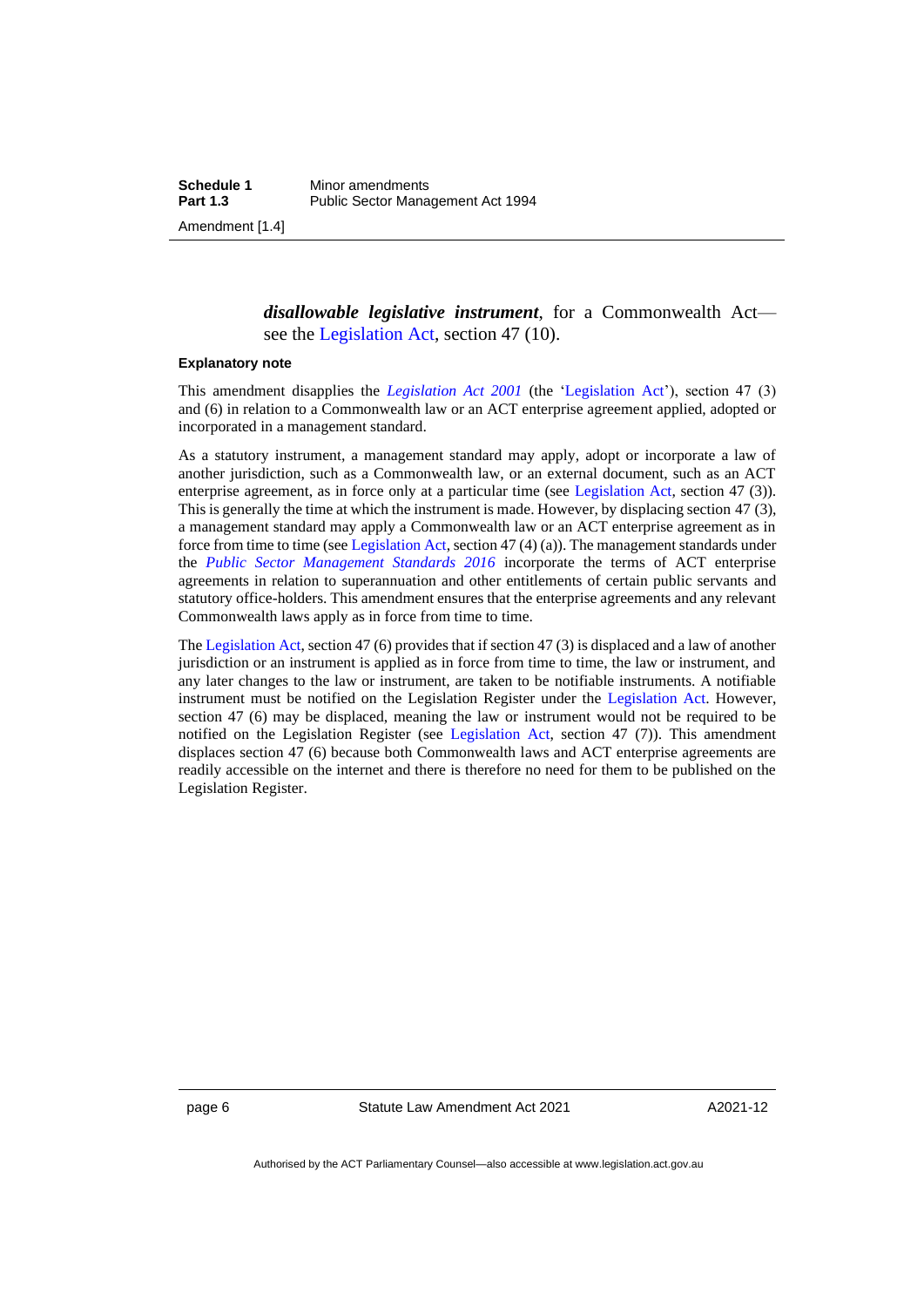## <span id="page-10-0"></span>**Part 1.4 Workers Compensation Act 1951**

## **[1.5] Section 75 (3)**

#### *substitute*

(3) The per kilometre cost for the car is the amount determined by the commissioner of taxation under the *[Income Tax Assessment](https://www.legislation.gov.au/Series/C2004A05138)  Act [1997](https://www.legislation.gov.au/Series/C2004A05138)* (Cwlth), section 28-25 (4) for the financial year in which the cost was incurred.

### **Explanatory note**

This amendment updates an outdated cross-reference.

The *[Workers Compensation Act 1951](http://www.legislation.act.gov.au/a/1951-2)*, part 4.5 (Compensation for medical treatment, damage and other costs) sets out when compensation for medical treatment, damage and other costs are payable by an employer to, or in relation to, a worker in relation to an injury. Section 75 sets out how to work out the costs of taking an injured worker by private motor vehicle to and from a place to receive medical treatment or rehabilitation services. Section 75 (2) states that 'the transport cost is the cost worked out by multiplying the number of kilometres travelled to and from the place by the per kilometre cost for the car'. Section 75 (3) establishes the 'per kilometre cost for the car', which currently is 'the amount mentioned in the *[Income Tax Assessment](https://www.legislation.gov.au/Series/F1997B02703)  [Regulations 1997](https://www.legislation.gov.au/Series/F1997B02703)* (Cwlth), schedule 1, part 2 in relation to the size of the car for the financial year in which the cost was incurred'.

The *[Income Tax Assessment](https://www.legislation.gov.au/Series/F1997B02703) Regulations 1997* (Cwlth), schedule 1, part 2 set out the number of cents used for calculating a deduction for car expenses for an income year, using the 'cents per kilometre' method for the *[Income Tax Assessment Act](https://www.legislation.gov.au/Series/C2004A05138) 1997* (Cwlth), section 28-25. However, section 28-25 was amended in 2016 so that the 'number of cents' amount was determined by the commissioner of taxation in a legislative instrument rather than being set out in the Regulation.

This amendment updates section 75 (3) by replacing the outdated cross-reference to the Regulation with the correct cross-reference to the legislative instrument determined by the commissioner under the *[Income Tax Assessment Act](https://www.legislation.gov.au/Series/C2004A05138) 1997* (Cwlth).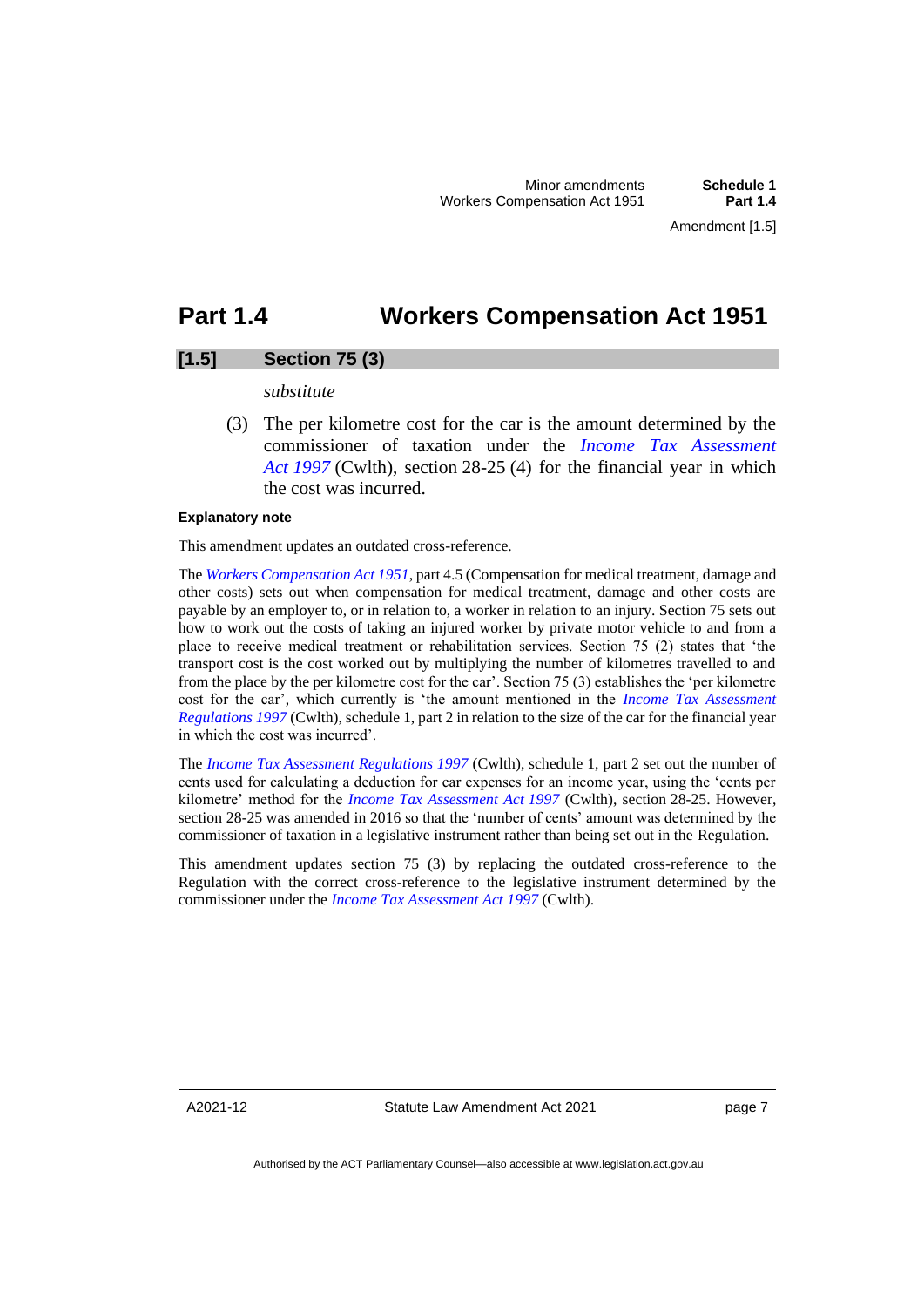**Schedule 2** Legislation Act 2001

Amendment [2.1]

## <span id="page-11-0"></span>**Schedule 2 Legislation Act 2001**

(see s 5)

| [2.1]                   | Section 6 (7)    |
|-------------------------|------------------|
|                         | omit             |
|                         | subsection $(5)$ |
|                         | substitute       |
|                         | subsection $(6)$ |
| <b>Explanatory note</b> |                  |

This amendment corrects a cross-reference.

**[2.2] Section 19 (4), note**

*omit*

#### **Explanatory note**

This amendment omits a note that is no longer necessary.

## **[2.3] Section 19 (5), examples**

### *substitute*

### **Example**

An instrument under the [Self-Government Act](http://www.comlaw.gov.au/Series/C2004A03699) notifying the appointment of Ministers is entered in the register as a notifiable instrument even though the instrument is not taken to be a notifiable instrument under s 10 (Meaning of *notifiable instrument*). The instrument is also numbered as a notifiable instrument. The page of the register for the notification mentions that it is made under the [Self-Government Act](http://www.comlaw.gov.au/Series/C2004A03699) and is not a notifiable instrument but is included in the register for information.

#### **Explanatory note**

This amendment omits an example that is no longer necessary.

page 8 Statute Law Amendment Act 2021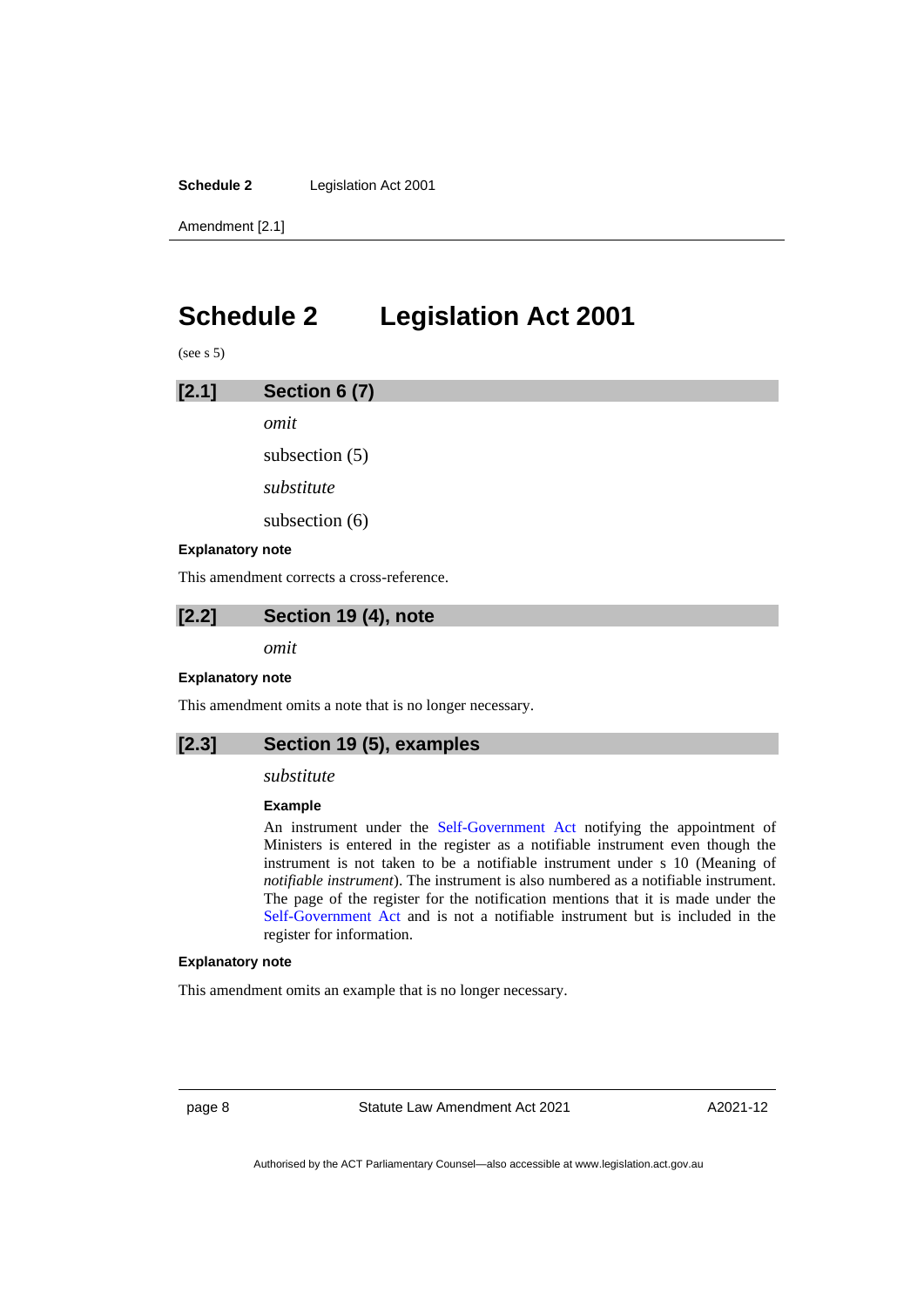## **[2.4] Section 45 (4), definition of** *disallowable instrument*

### *substitute*

*disallowable legislative instrument*, for a Commonwealth Act, means a legislative instrument that can be disallowed under the *[Legislation Act](https://www.legislation.gov.au/Series/C2004A01224) 2003* (Cwlth), chapter 3, part 2 (Parliamentary scrutiny of legislative instruments), including that part, or provisions of that part, applied by another Commonwealth law.

#### **Explanatory note**

This amendment revises the definition to correct a cross-reference and to more precisely reflect the language of the *[Legislation Act](https://www.legislation.gov.au/Series/C2004A01224) 2003* (Cwlth).

## **[2.5] Section 45 (4), definition of** *law***, paragraph (b)**

*omit*

disallowable instrument

*substitute*

disallowable legislative instrument

### **Explanatory note**

This amendment updates language as a result of amendment 2.4.

## **[2.6] Section 47 (10), definition of** *disallowable instrument*

### *substitute*

*disallowable legislative instrument*, for a Commonwealth Act, means a legislative instrument that can be disallowed under the *[Legislation Act](https://www.legislation.gov.au/Series/C2004A01224) 2003* (Cwlth), chapter 3, part 2 (Parliamentary scrutiny of legislative instruments), including that part, or provisions of that part, applied by another Commonwealth law.

#### **Explanatory note**

This amendment revises the definition to correct a cross-reference and to more precisely reflect the language of the *[Legislation Act](https://www.legislation.gov.au/Series/C2004A01224) 2003* (Cwlth).

A2021-12

Statute Law Amendment Act 2021

page 9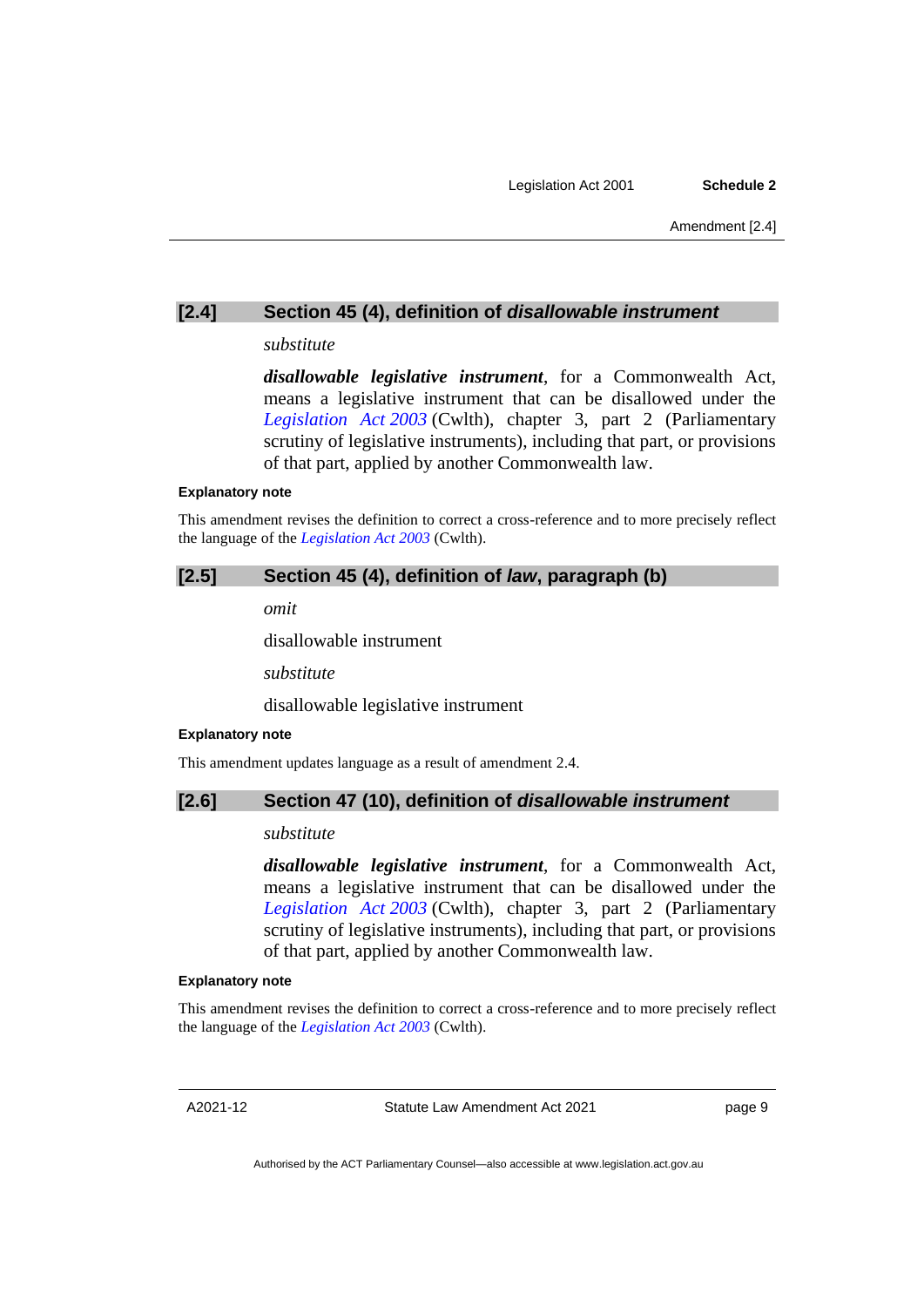### **Schedule 2** Legislation Act 2001

Amendment [2.7]

## **[2.7] Section 47 (10), definition of** *law of another jurisdiction***, paragraph (a)**

*omit*

disallowable instrument

*substitute*

disallowable legislative instrument

#### **Explanatory note**

This amendment updates language as a result of amendment 2.6.

### **[2.8] Section 52 (4), example**

*omit*

### **Explanatory note**

This amendment omits an example that is no longer necessary and is inconsistent with current drafting practice.

## **[2.9] Section 89, examples 1 to 3**

*omit*

#### **Explanatory note**

This amendment omits examples that are no longer necessary.

## **[2.10] Section 132 (1), examples and notes**

*omit*

### **Explanatory note**

This amendment omits examples and notes that are no longer necessary.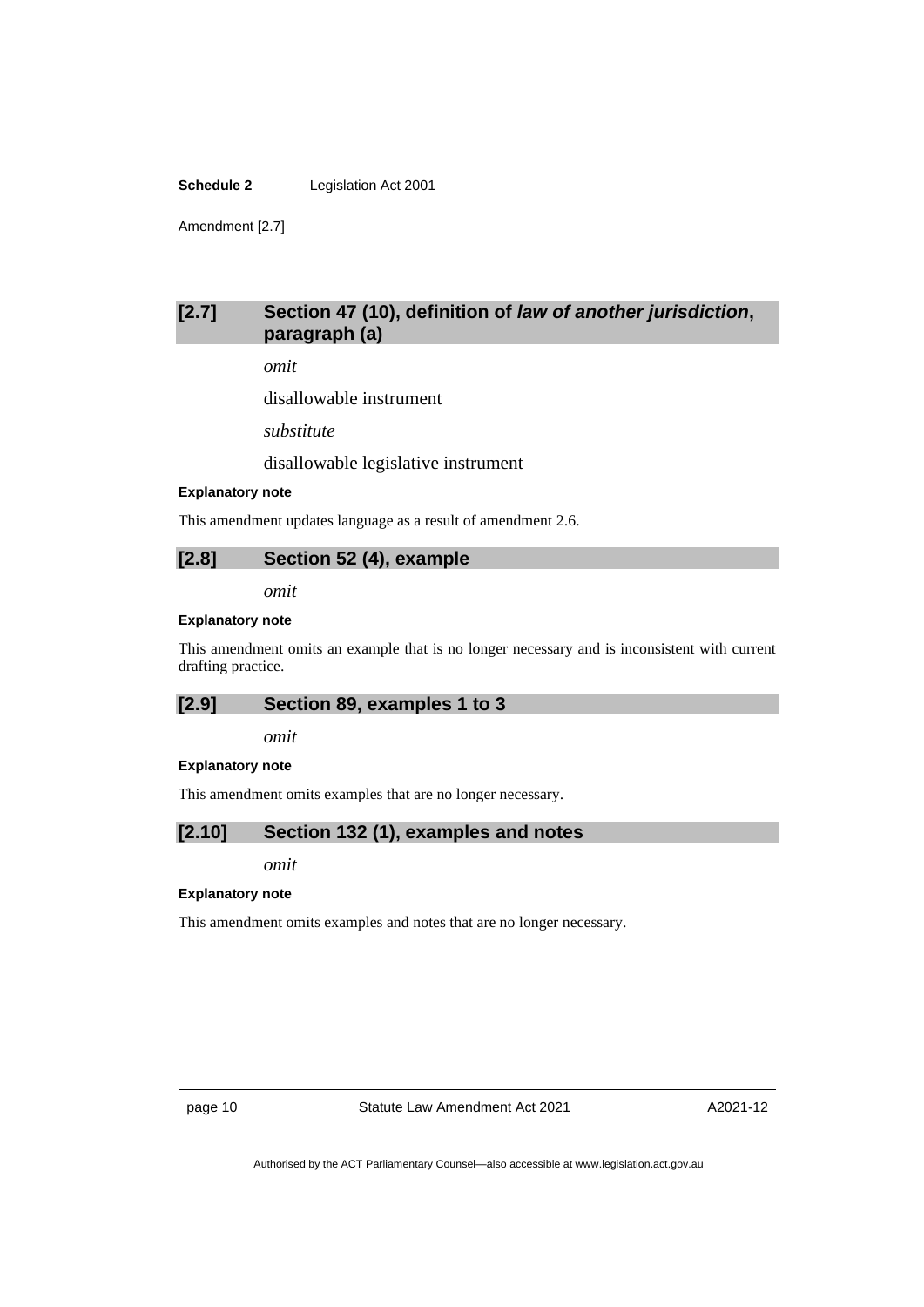## **[2.11] Section 255 (3), example and note**

*omit*

### **Explanatory note**

This amendment omits an example and a note that are no longer necessary.

## **[2.12] Schedule 1, part 1.1, items 9 and 11**

*omit*

### **Explanatory note**

This amendment omits items that are redundant because the Acts mentioned in the items have been repealed or ceased to have effect.

## **[2.13] Further amendments, examples**

*omit the examples in*

- section  $18(2)$
- section  $19(10)$
- section  $24(1)$
- $\bullet$  section 42 (2)
- section 56 (3), (4) and (5)
- section 57 $(3)$  and  $(4)$
- section 59 $(2)$
- $\bullet$  section 60 (1)
- $\bullet$  section 73 (2)
- section  $75(1)$  and  $(2)$
- section 77 $(1)$  and  $(4)$
- section  $79(1)$
- section  $86$  (1) and (2)
- section 89 (12), definition of *amending law*, paragraph (e)
- section 91 $(9)$
- section  $92(1)$

page 11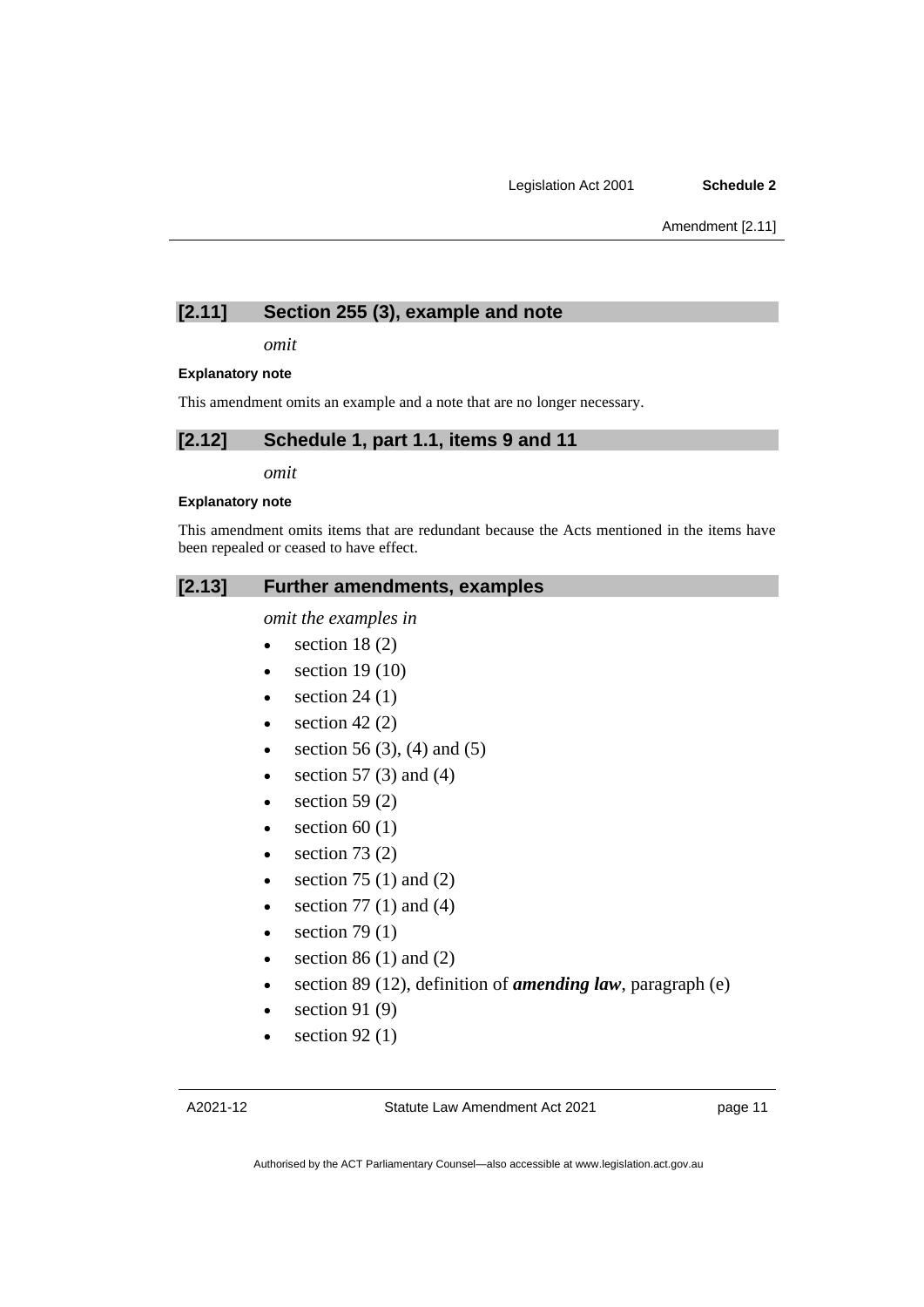### **Schedule 2** Legislation Act 2001

Amendment [2.13]

- section 96 $(3)$
- section  $100(1)$  and  $(2)$
- section 103
- section  $106A(1)$
- section  $132(2)$
- section  $133(2)$
- section  $143(1)$
- section  $164 (2)$
- section  $257(2)(d)$

### **Explanatory note**

This amendment omits examples that are no longer necessary.

page 12 Statute Law Amendment Act 2021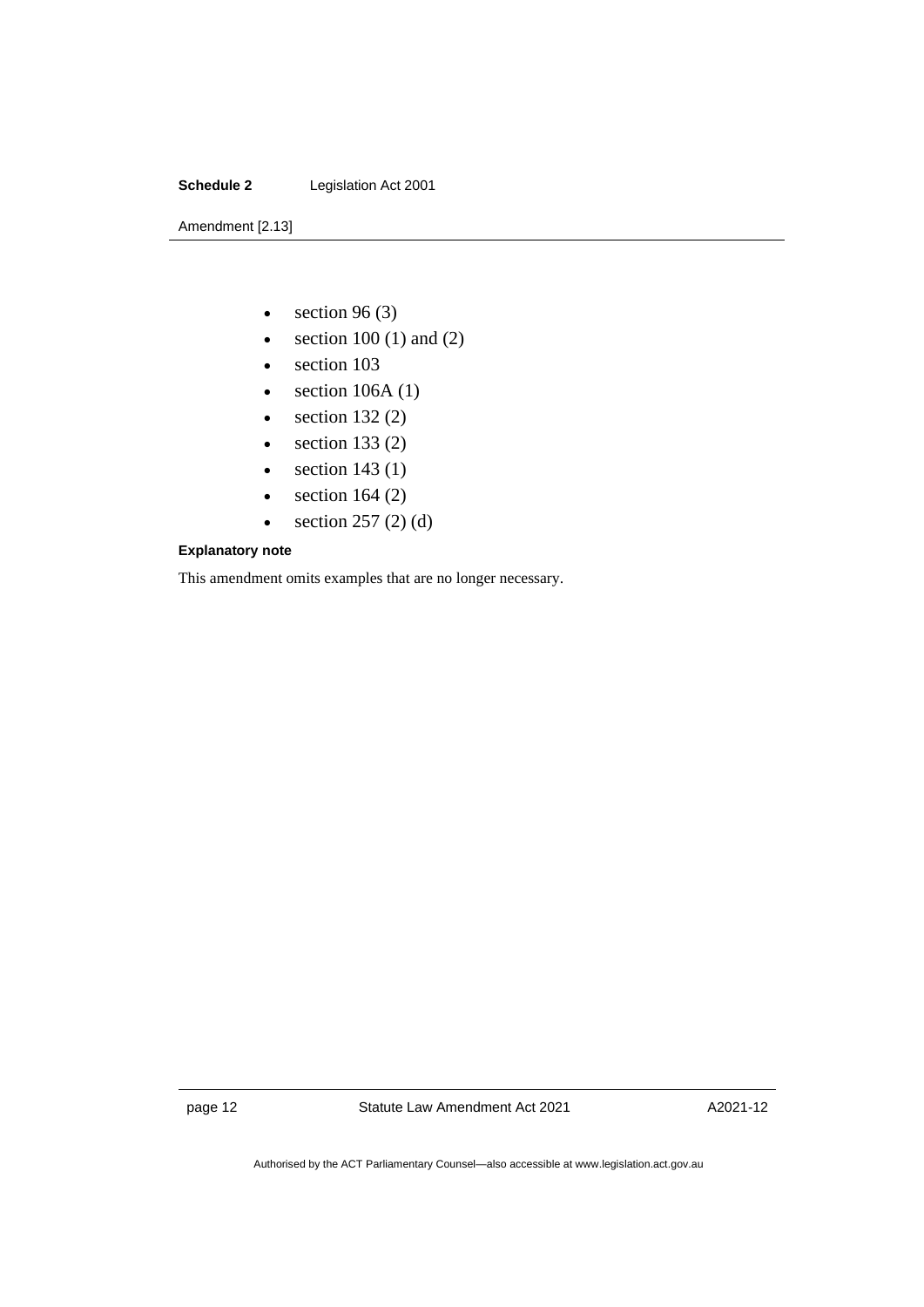## <span id="page-16-0"></span>**Schedule 3 Technical amendments**

<span id="page-16-1"></span> $(see s 5)$ 

## **Part 3.1 Animal Diseases Act 2005**

## **[3.1] Section 11 (1) etc**

*omit the following notes*

- $\bullet$  section 11 (1), note
- section  $23$  (1), note
- $\bullet$  section 62C (2), note 2

## **Explanatory note**

This amendment omits standard notes about approved forms that are redundant because approved forms are not used for this Act.

## **[3.2] Section 89**

*omit*

## **Explanatory note**

This amendment omits a provision that is redundant because approved forms are not used for this Act.

## <span id="page-16-2"></span>**Part 3.2 Animal Welfare Act 1992**

## **[3.3] Section 26 (1) etc**

*omit the following notes*

- $\bullet$  section 26 (1), note 1
- section  $34$  (2), note 1
- section  $37(1)$ , note 1
- section 46 (2), note 1
- section 49A (a), note

Statute Law Amendment Act 2021

page 13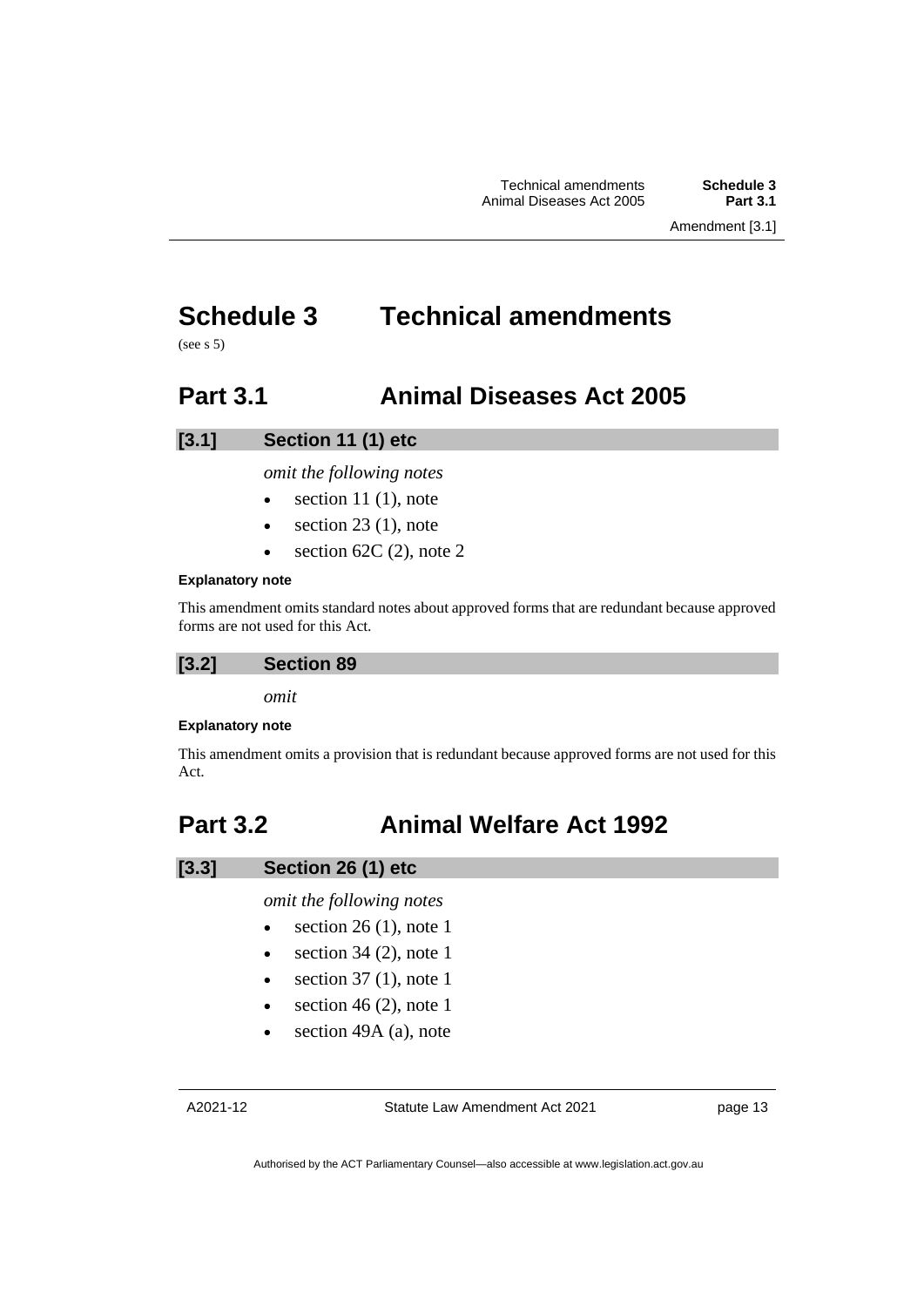| Schedule 3      | Technical amendments                                              |
|-----------------|-------------------------------------------------------------------|
| <b>Part 3.3</b> | Building and Construction Industry (Security of Payment) Act 2009 |
| Amendment [3.4] |                                                                   |

- section  $54$  (1), note 1
- section 59A  $(2)$ , note 1
- section  $63$  (1), note 1
- section 71 $(2)$ , note 1
- $\bullet$  section 95 (1), note 1

#### **Explanatory note**

This amendment omits standard notes about approved forms that are redundant because approved forms are not used for this Act.

## **[3.4] Section 110A**

*omit*

### **Explanatory note**

This amendment omits a provision that is redundant because approved forms are not used for this Act.

## <span id="page-17-0"></span>**Part 3.3 Building and Construction Industry (Security of Payment) Act 2009**

| $[3.5]$ | Section 15 (1) etc |  |  |
|---------|--------------------|--|--|
|---------|--------------------|--|--|

*omit the following notes*

- section 15 (1), note 1
- section  $16(1)$ , note 1
- $\bullet$  section 17 (2), note
- $\bullet$  section 18 (3), note
- $\bullet$  section 19 (1), note
- $\bullet$  section 21 (1), note
- $\bullet$  section 22 (1), note
- $\bullet$  section 26 (2), note

page 14 Statute Law Amendment Act 2021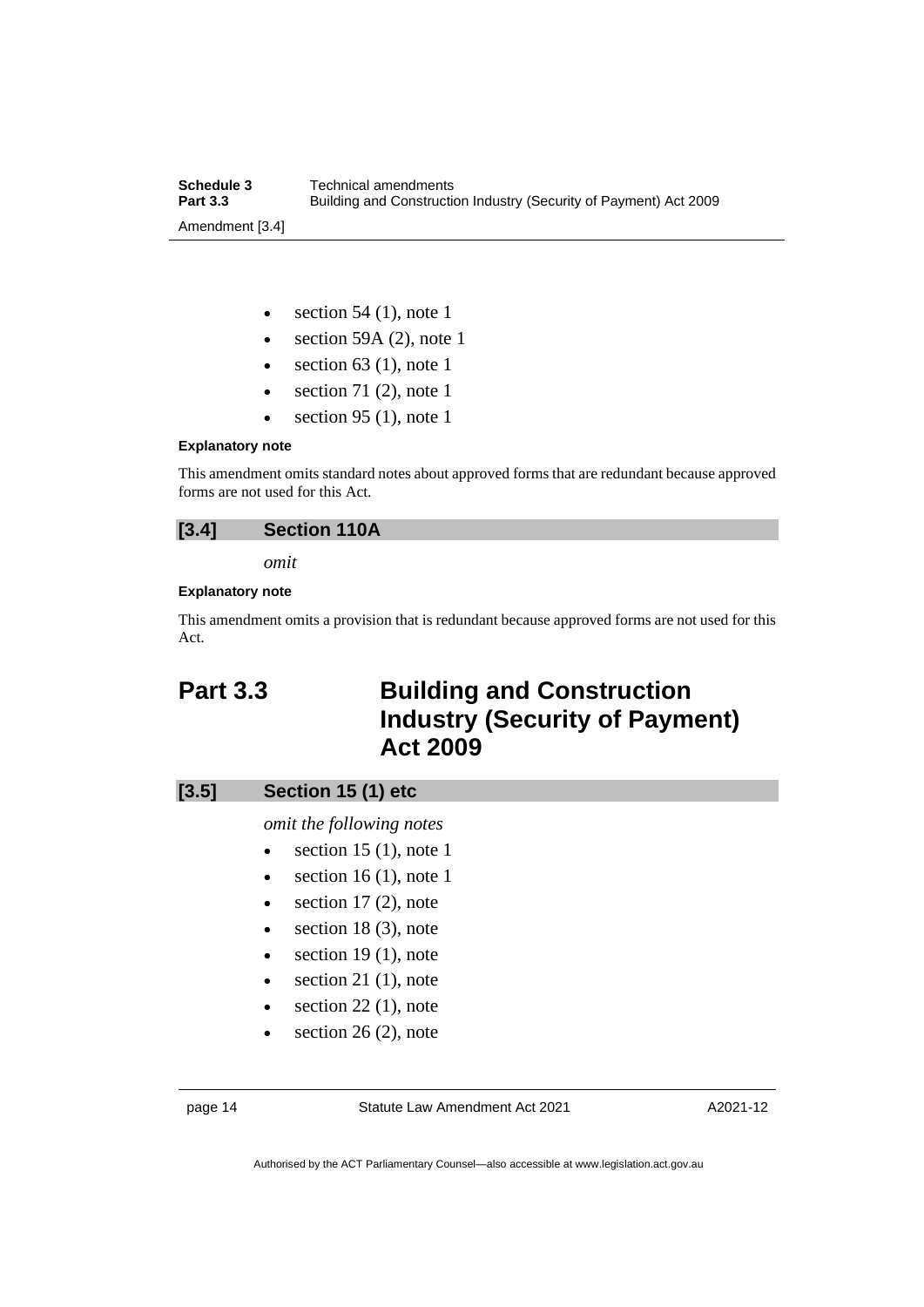- section  $26(3)$ , note
- section 31 $(1)$ , note 1

### **Explanatory note**

This amendment omits standard notes about approved forms that are redundant because approved forms are not used for this Act.

| [3.6] | <b>Section 47</b> |  |
|-------|-------------------|--|
|       |                   |  |

*omit*

### **Explanatory note**

This amendment omits a provision that is redundant because approved forms are not used for this Act.

## <span id="page-18-0"></span>**Part 3.4 Clinical Waste Act 1990**

## **[3.7] Section 14 (2) (b)**

*substitute*

(b) must contain a list of waste disposal sites.

### **Explanatory note**

This amendment remakes section 14 (2) (b) to omit a reference to an approved form under section 41, which is omitted by another amendment. Approved forms are not used for this Act.

## **[3.8] Section 19 (2), note 1**

*omit*

### **Explanatory note**

This amendment omits a standard note about approved forms that is redundant because approved forms are not used for this Act.

page 15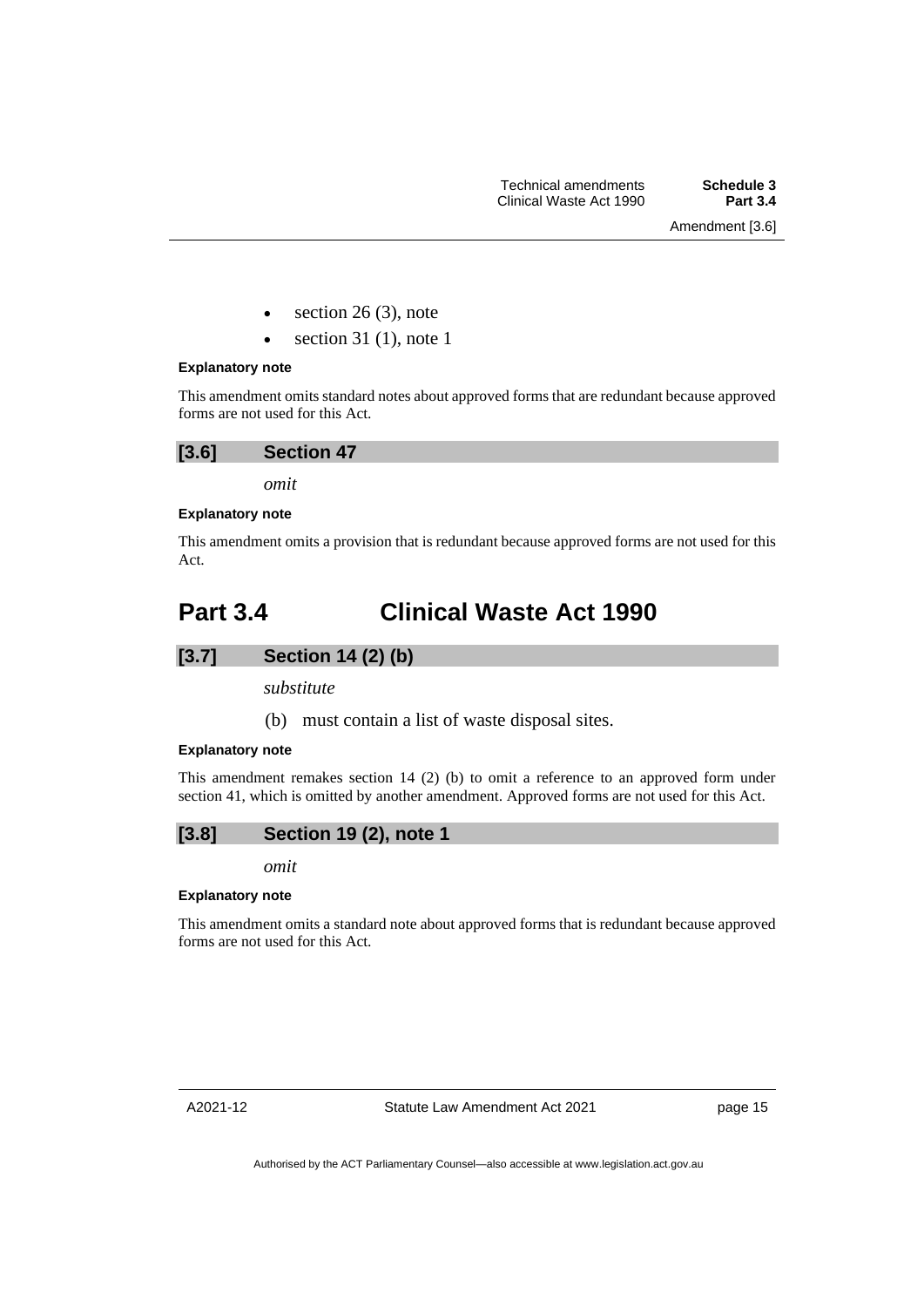**Schedule 3** Technical amendments<br>**Part 3.5** Construction Occupation **Construction Occupations (Licensing) Act 2004** Amendment [3.9]

## **[3.9] Section 41**

*omit*

#### **Explanatory note**

<span id="page-19-0"></span>This amendment omits a provision that is redundant because approved forms are not used for this Act.

## **Part 3.5 Construction Occupations (Licensing) Act 2004**

## **[3.10] Dictionary, new definitions**

*insert*

*entity*, for part 4 (Rectification orders, enforceable undertakings and other obligations on licensees)—see section 34 (1) (a).

*rectification undertaking*, for part 4 (Rectification orders, enforceable undertakings and other obligations on licensees) see section 47B.

#### **Explanatory note**

<span id="page-19-1"></span>This amendment inserts signpost definitions for terms defined elsewhere in the Act.

## **Part 3.6 Crimes (Restorative Justice) Act 2004**

## **[3.11] Section 22 (2), definition of** *victims of crime commissioner*

*omit*

#### **Explanatory note**

This amendment omits a definition that is made redundant as a result of amendment 3.12.

page 16 Statute Law Amendment Act 2021

A2021-12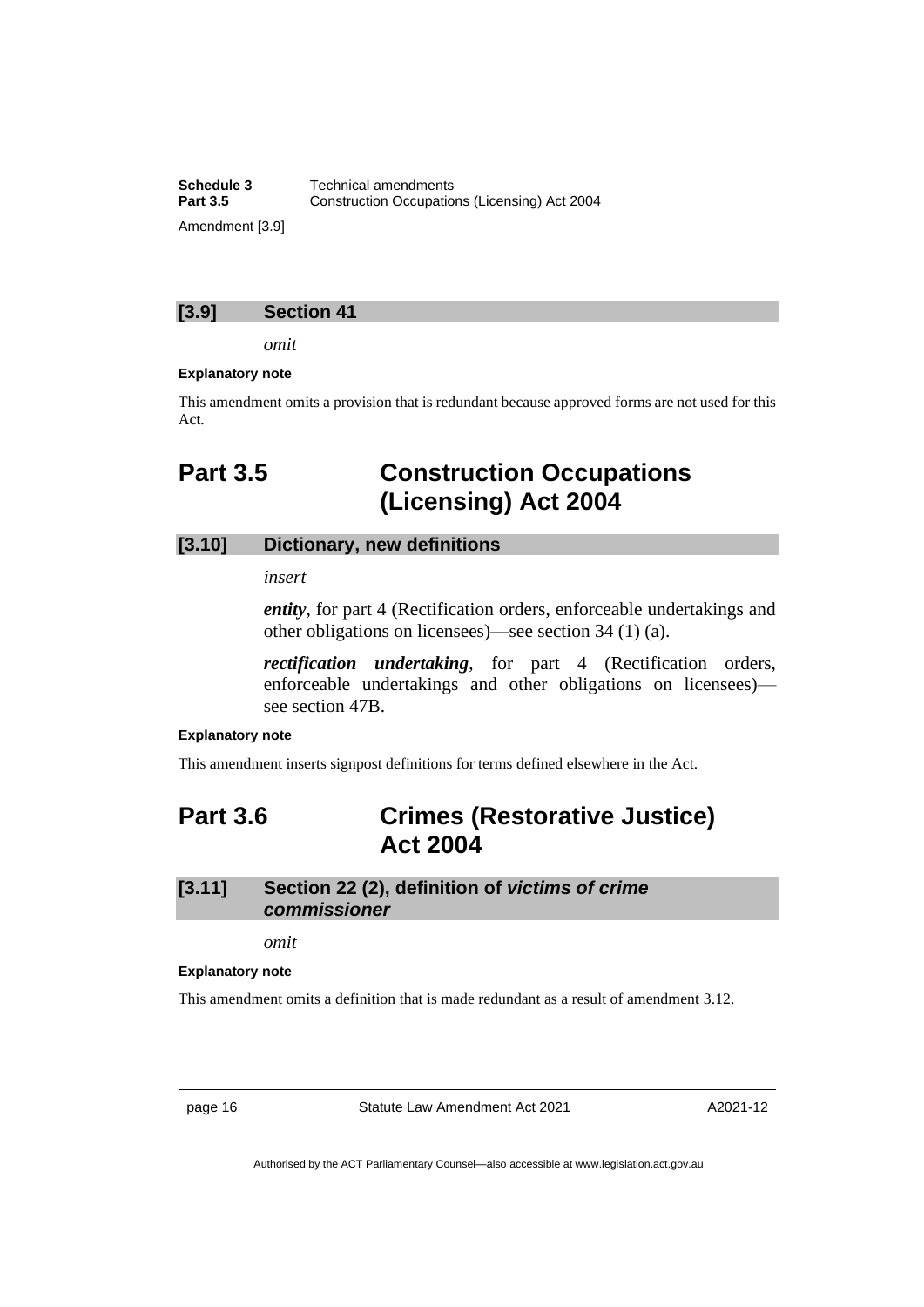Amendment [3.12]

## **[3.12] Dictionary, note 2**

*insert*

• victims of crime commissioner.

#### **Explanatory note**

Dictionary, note 2 lists examples of terms used in the Act that are defined in the [Legislation Act,](http://www.legislation.act.gov.au/a/2001-14) dictionary, part 1. This amendment updates the note to insert a term used in the Act and defined in the [Legislation Act,](http://www.legislation.act.gov.au/a/2001-14) dictionary, part 1.

## <span id="page-20-0"></span>**Part 3.7 Crimes (Sentence Administration) Act 2005**

## **[3.13] Section 320B (2), definition of** *CYP young offender***, paragraph (b) (ii)**

*omit*

CYP director-general

*substitute*

director-general responsible for administering the *[Children and](http://www.legislation.act.gov.au/a/2008-19)  [Young People Act 2008](http://www.legislation.act.gov.au/a/2008-19)*

### **Explanatory note**

This amendment omits a term that is defined in the dictionary but only used in this section, and replaces the term with the substance of the definition. The definition is omitted from the dictionary by amendment 3.14.

## **[3.14] Dictionary, definition of** *CYP director-general*

*omit*

#### **Explanatory note**

This amendment omits a definition that is made redundant as a result of amendment 3.13.

A2021-12

Statute Law Amendment Act 2021

page 17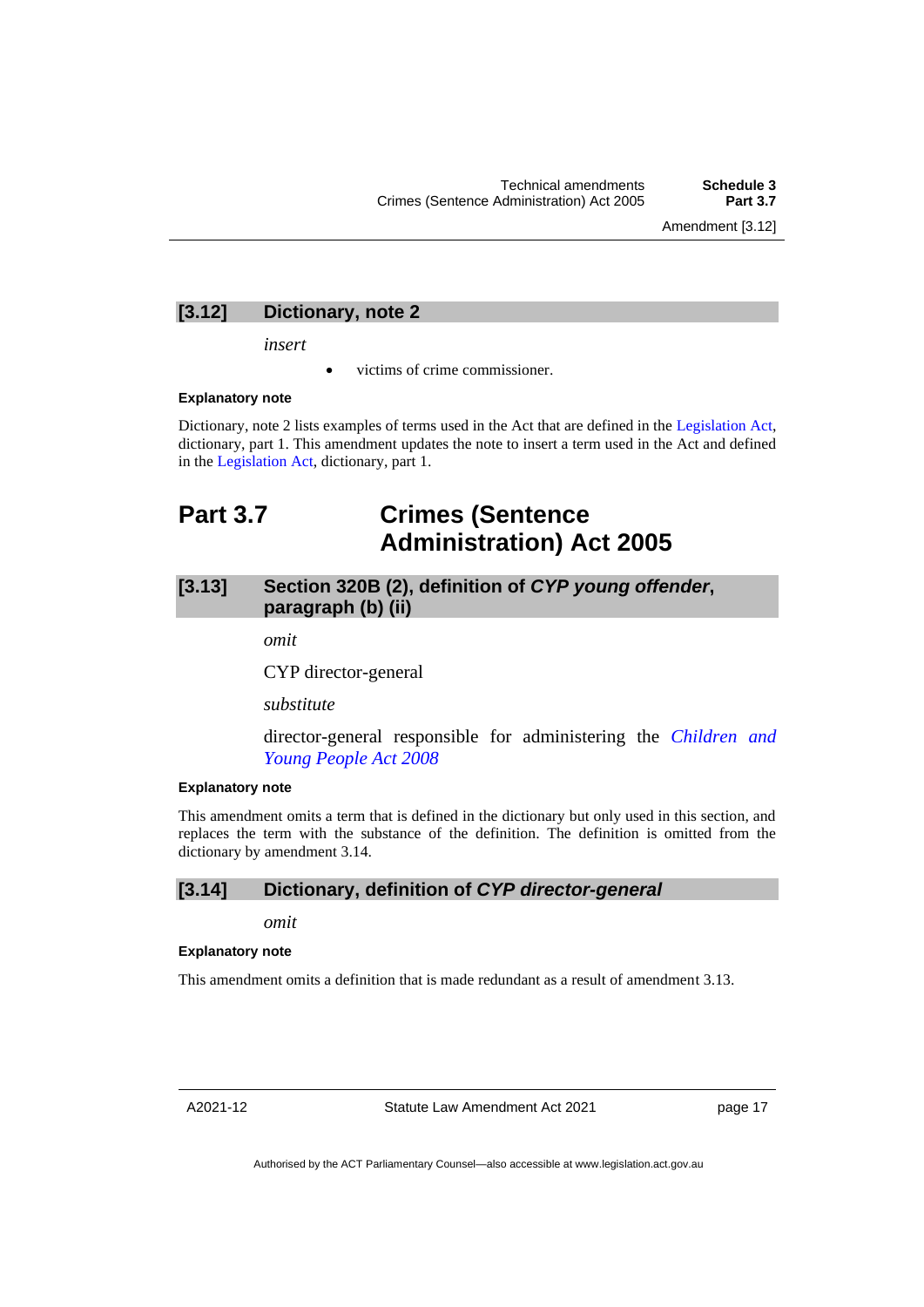**Schedule 3** Technical amendments<br>**Part 3.8** Crimes (Sentencing) Ac **Crimes (Sentencing) Act 2005** Amendment [3.15]

## <span id="page-21-0"></span>**Part 3.8 Crimes (Sentencing) Act 2005**

## **[3.15] Section 8 (1), definition of** *offender***, new paragraph (b) (iv)**

*insert*

(iv) part 4.6 (Sentencing—schedule offence with criminal group)—see section 61B.

#### **Explanatory note**

This amendment revises a definition to be consistent with current legislative drafting practice.

### **[3.16] Dictionary, definitions of** *court*

*omit the 2 definitions, substitute*

*court*—

- (a) for this Act generally, if a *court* has sentenced an offender, made an order or given a direction—means the same court, however constituted; and
- (b) for part 4.2B (Drug and alcohol treatment assessments) and part 5.4A (Drug and alcohol treatment orders)—means the Supreme Court; and
- (c) for part 4.6 (Sentencing—schedule offence with criminal group)—see section 61B.

#### **Explanatory note**

This amendment revises a definition to be consistent with current legislative drafting practice. The dictionary contains 2 definitions of *court*, this amendment combines the definitions into one.

### **[3.17] Dictionary, definition of** *offender***, for part 4.6**

*omit*

#### **Explanatory note**

This amendment omits a definition that is made redundant as a result of amendment 3.15.

page 18 Statute Law Amendment Act 2021

A2021-12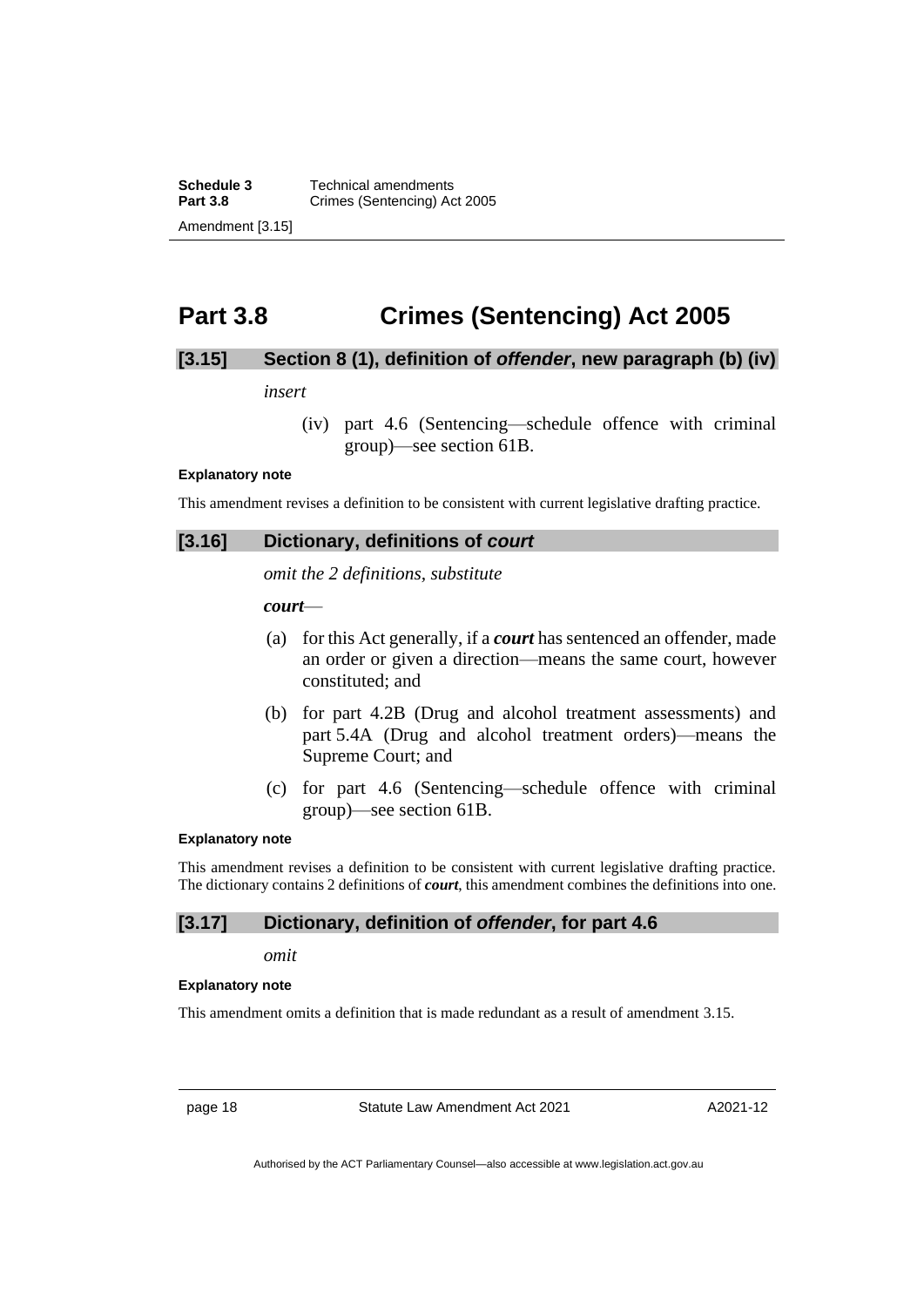## <span id="page-22-0"></span>**Part 3.9 Dangerous Substances (Explosives) Regulation 2004**

### **[3.18] Table 259, item 6, column 2**

*omit*

in writing

#### **Explanatory note**

This amendment omits words that are now redundant because of the [Legislation Act,](http://www.legislation.act.gov.au/a/2001-14) section 42 (2), which requires disallowable instruments to be in writing.

## **[3.19] Dictionary, note 2**

*insert*

• AS (see s 164 (1))

#### **Explanatory note**

Dictionary, note 2 lists examples of terms used in the regulation that are defined in th[e Legislation](http://www.legislation.act.gov.au/a/2001-14)  [Act,](http://www.legislation.act.gov.au/a/2001-14) dictionary, part 1. This amendment updates the note to insert a term used in the regulation and defined in the [Legislation Act.](http://www.legislation.act.gov.au/a/2001-14)

## <span id="page-22-1"></span>**Part 3.10 Drugs of Dependence Act 1989**

## **[3.20] Section 193B (1)**

*omit*

, in writing,

#### **Explanatory note**

This amendment omits words that are redundant because of the [Legislation Act,](http://www.legislation.act.gov.au/a/2001-14) section 42 (2), which requires disallowable instruments to be in writing.

A2021-12

Statute Law Amendment Act 2021

page 19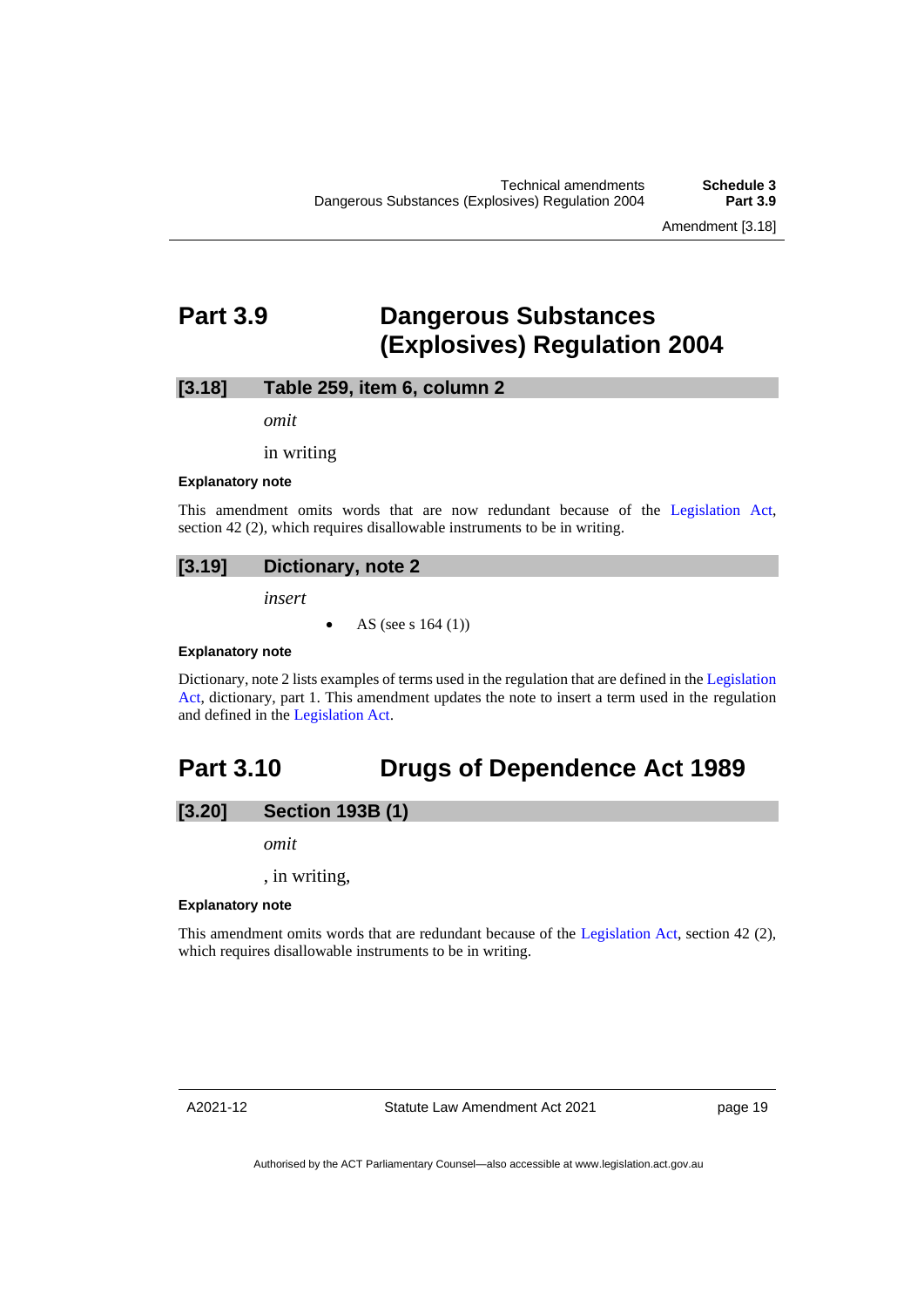**Schedule 3** Technical amendments<br>**Part 3.11** Duties Act 1999 **Part 3.11** Duties Act 1999 Amendment [3.21]

## **[3.21] Section 204 (1)**

*omit*

, in writing,

#### **Explanatory note**

This amendment omits words that are redundant because of the [Legislation Act,](http://www.legislation.act.gov.au/a/2001-14) section 42 (2), which requires disallowable instruments to be in writing.

| [3.22]<br><b>Section 205</b> |  |
|------------------------------|--|
|------------------------------|--|

*omit*

### **Explanatory note**

This amendment omits a provision that is redundant because approved forms are not used for this Act.

## <span id="page-23-0"></span>**Part 3.11 Duties Act 1999**



*omit*

#### **Explanatory note**

This amendment omits a standard note about approved forms that is redundant because approved forms are not used for this Act. The *[Taxation Administration Act](http://www.legislation.act.gov.au/a/1999-4) 1999*, section 139C, which provides that forms may be approved for this Act, is omitted by another amendment.

page 20 Statute Law Amendment Act 2021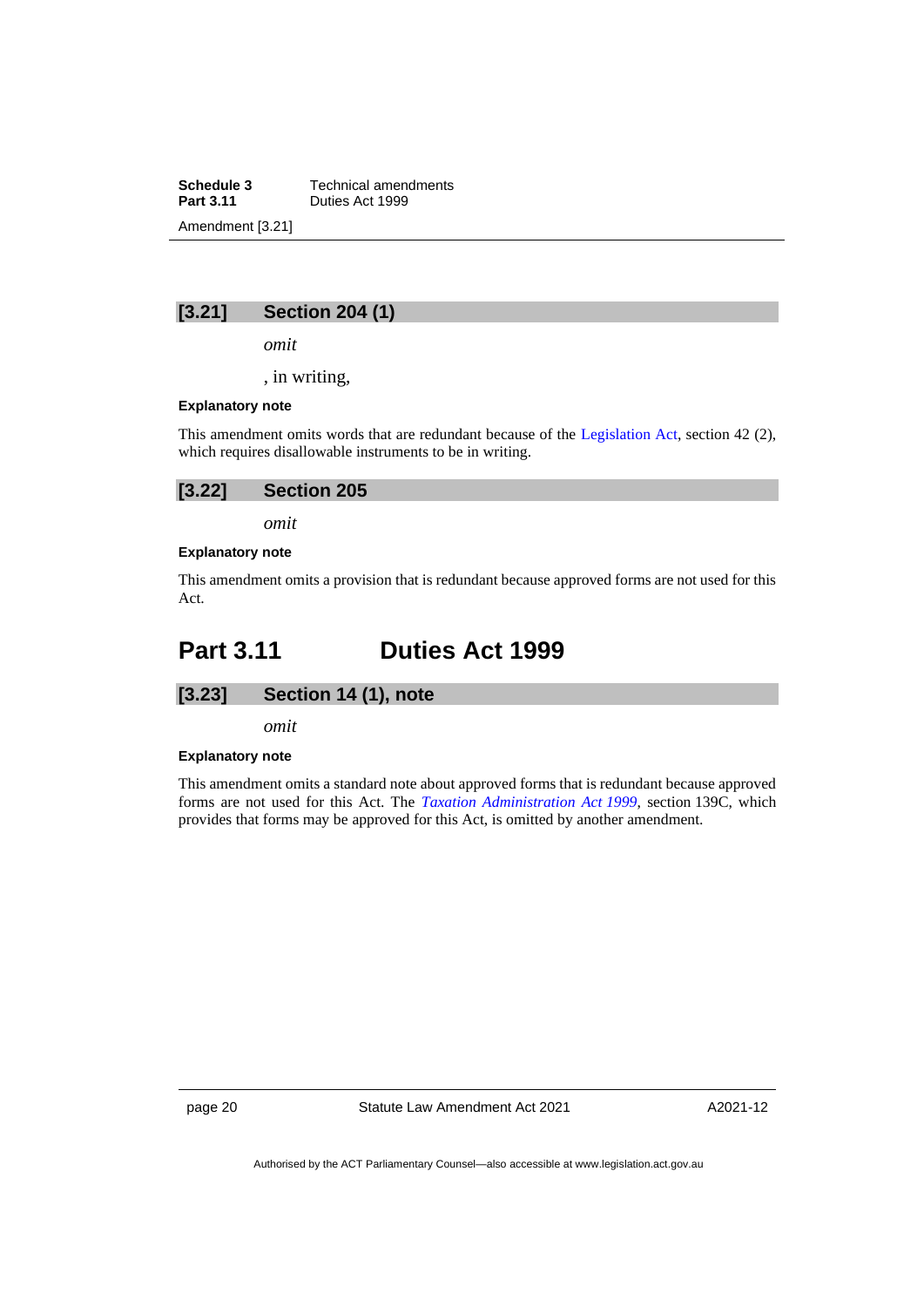## **[3.24] Section 15 (2) (a)**

*omit*

(Registrar-general may give information about certain dutiable transactions and instruments to revenue commissioner)

*substitute*

(Registrar-general must give information about certain transactions and instruments to revenue commissioner)

#### **Explanatory note**

This amendment corrects a cross-reference.

## **[3.25] Section 75AB (1) etc**

*omit the following notes*

- section 75AB (1), note
- section  $87$  (3), note
- $\bullet$  section 106 (1), note
- section 115B (2), note 1

#### **Explanatory note**

This amendment omits standard notes about approved forms that are redundant because approved forms are not used for this Act. The *[Taxation Administration Act](http://www.legislation.act.gov.au/a/1999-4) 1999*, section 139C, which provides that forms may be approved for this Act, is omitted by another amendment.

## **[3.26] Section 115B (3) (e)**

*omit*

#### **Explanatory note**

This amendment omits a reference to an approved form that is redundant because approved forms are not used for this Act. The *[Taxation Administration Act](http://www.legislation.act.gov.au/a/1999-4) 1999*, section 139C, which provides that forms may be approved for this Act, is omitted by another amendment.

A2021-12

Statute Law Amendment Act 2021

page 21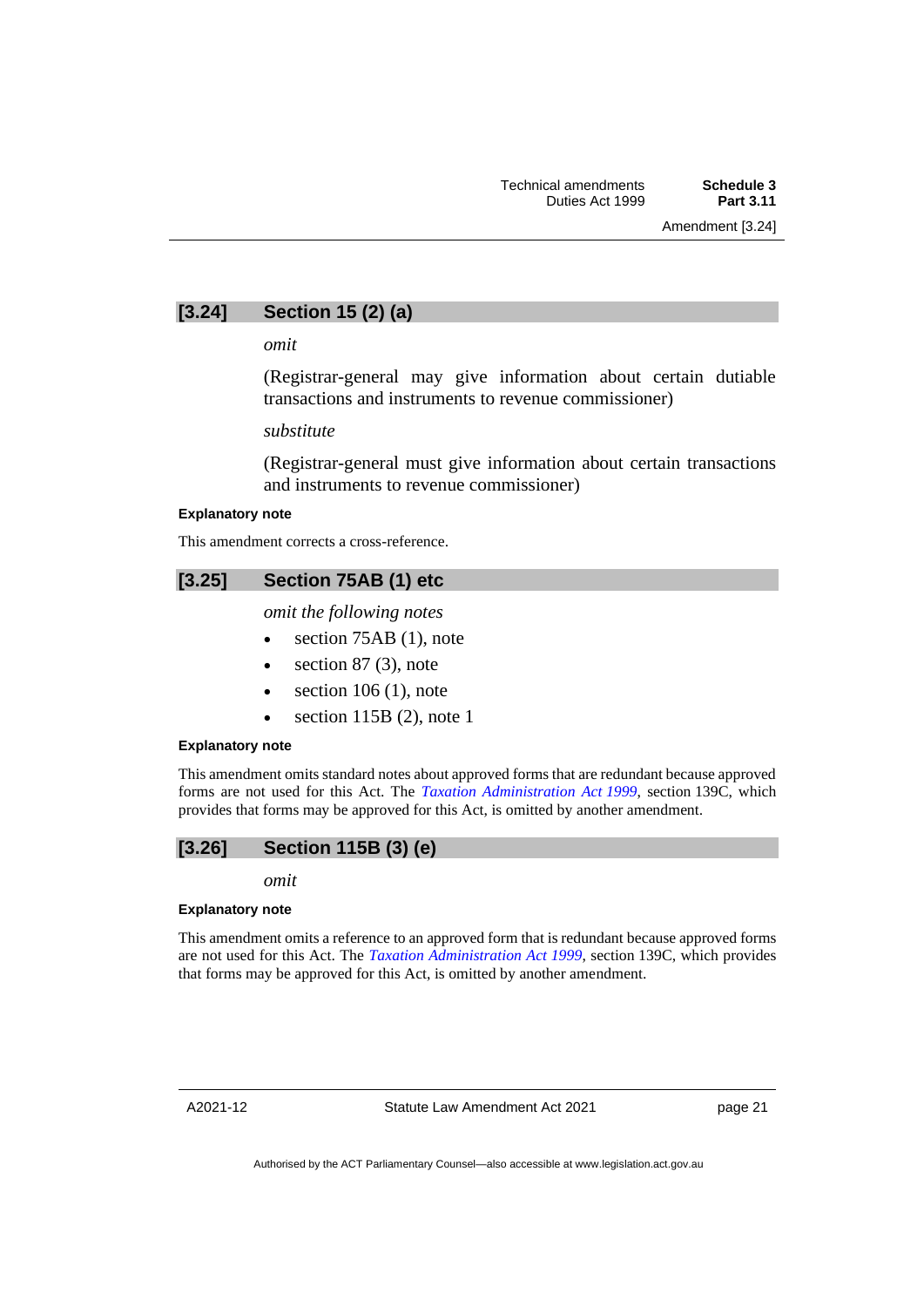**Schedule 3** Technical amendments<br>**Part 3.12** Education and Care Se **Part 3.12** Education and Care Services National Law (ACT) Act 2011 Amendment [3.27]

## **[3.27] Section 239 (1) etc**

*omit the following notes*

- $\bullet$  section 239 (1), note
- section 244 (1), notes 1 and 2

#### **Explanatory note**

This amendment omits standard notes about approved forms that are redundant because approved forms are not used for this Act. The *[Taxation Administration Act](http://www.legislation.act.gov.au/a/1999-4) 1999*, section 139C, which provides that forms may be approved for this Act, is omitted by another amendment.

## <span id="page-25-0"></span>**Part 3.12 Education and Care Services National Law (ACT) Act 2011**

#### **[3.28] Section 10**

*omit*

chief executive

*substitute*

director-general

### **Explanatory note**

This amendment replaces a reference to 'chief executive' with 'director-general' as a consequence of amendments made to the *[Public Sector Management Act 1994](http://www.legislation.act.gov.au/a/1994-37)* by the *[Public](https://legislation.act.gov.au/a/2011-21/)  [Sector Management \(One ACT Public Service\) Amendment Act 2011](https://legislation.act.gov.au/a/2011-21/)*, which recast chief executives as directors-general.

## **[3.29] Dictionary, note 2**

*omit*

• chief executive (s 163)

#### **Explanatory note**

Dictionary, note 2 lists examples of terms used in the Act that are defined in the [Legislation Act,](http://www.legislation.act.gov.au/a/2001-14) dictionary, part 1. This amendment updates the note to omit a term made redundant as a consequence of amendment 3.28.

page 22 Statute Law Amendment Act 2021

A2021-12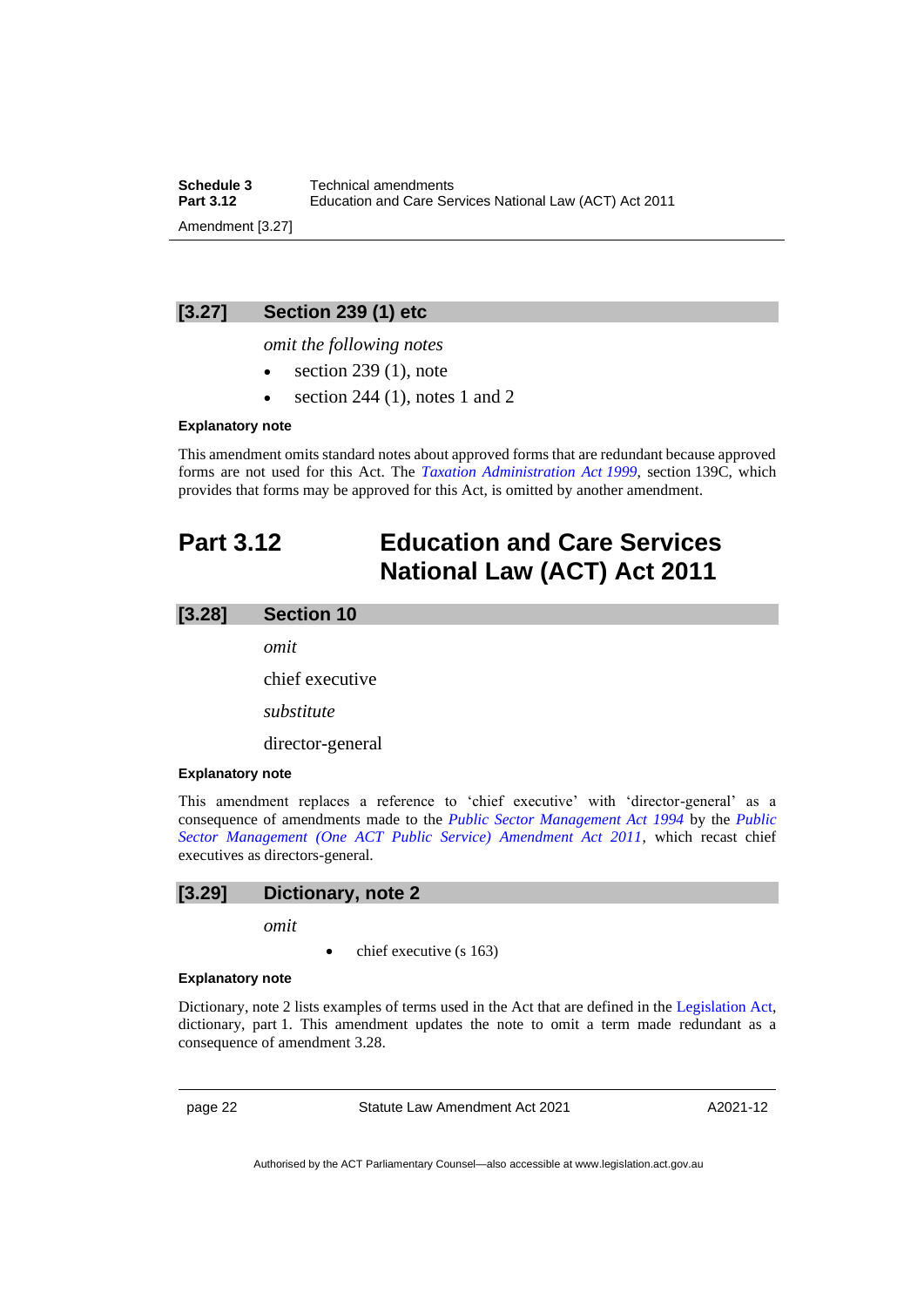## **[3.30] Dictionary, note 2**

*insert*

director-general (see s 163)

#### **Explanatory note**

Dictionary, note 2 lists examples of terms used in the Act that are defined in the [Legislation Act,](http://www.legislation.act.gov.au/a/2001-14) dictionary, part 1. This amendment updates the note to insert a term as a consequence of amendment 3.28.

## <span id="page-26-0"></span>**Part 3.13 Electricity Feed-in (Large-scale Renewable Energy Generation) Act 2011**

## **[3.31] Section 24**

*omit*

### **Explanatory note**

This amendment omits a provision that is redundant because approved forms are not used for this Act.

## <span id="page-26-1"></span>**Part 3.14 Energy Efficiency (Cost of Living) Improvement Act 2012**

## **[3.32] Section 17 (2) etc**

*omit the following notes*

- section  $17(2)$ , note
- section  $17A(1)$ , note 1

page 23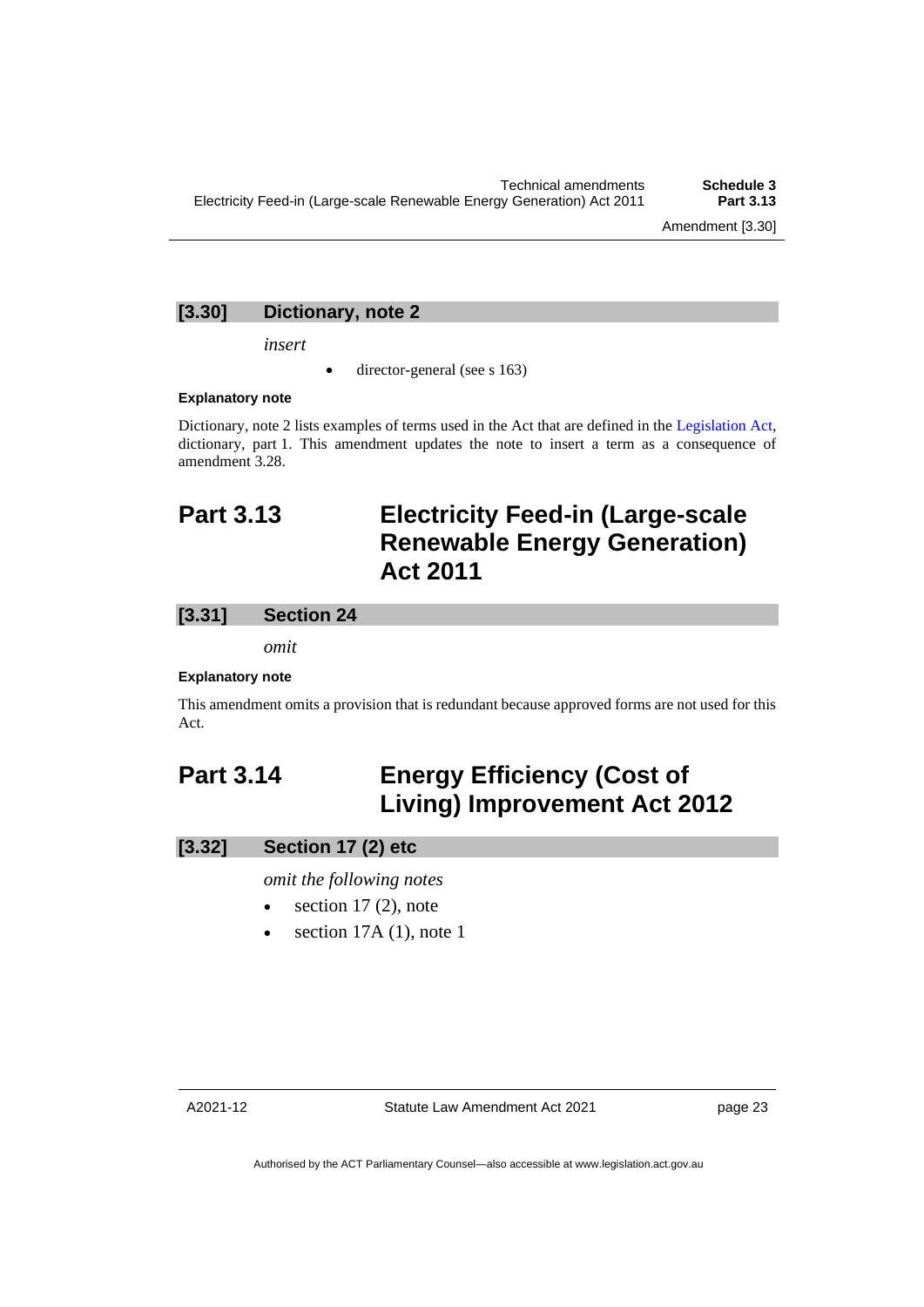**Schedule 3** Technical amendments<br>**Part 3.15** Environment Protection **Part 3.15** Environment Protection Act 1997 Amendment [3.33]

section  $17B(2)$ , note

section 19 $(2)$ , note 1

### **Explanatory note**

This amendment omits standard notes about approved forms that are redundant because approved forms are not used for this Act.

| [3.33] | <b>Section 56</b> |  |
|--------|-------------------|--|
|--------|-------------------|--|

*omit*

### **Explanatory note**

This amendment omits a provision that is redundant because approved forms are not used for this Act.

## <span id="page-27-0"></span>**Part 3.15 Environment Protection Act 1997**

## **[3.34] Section 76A (2) etc**

*omit the note in*

- section  $76A(2)$
- section 76B
- section  $92(1)$
- section  $159A(1)$

#### **Explanatory note**

This amendment omits standard notes about approved forms that are redundant because approved forms are not used for this Act.

### **[3.35] Section 165A**

*omit*

#### **Explanatory note**

This amendment omits a provision that is redundant because approved forms are not used for this Act.

page 24 Statute Law Amendment Act 2021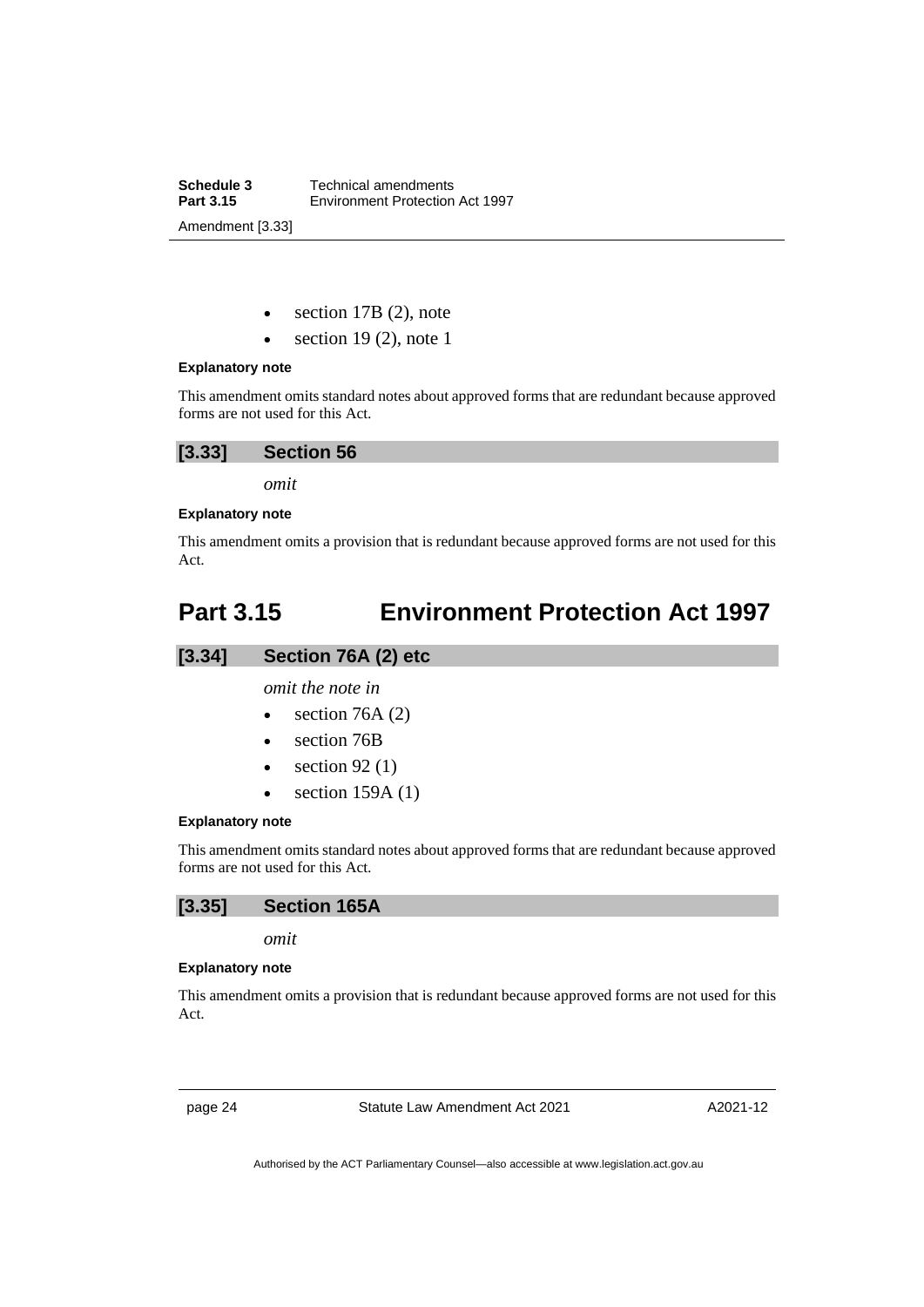Amendment [3.36]

## <span id="page-28-0"></span>**Part 3.16 Environment Protection Regulation 2005**

## **[3.36] Section 14 (2) (h), note**

*omit*

#### **Explanatory note**

This amendment omits a standard note about approved forms that is redundant because approved forms are not used for the Act.

## <span id="page-28-1"></span>**Part 3.17 First Home Owner Grant Act 2000**

## **[3.37] Section 14 (1), note 1 and section 28 (4), note**

*omit*

#### **Explanatory note**

This amendment omits standard notes about approved forms that are redundant because approved forms are not used for this Act.

## **[3.38] Section 55**

*omit*

#### **Explanatory note**

This amendment omits a provision that is redundant because approved forms are not used for this Act.

## <span id="page-28-2"></span>**Part 3.18 Fisheries Act 2000**

## **[3.39] Section 36B (1), note and section 38, note 2**

## *omit*

#### **Explanatory note**

This amendment omits standard notes about approved forms that are redundant because approved forms are not used for this Act.

A2021-12

Statute Law Amendment Act 2021

page 25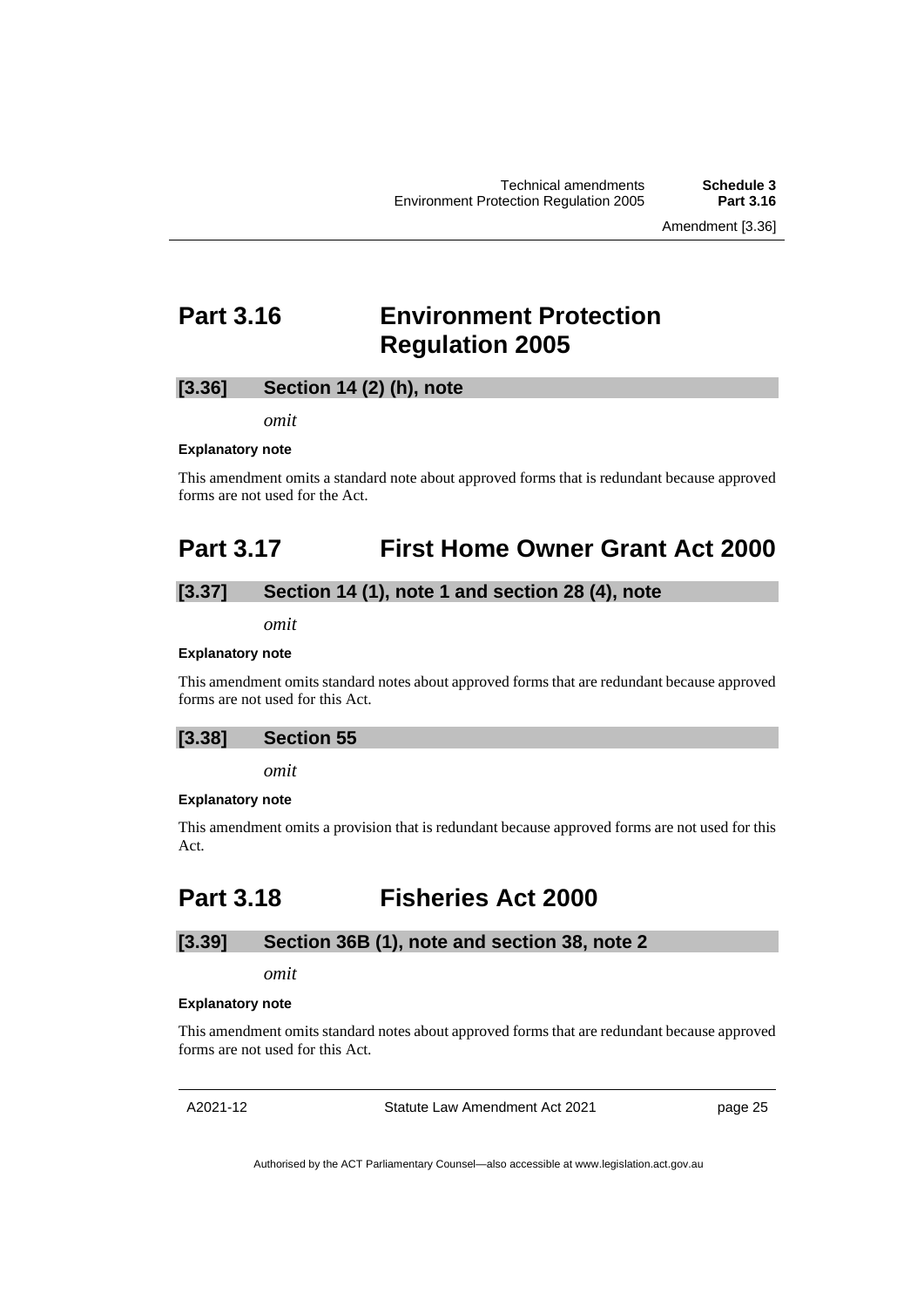**Schedule 3** Technical amendments<br>**Part 3.19** Food Act 2001 **Part 3.19** Food Act 2001 Amendment [3.40]

## **[3.40] Section 115**

*omit*

#### **Explanatory note**

This amendment omits a provision that is redundant because approved forms are not used for this Act.

## <span id="page-29-0"></span>**Part 3.19 Food Act 2001**

## **[3.41] Section 78 (2) etc**

*omit the following notes*

- $\bullet$  section 78 (2), note 1
- $\bullet$  section 92 (1), note 2
- section 97 $(2)$ , note 1

### **Explanatory note**

This amendment omits standard notes about approved forms that are redundant because approved forms are not used for this Act.

## **[3.42] Section 151**

*omit*

#### **Explanatory note**

This amendment omits a provision that is redundant because approved forms are not used for this Act.

## <span id="page-29-1"></span>**Part 3.20 Food Regulation 2002**

## **[3.43] Section 20 (2), note 1 and section 21 (3), note 1**

## *omit*

#### **Explanatory note**

This amendment omits standard notes about approved forms that are redundant because approved forms are not used for the Act.

page 26 Statute Law Amendment Act 2021

A2021-12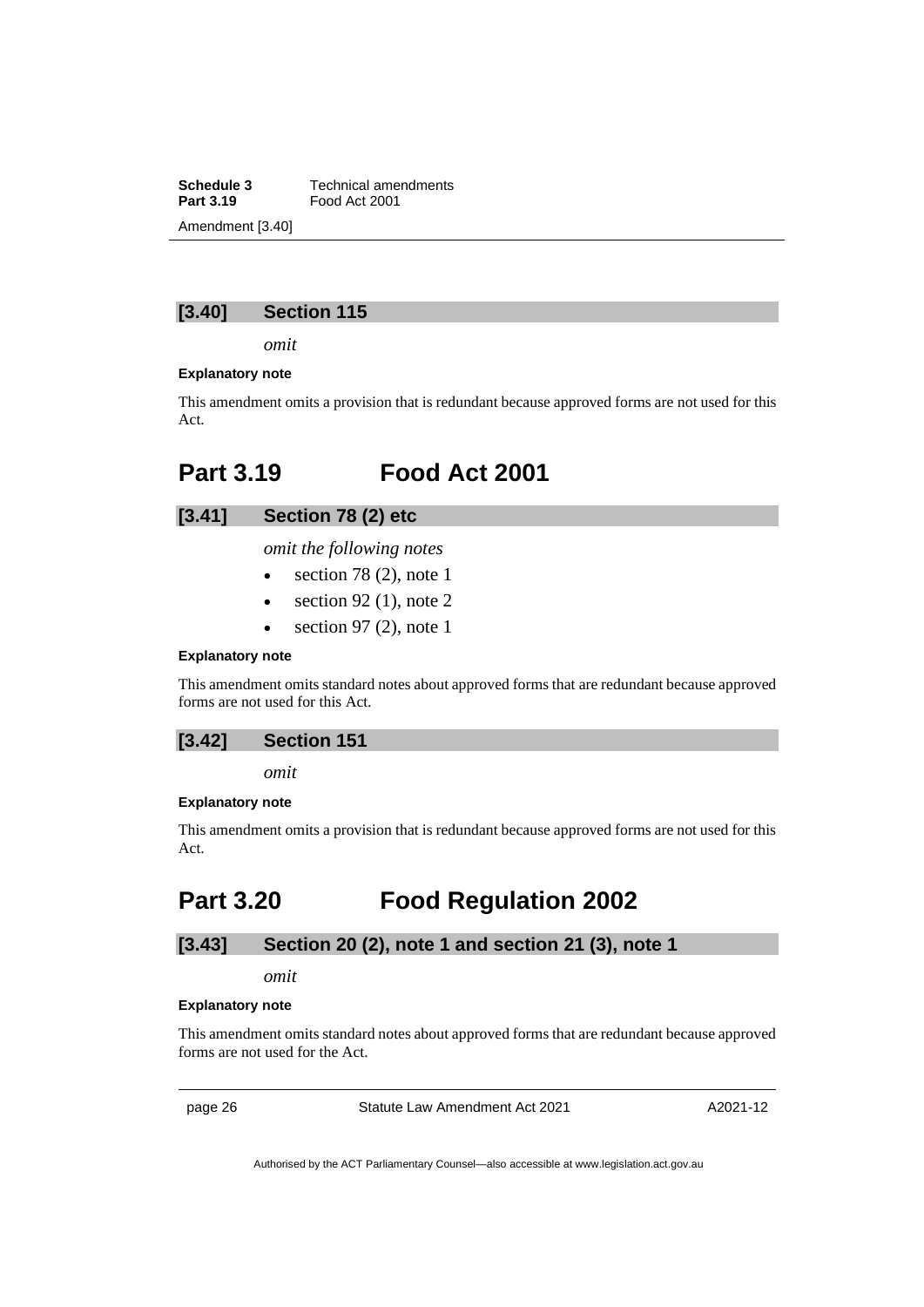## <span id="page-30-0"></span>**Part 3.21 Gas Safety Act 2000**

## **[3.44] Section 9, note 2**

*omit*

#### **Explanatory note**

This amendment omits a standard note about approved forms that is redundant because approved forms are not used for this Act.

| [3.45] | <b>Section 65 (5)</b> |  |  |
|--------|-----------------------|--|--|
|--------|-----------------------|--|--|

*omit*

(or provision of an instrument)

#### **Explanatory note**

This amendment omits words that are redundant because of the [Legislation Act,](http://www.legislation.act.gov.au/a/2001-14) section 14 (2), which provides that a reference to an instrument includes a reference to a provision of an instrument.

### **[3.46] Section 68**

*omit*

#### **Explanatory note**

This amendment omits a provision that is redundant because approved forms are not used for this Act.

## <span id="page-30-1"></span>**Part 3.22 Health Act 1993**

## **[3.47] Section 120, definition of** *protected information***, except note**

*omit*

#### **Explanatory note**

This amendment omits a definition that is made redundant as a result of amendment 3.49.

A2021-12

Statute Law Amendment Act 2021

page 27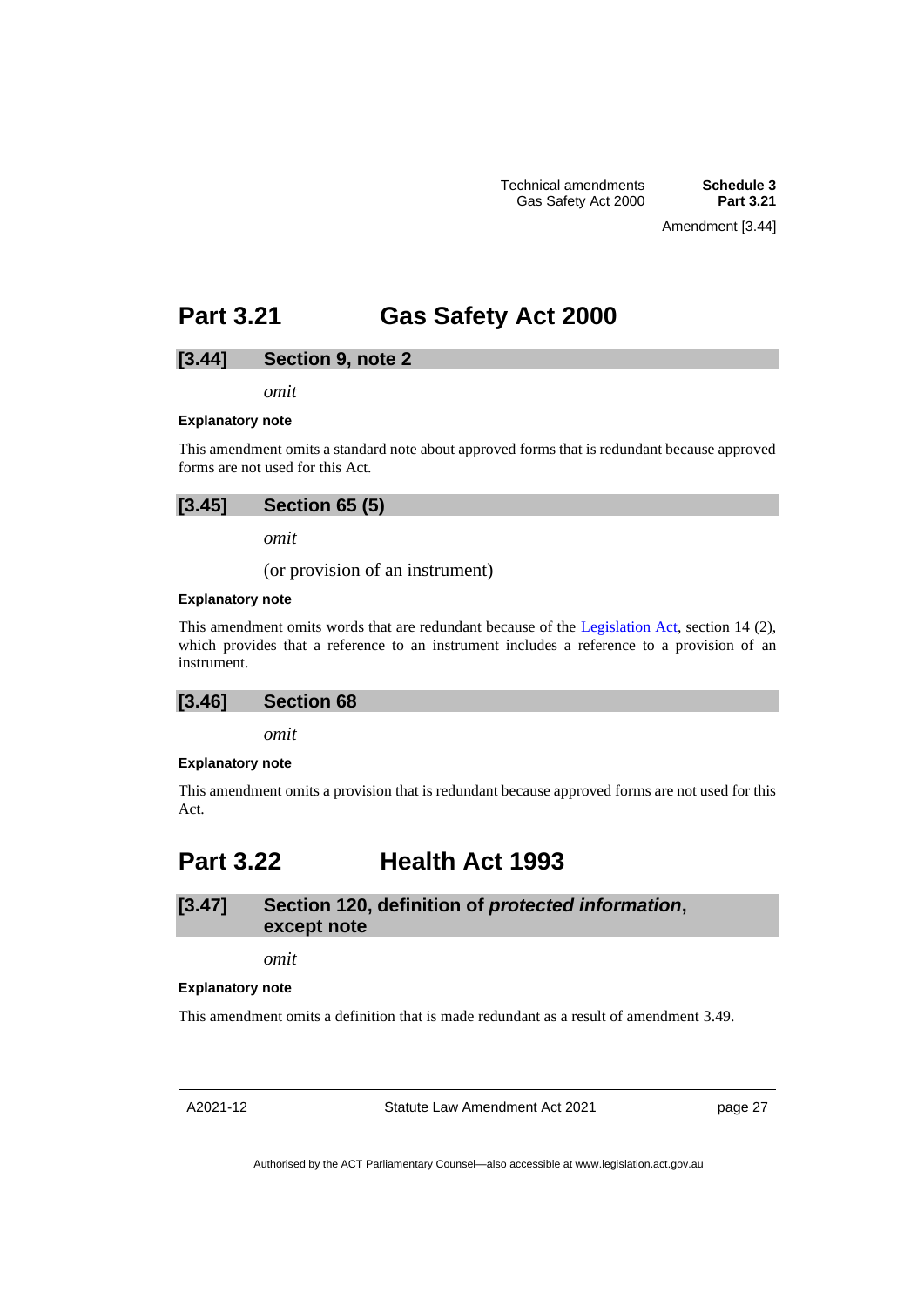**Schedule 3** Technical amendments<br>**Part 3.22** Health Act 1993 **Health Act 1993** Amendment [3.48]



*substitute*

*Note Protected information* and *sensitive information* are defined for the Act (see s 123 and s 124).

### **Explanatory note**

This amendment inserts a note to assist legislative users and is consequential on amendment 3.49.

| [3.49]                  | <b>Section 123 (1)</b> |
|-------------------------|------------------------|
|                         | omit                   |
|                         | For this part,         |
|                         | substitute             |
|                         | For this Act,          |
| <b>Explanatory note</b> |                        |

This amendment updates a definition to be for the Act as the definition is used in other parts of the Act.

## **[3.50] Section 192 (5), definition of** *Commonwealth law*

*omit*

disallowable instrument

*substitute*

disallowable legislative instrument

### **Explanatory note**

This amendment updates language as a result of amendment 3.51.

page 28 Statute Law Amendment Act 2021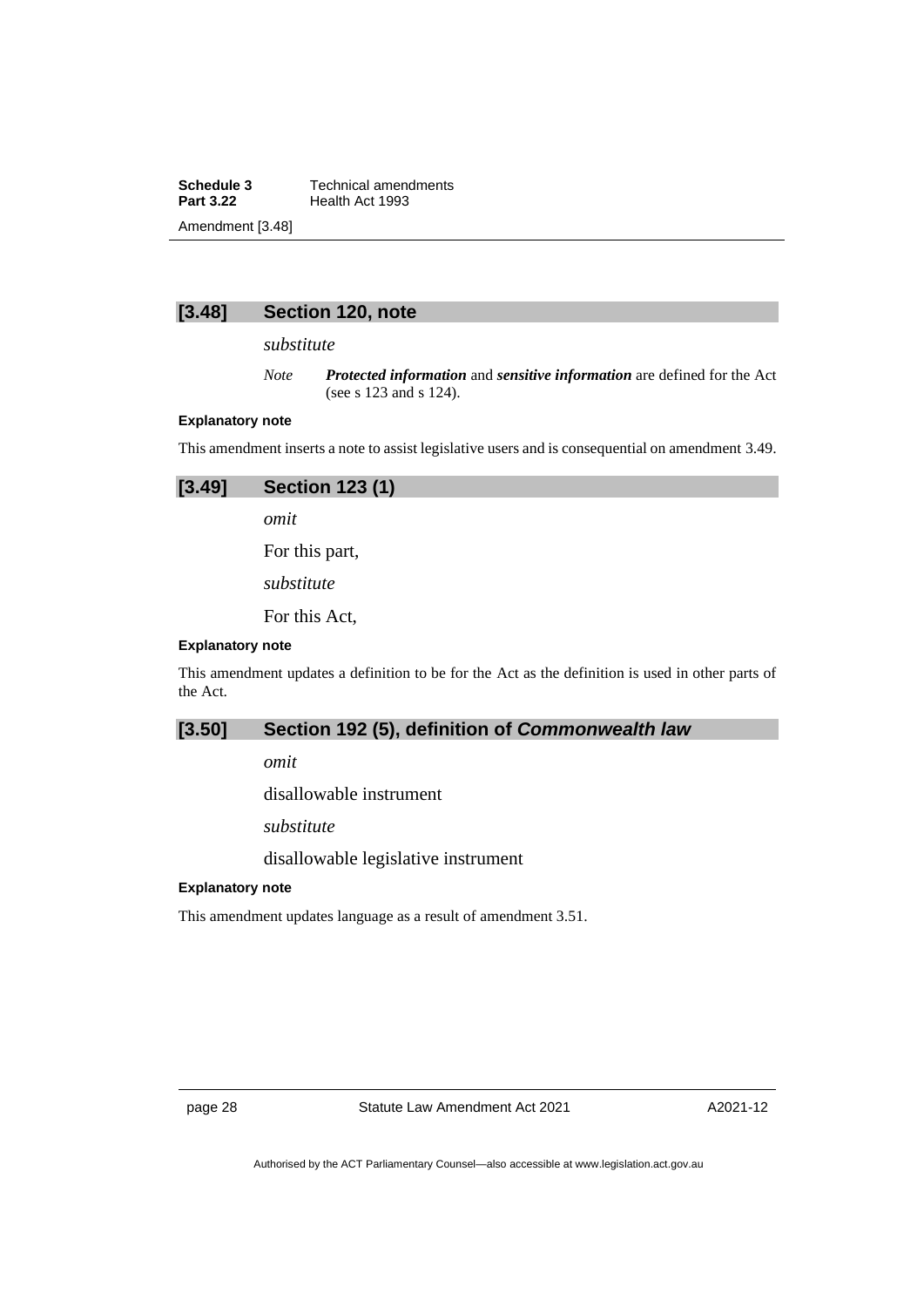## **[3.51] Section 192 (5), definition of** *disallowable instrument*

### *substitute*

*disallowable legislative instrument*, for a Commonwealth Act, means a legislative instrument that can be disallowed under the *[Legislation Act](https://www.legislation.gov.au/Series/C2004A01224) 2003* (Cwlth), chapter 3, part 2 (Parliamentary scrutiny of legislative instruments), including that part, or provisions of that part, applied by another Commonwealth law.

#### **Explanatory note**

This amendment revises the definition to correct a cross-reference and to more precisely reflect the language of the *[Legislation Act](https://www.legislation.gov.au/Series/C2004A01224) 2003* (Cwlth).

## **[3.52] Dictionary, definition of** *protected information*

*substitute*

*protected information*—see section 123.

### **Explanatory note**

This amendment revises the definition to be consistent with current legislative drafting practice and is consequential on amendment 3.48.

## <span id="page-32-0"></span>**Part 3.23 Health Records (Privacy and Access) Act 1997**

## **[3.53] Section 7 (4), note**

*omit*

### **Explanatory note**

This amendment omits a standard note about approved forms that is redundant because approved forms are not used for this Act.

Statute Law Amendment Act 2021

page 29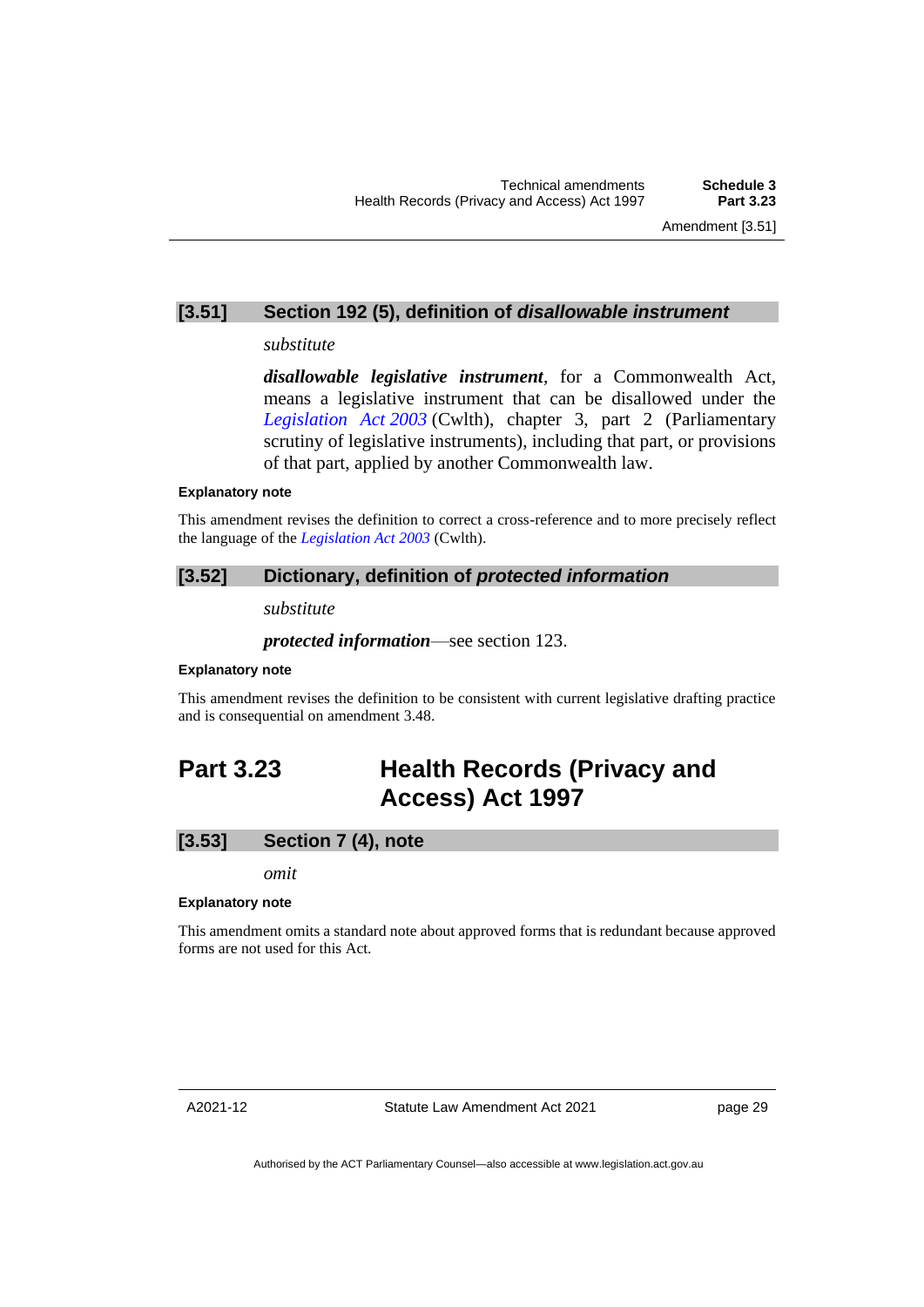**Schedule 3** Technical amendments<br>**Part 3.24** Hemp Fibre Industry Fa **Hemp Fibre Industry Facilitation Act 2004** Amendment [3.54]

## **[3.54] Section 35**

*omit*

#### **Explanatory note**

This amendment omits a provision that is redundant because approved forms are not used for this Act.

| $[3.55]$<br>Schedule 1, principle 10, clause 7, note |  |
|------------------------------------------------------|--|
|------------------------------------------------------|--|

*omit*

### **Explanatory note**

This amendment omits a standard note about approved forms that is redundant because approved forms are not used for this Act.

## **[3.56] Schedule 1, principle 11, clause 4, note 1**

*omit*

### **Explanatory note**

This amendment omits a standard note about approved forms that is redundant because approved forms are not used for this Act.

## <span id="page-33-0"></span>**Part 3.24 Hemp Fibre Industry Facilitation Act 2004**

## **[3.57] Section 13 (2) etc**

*omit note 2 in*

- section  $13(2)$
- section  $24(1)$
- section  $28(1)$

#### **Explanatory note**

This amendment omits standard notes about approved forms that are redundant because approved forms are not used for this Act.

page 30 Statute Law Amendment Act 2021

A2021-12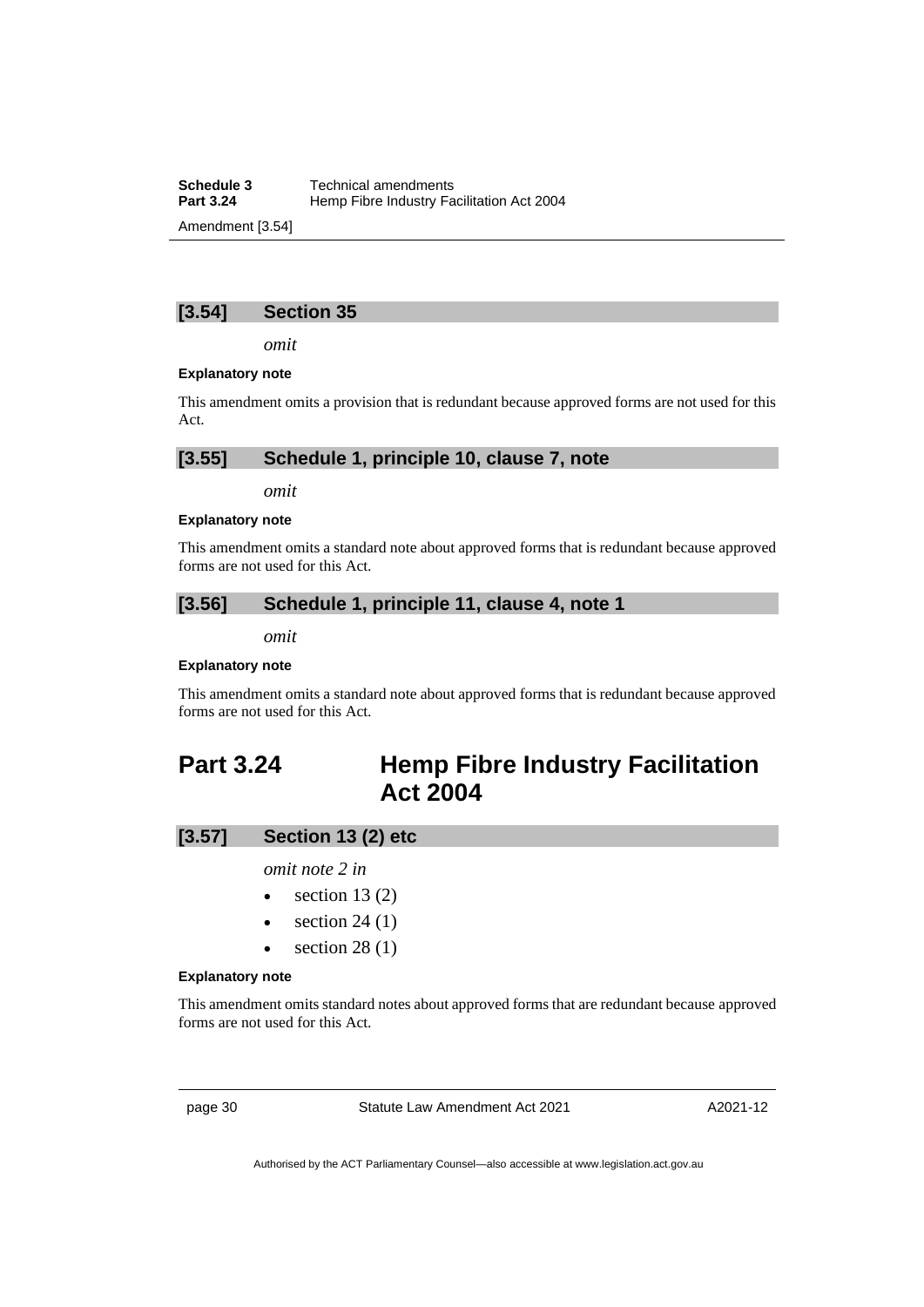Amendment [3.58]

## **[3.58] Section 61**

*omit*

#### **Explanatory note**

This amendment omits a provision that is redundant because approved forms are not used for this Act.

## <span id="page-34-0"></span>**Part 3.25 Human Cloning and Embryo Research Act 2004**

## **[3.59] Section 43 (2)**

*substitute*

(2) The identity card must contain a recent photograph of the inspector.

## **Explanatory note**

This amendment remakes section 43 (2) to omit a reference to an approved form. Section 53, which provides that forms may be approved for this Act, is omitted by another amendment because approved forms are not used for this Act.

### **[3.60] Section 53**

*omit*

#### **Explanatory note**

This amendment omits a provision that is redundant because approved forms are not used for this Act.

A2021-12

page 31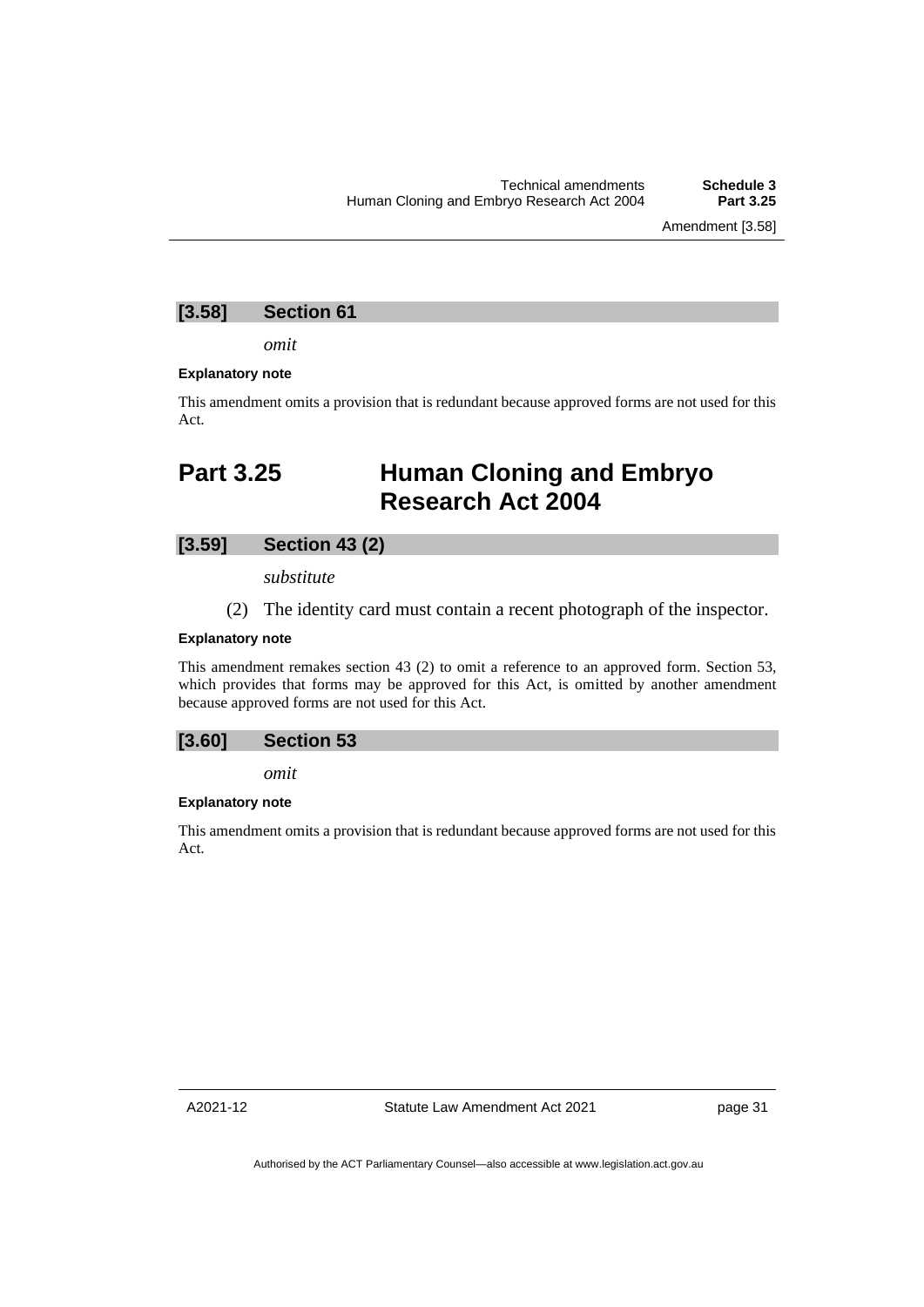**Schedule 3** Technical amendments<br>**Part 3.26** Information Privacy Act **Information Privacy Act 2014** Amendment [3.61]

## <span id="page-35-0"></span>**Part 3.26 Information Privacy Act 2014**

## **[3.61] Section 25 (2), definition of** *Commonwealth enforcement or intelligence body***, paragraph (b)**

#### *substitute*

(b) the Office of National Intelligence established under the *[Office](https://www.legislation.gov.au/Series/C2018A00155)  [of National Intelligence Act 2018](https://www.legislation.gov.au/Series/C2018A00155)* (Cwlth), section 6;

#### **Explanatory note**

This amendment corrects an outdated cross-reference. The *[Office of National Assessments](https://www.legislation.gov.au/Series/C2004A01745)  Act [1977](https://www.legislation.gov.au/Series/C2004A01745)* (Cwlth), was repealed by the *[Office of National Intelligence \(Consequential and](https://www.legislation.gov.au/Series/C2018A00156)  [Transitional Provisions\) Act](https://www.legislation.gov.au/Series/C2018A00156) 2018* (Cwlth), schedule 1, and replaced by the *[Office of National](https://www.legislation.gov.au/Series/C2018A00155)  [Intelligence Act 2018](https://www.legislation.gov.au/Series/C2018A00155)* (Cwlth). Under the new Act, section 6, the Office of National Assessments 'continues in existence, by force of this subsection, under and subject to the provisions of this Act, under the name Office of National Intelligence'.

## **[3.62] Section 25 (2), definition of** *Commonwealth enforcement or intelligence body***, paragraph (d)**

*omit*

Defence Imagery and Geospatial Organisation

*substitute*

Australian Geospatial-Intelligence Organisation

#### **Explanatory note**

This amendment corrects an outdated cross-reference. The 'Defence Imagery and Geospatial Organisation' was renamed the 'Australian Geospatial-Intelligence Organisation' by amendments to the *[Intelligence Services Act 2001](https://www.legislation.gov.au/Series/C2004A00928)* (Cwlth) made under the *[National Security](https://www.legislation.gov.au/Details/C2014A00108)  [Legislation Amendment Act \(No. 1\) 2014](https://www.legislation.gov.au/Details/C2014A00108)* (Cwlth)*,* schedule 7, part 1.

page 32 Statute Law Amendment Act 2021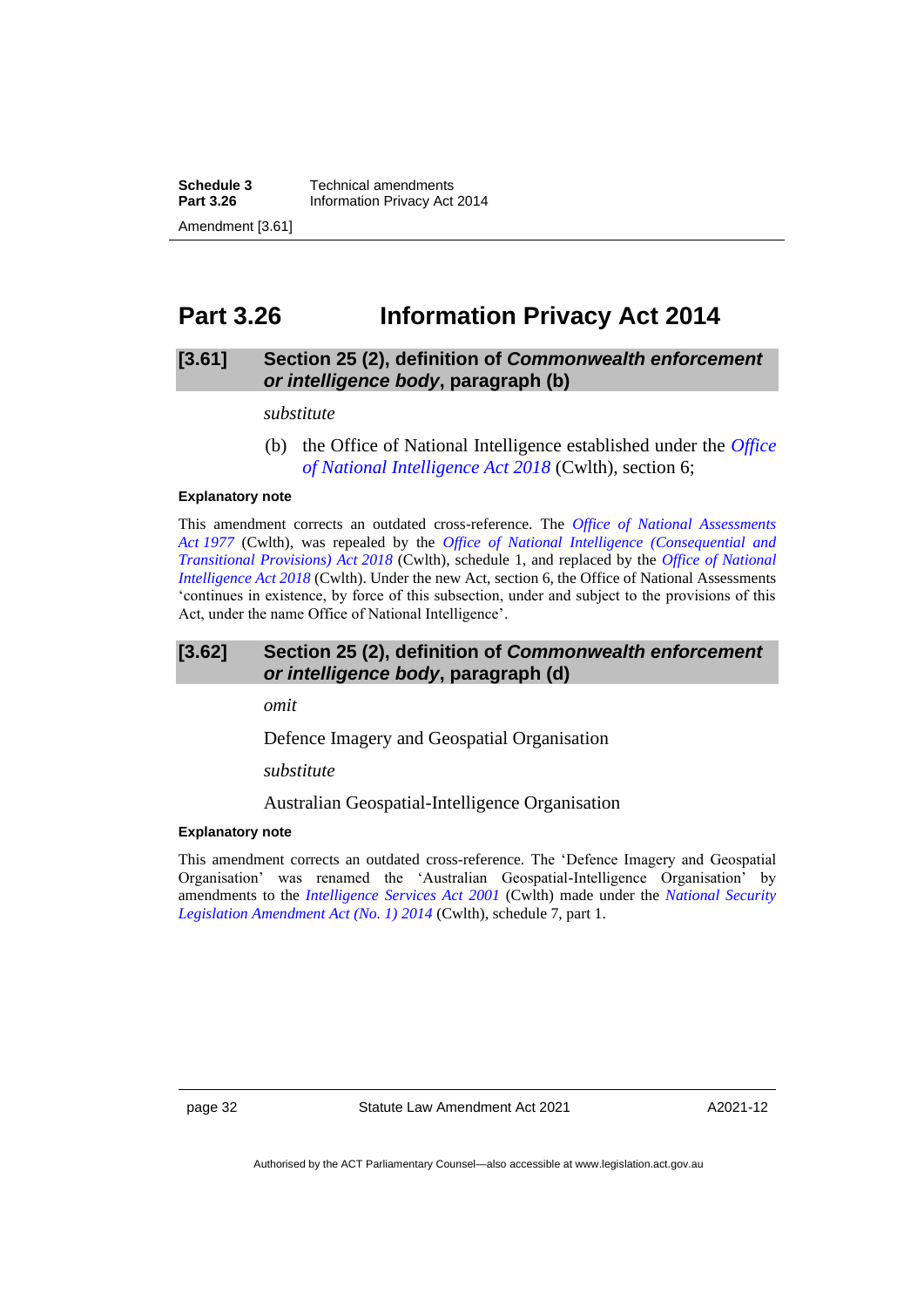# **Part 3.27 Integrity Commission Act 2018**

## **[3.63] Dictionary, definition of** *inspector of correctional services*

*omit*

**Explanatory note**

This amendment omits a definition of a term that is no longer used in the Act.

# **Part 3.28 Intoxicated People (Care and Protection) Act 1994**

## **[3.64] Section 38**

*omit*

#### **Explanatory note**

This amendment omits a provision that is redundant because approved forms are not used for this Act.

# **Part 3.29 Lakes Act 1976**

## **[3.65] Section 18 (1)**

*omit*

him or her

*substitute*

the Minister

### **Explanatory note**

This amendment updates language in line with current legislative drafting practice.

page 33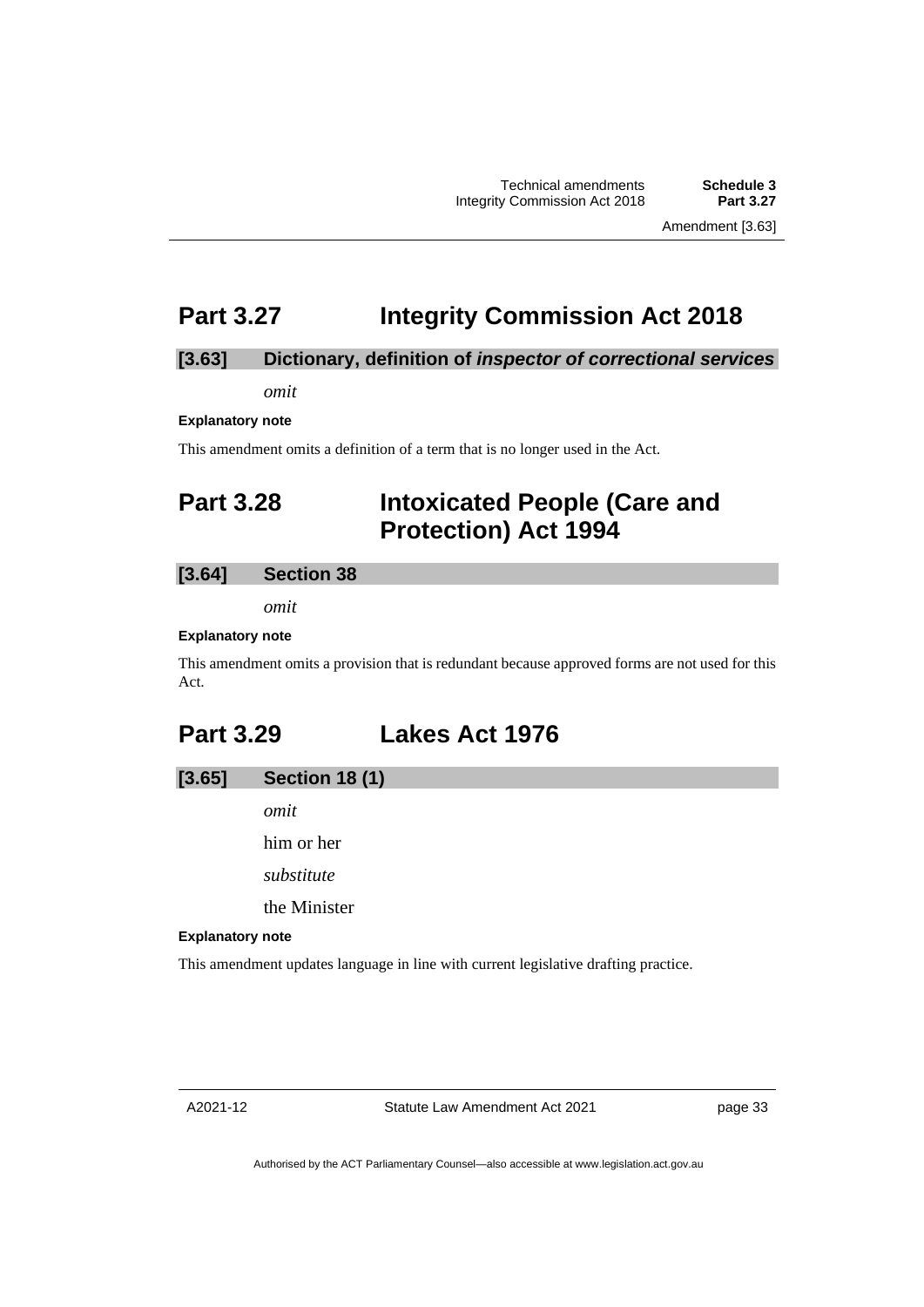**Schedule 3** Technical amendments<br>**Part 3.29** Lakes Act 1976 **Lakes Act 1976** Amendment [3.66]

## **[3.66] Section 18 (1) and section 22 (5)**

*omit*

he or she

*substitute*

the Minister

#### **Explanatory note**

This amendment updates language in line with current legislative drafting practice.

## **[3.67] Section 26 (1), note 2**

*omit*

## **Explanatory note**

This amendment omits a standard note about approved forms that is redundant because approved forms are not used for this Act.

## **[3.68] Section 29 (1), except note**

## *substitute*

- (1) The Minister may, on any conditions that the Minister considers appropriate, authorise, by written notice, the use of a power boat in or on a lake—
	- (a) by a sports club in relation to the training of people for, or the conduct of, a competition in an aquatic sport; or
	- (b) by other people for the purposes the Minister approves.

#### **Explanatory note**

This amendment updates language in line with current legislative drafting practice.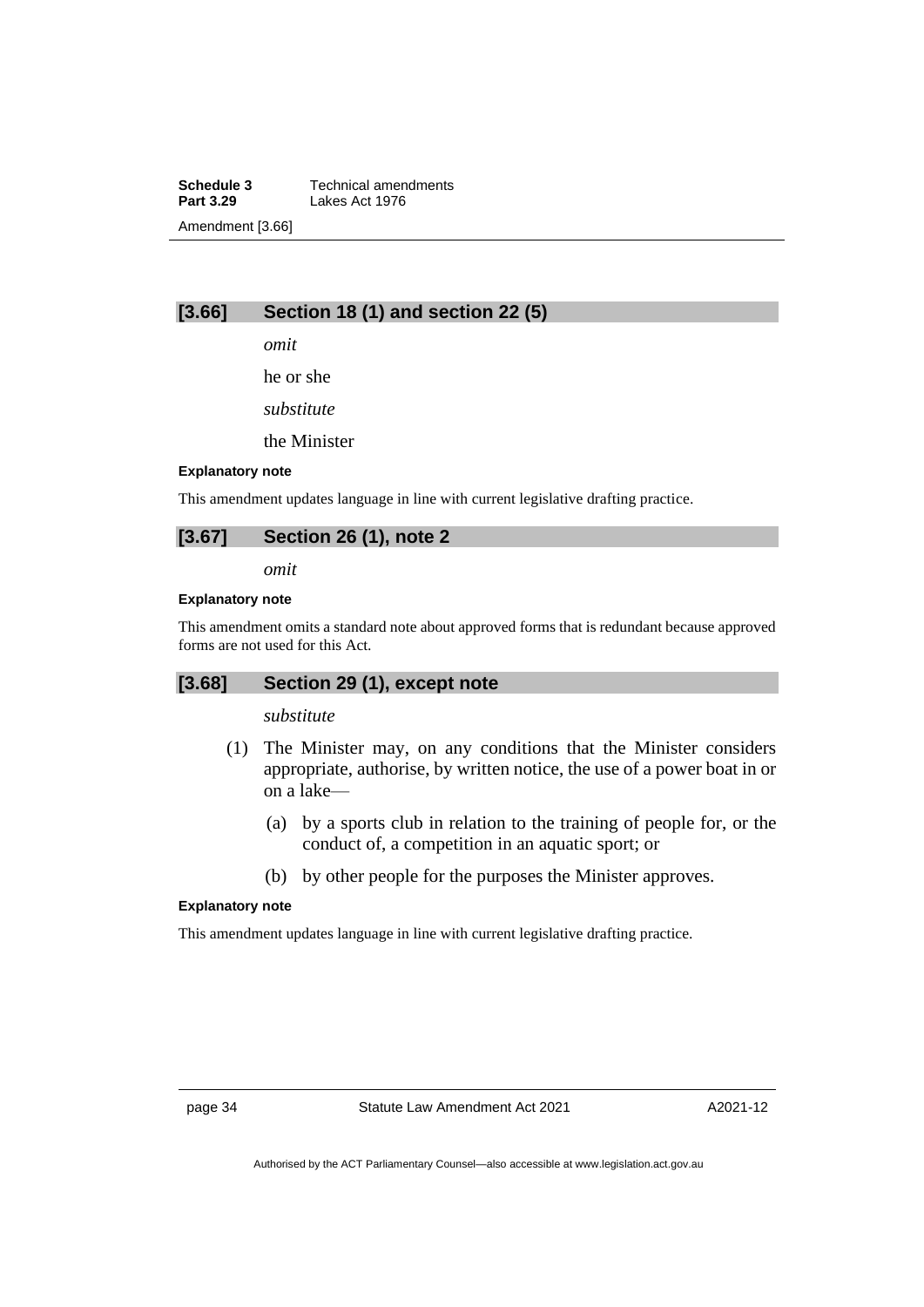## **[3.69] Section 31 (1)**

*omit*

subject to such conditions (if any) as he or she thinks fit

*substitute*

on any conditions that the Minister considers appropriate

#### **Explanatory note**

This amendment updates language in line with current legislative drafting practice.

| [3.70] | <b>Section 32 (2)</b> |  |
|--------|-----------------------|--|
|        | omit                  |  |
|        | he or she             |  |
|        | substitute            |  |

the inspector

#### **Explanatory note**

This amendment updates language in line with current legislative drafting practice.

| <b>Section 32 (3)</b><br>[3.71] |
|---------------------------------|
|---------------------------------|

*omit*

his or her

*substitute*

the inspector's

### **Explanatory note**

This amendment updates language in line with current legislative drafting practice.

page 35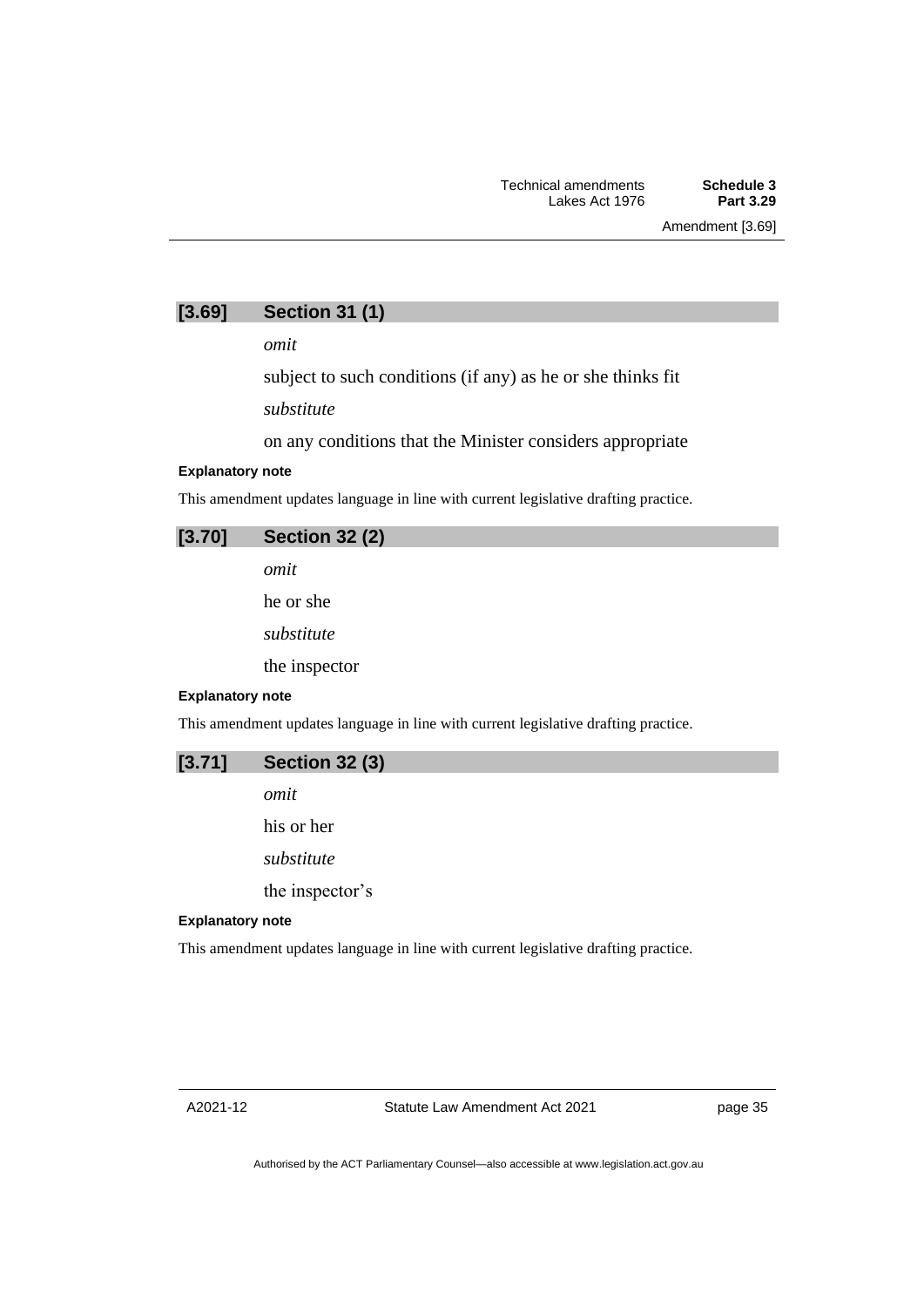**Schedule 3** Technical amendments<br>**Part 3.29** Lakes Act 1976 **Lakes Act 1976** Amendment [3.72]

## **[3.72] Section 32 (4)**

*substitute*

(4) An inspector is not liable for any damage to a vehicle or boat caused by them when exercising their powers under this section.

## **Explanatory note**

This amendment updates language in line with current legislative drafting practice.

| [3.73] | <b>Section 37 (1)</b> |  |
|--------|-----------------------|--|
|--------|-----------------------|--|

*omit*

when he or she is so authorised, the delegate for lakes may

*substitute*

if authorised, the delegate may

## **Explanatory note**

This amendment updates language in line with current legislative drafting practice.

| [3.74] | <b>Section 121</b> |
|--------|--------------------|
|        |                    |

*omit*

## **Explanatory note**

This amendment omits a provision that is redundant because approved forms are not used for this Act.

page 36 Statute Law Amendment Act 2021

A2021-12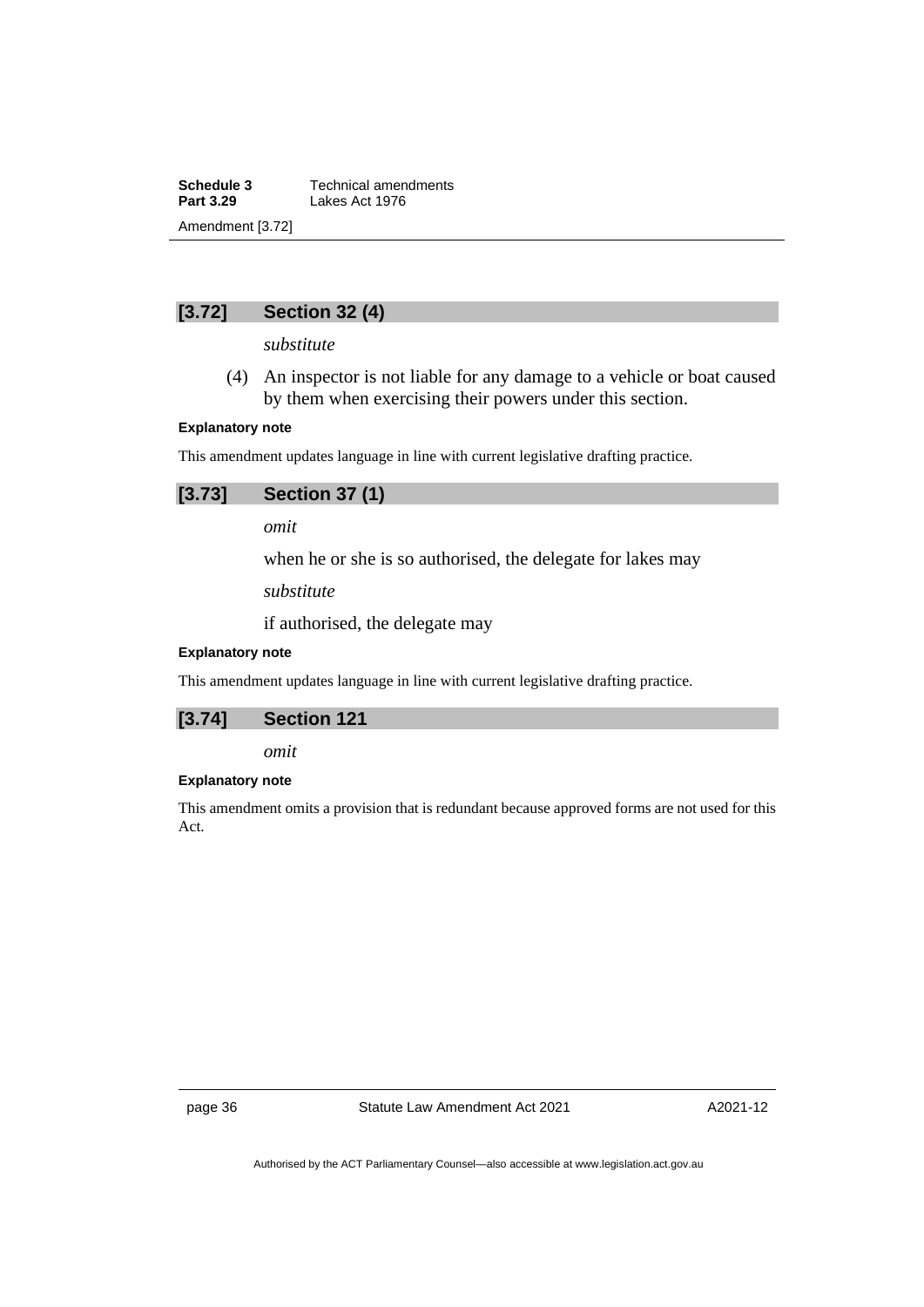Amendment [3.75]

# **Part 3.30 Land Rent Act 2008**

## **[3.75] Section 10 (1) etc**

*omit the following notes*

- $\bullet$  section 10 (1), note
- section 16C $(2)$ , note 2
- section 31 $(1)$ , notes 2 and 3

### **Explanatory note**

This amendment omits standard notes about approved forms that are redundant because approved forms are not used for this Act. The *[Taxation Administration Act](http://www.legislation.act.gov.au/a/1999-4) 1999*, section 139C, which provides that forms may be approved for this Act, is omitted by another amendment.

# **Part 3.31 Land Tax Act 2004**

## **[3.76] Section 14 (2) etc**

*omit the following notes*

- $\bullet$  section 14 (2), note 1
- section 41 (1), notes 2 and 3
- section 42 $(1)$ , notes 2 and 3

## **Explanatory note**

This amendment omits standard notes about approved forms that are redundant because approved forms are not used for this Act. The *[Taxation Administration Act](http://www.legislation.act.gov.au/a/1999-4) 1999*, section 139C, which provides that forms may be approved for this Act, is omitted by another amendment.

A2021-12

Statute Law Amendment Act 2021

page 37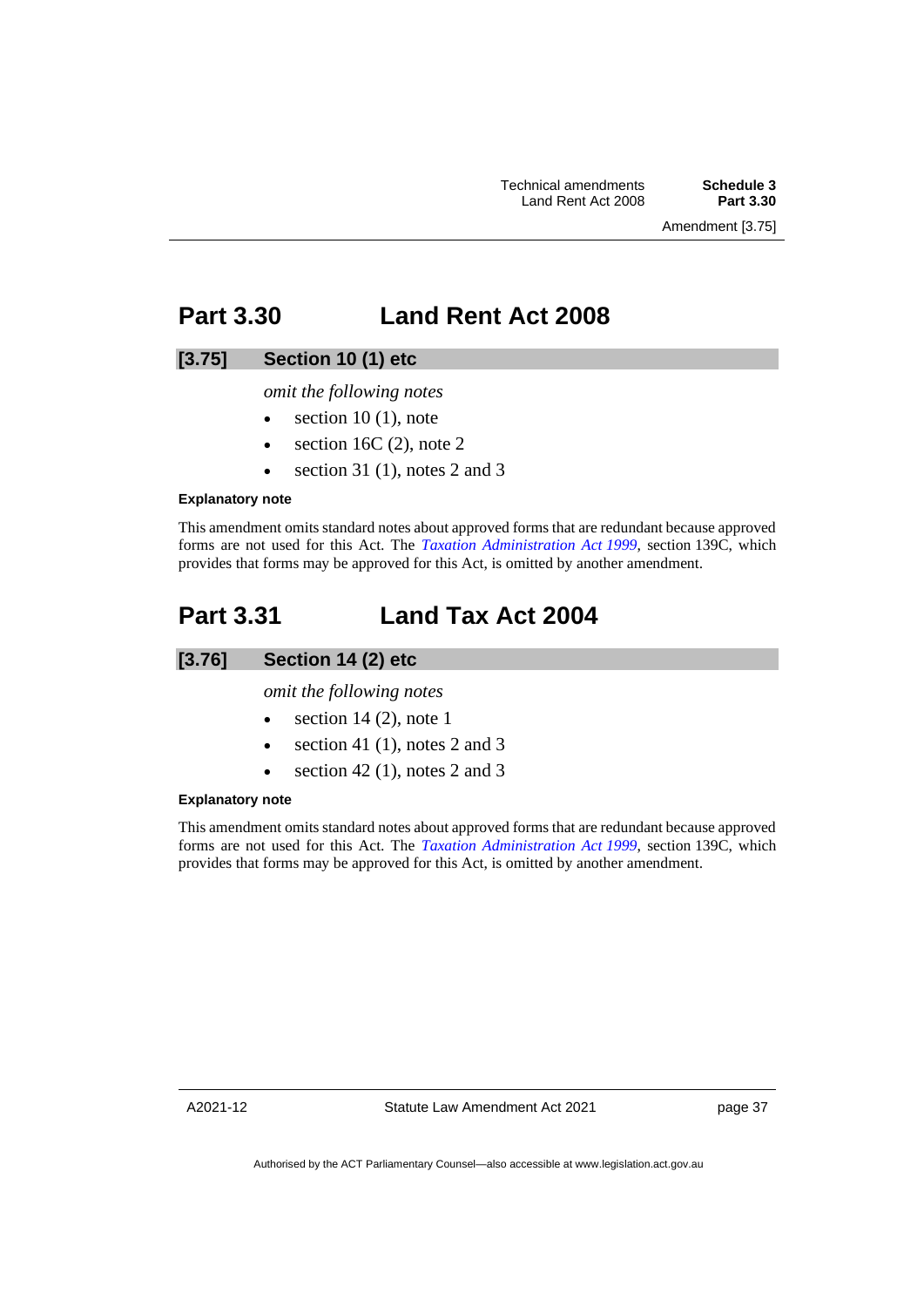**Schedule 3** Technical amendments<br>**Part 3.32** Long Service Leave Act **Long Service Leave Act 1976** Amendment [3.77]

# **Part 3.32 Long Service Leave Act 1976**

## **[3.77] Section 13D (1), note and section 13F (2), note**

*omit*

#### **Explanatory note**

This amendment omits standard notes about approved forms that are redundant because approved forms are not used for this Act.

| [3.78] | <b>Section 17</b> |  |
|--------|-------------------|--|
|--------|-------------------|--|

*omit*

#### **Explanatory note**

This amendment omits a provision that is redundant because approved forms are not used for this Act.

# **Part 3.33 Long Service Leave (Portable Schemes) Act 2009**

## **[3.79] Section 31 (1) etc**

### *omit the following notes*

- section 31 $(1)$ , note 2
- section  $35$  (1), note  $3$
- $\bullet$  section 37 (2), note
- section 40, note
- $\bullet$  section 41 (2), note
- section 45  $(2)$ , note

A2021-12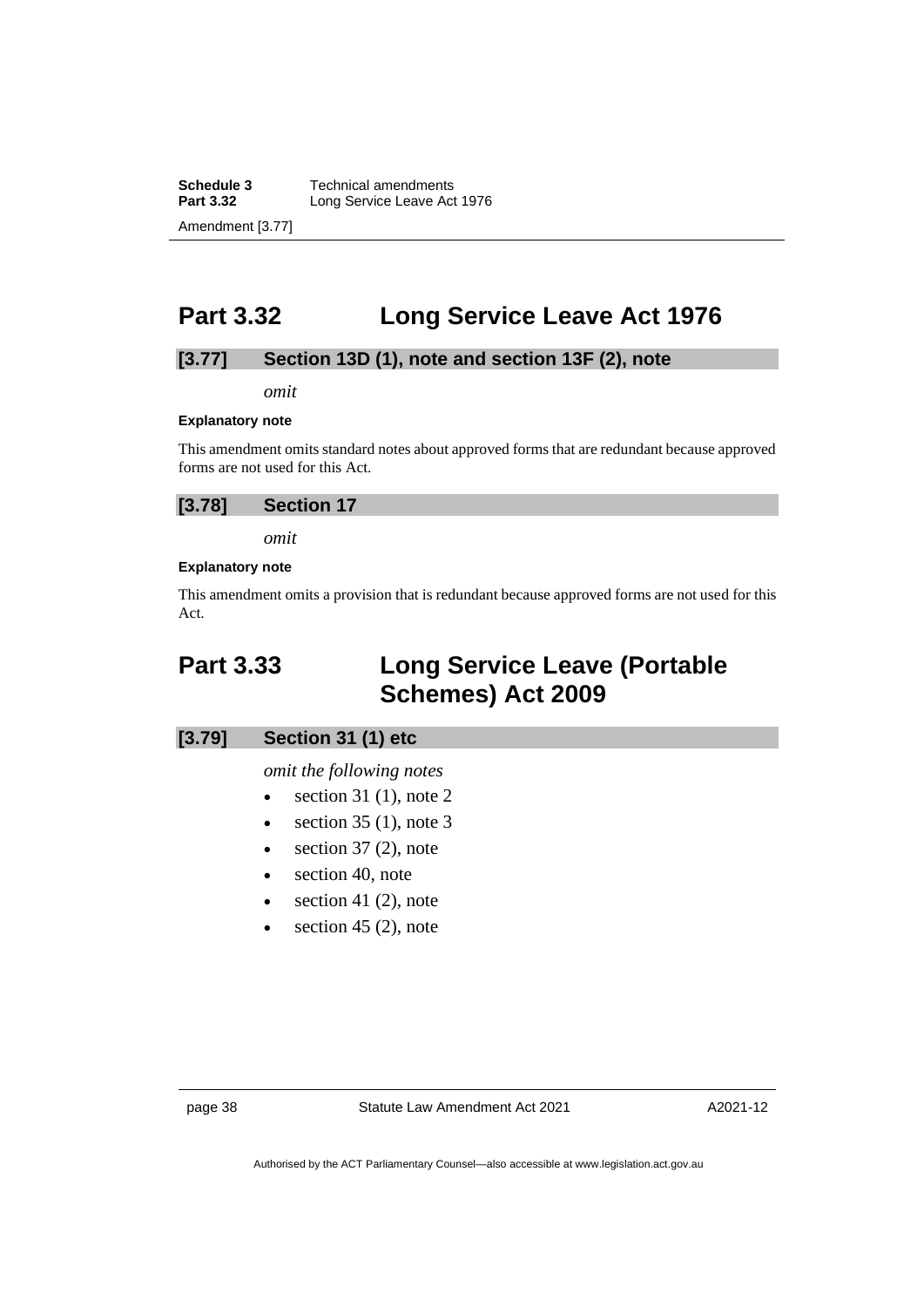Amendment [3.80]

- section  $54$  (1), note
- section 89A (1), note

## **Explanatory note**

This amendment omits standard notes about approved forms that are redundant because approved forms are not used for this Act.

## **[3.80] Section 92**

*omit*

### **Explanatory note**

This amendment omits a provision that is redundant because approved forms are not used for this Act.

## **[3.81] Schedule 1, section 1.9 (1) etc**

## *omit the note in*

- schedule 1, section  $1.9(1)$
- schedule 1, section  $1.10(1)$
- schedule 1, section  $1.14(2)$
- schedule 2, section  $2.9(1)$
- schedule 2, section  $2.10(1)$
- schedule 2, section  $2.14(2)$
- schedule 3, section  $3.10(1)$
- schedule 3, section  $3.11(1)$
- schedule 3, section  $3.15(2)$
- schedule 4, section  $4.10(1)$
- schedule 4, section  $4.11(1)$
- schedule 4, section  $4.15(2)$

### **Explanatory note**

This amendment omits standard notes about approved forms that are redundant because approved forms are not used for this Act.

Statute Law Amendment Act 2021

page 39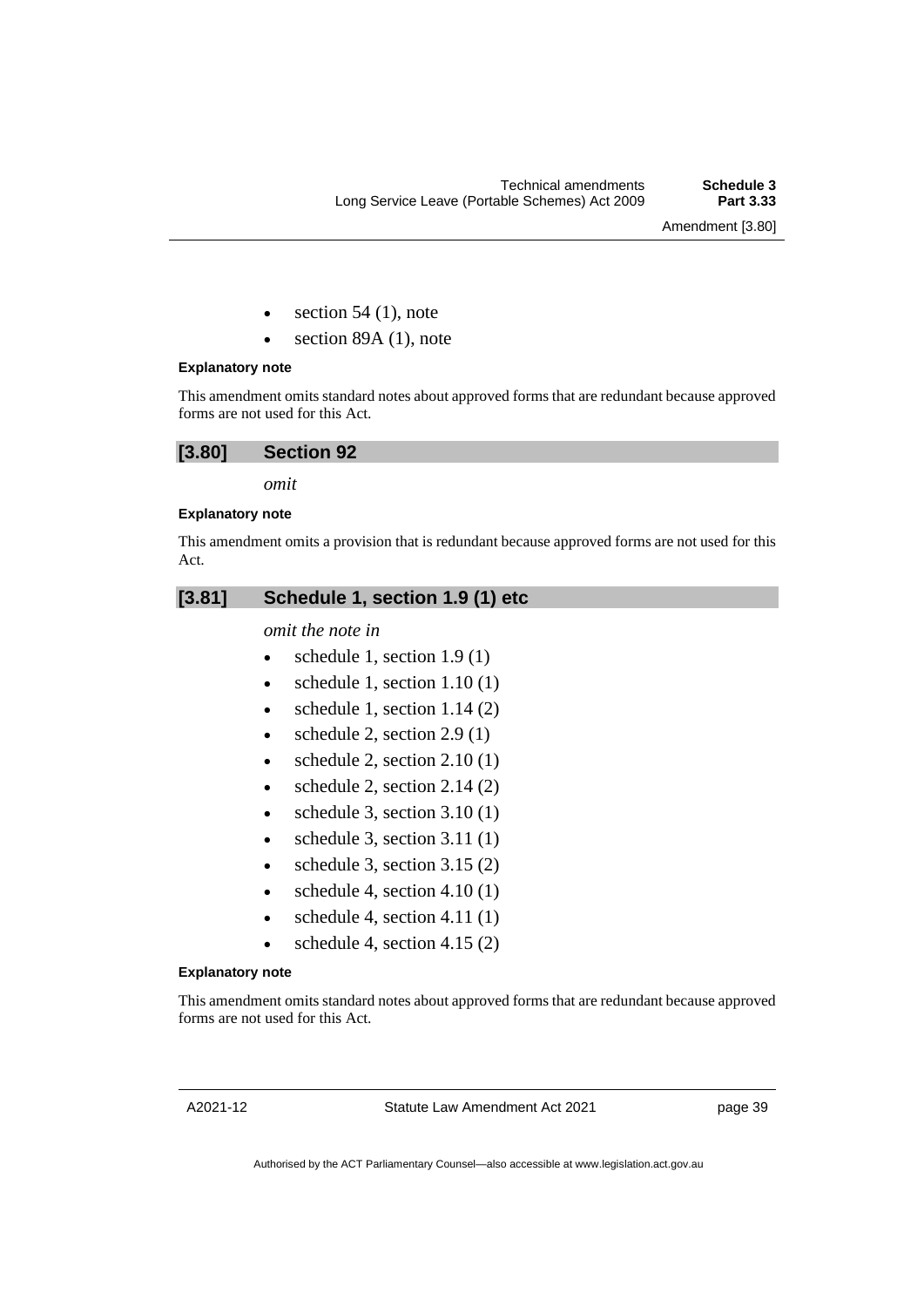**Schedule 3** Technical amendments<br>**Part 3.34** Machinery Act 1949 **Machinery Act 1949** Amendment [3.82]

# **Part 3.34 Machinery Act 1949**

## **[3.82] Section 6**

*omit*

### **Explanatory note**

This amendment omits a provision that is redundant because approved forms are not used for this Act.

# **Part 3.35 Medicines, Poisons and Therapeutic Goods Act 2008**

## **[3.83] Section 84 (1), note 1**

*omit*

#### **Explanatory note**

This amendment omits a standard note about approved forms that is redundant because approved forms are not used for this Act.

## **[3.84] Section 85 (3)**

*substitute*

(3) However, the chief health officer need not decide the application if the chief health officer has asked for something under section 83 and the request has not been complied with.

#### **Explanatory note**

This amendment remakes section 85 (3) to omit a reference to an approved form that is redundant because approved forms are not used for this Act.

page 40 Statute Law Amendment Act 2021

A2021-12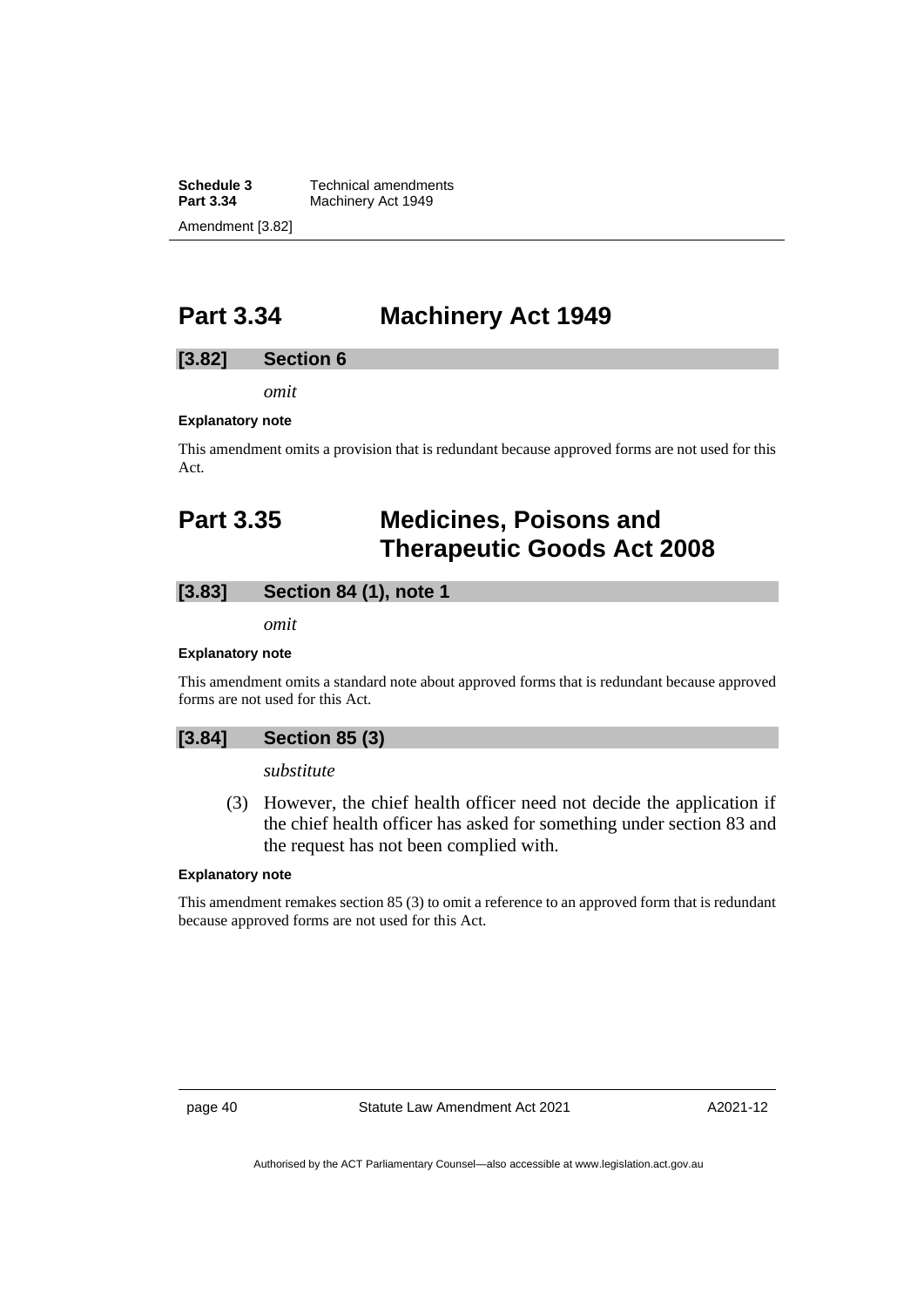Amendment [3.85]

## **[3.85] Section 92 (1) etc**

*omit note 1 in*

- section  $92(1)$
- section  $97G(1)$
- section  $137(2)$

#### **Explanatory note**

This amendment omits standard notes about approved forms that are redundant because approved forms are not used for this Act.

## **[3.86] Section 198**

*omit*

## **Explanatory note**

This amendment omits a provision that is redundant because approved forms are not used for this Act.

# **Part 3.36 Medicines, Poisons and Therapeutic Goods Regulation 2008**

## **[3.87] Section 172 (1) etc**

*omit the following notes*

- $\bullet$  section 172 (1), note
- $\bullet$  section 173 (1), note
- $\bullet$  section 560 (2), note
- $\bullet$  section 581 (2), note
- $\bullet$  section 592 (2), note
- section 605 (1), note 1
- $\bullet$  section 610 (1), note 1
- section 615 (1), note 1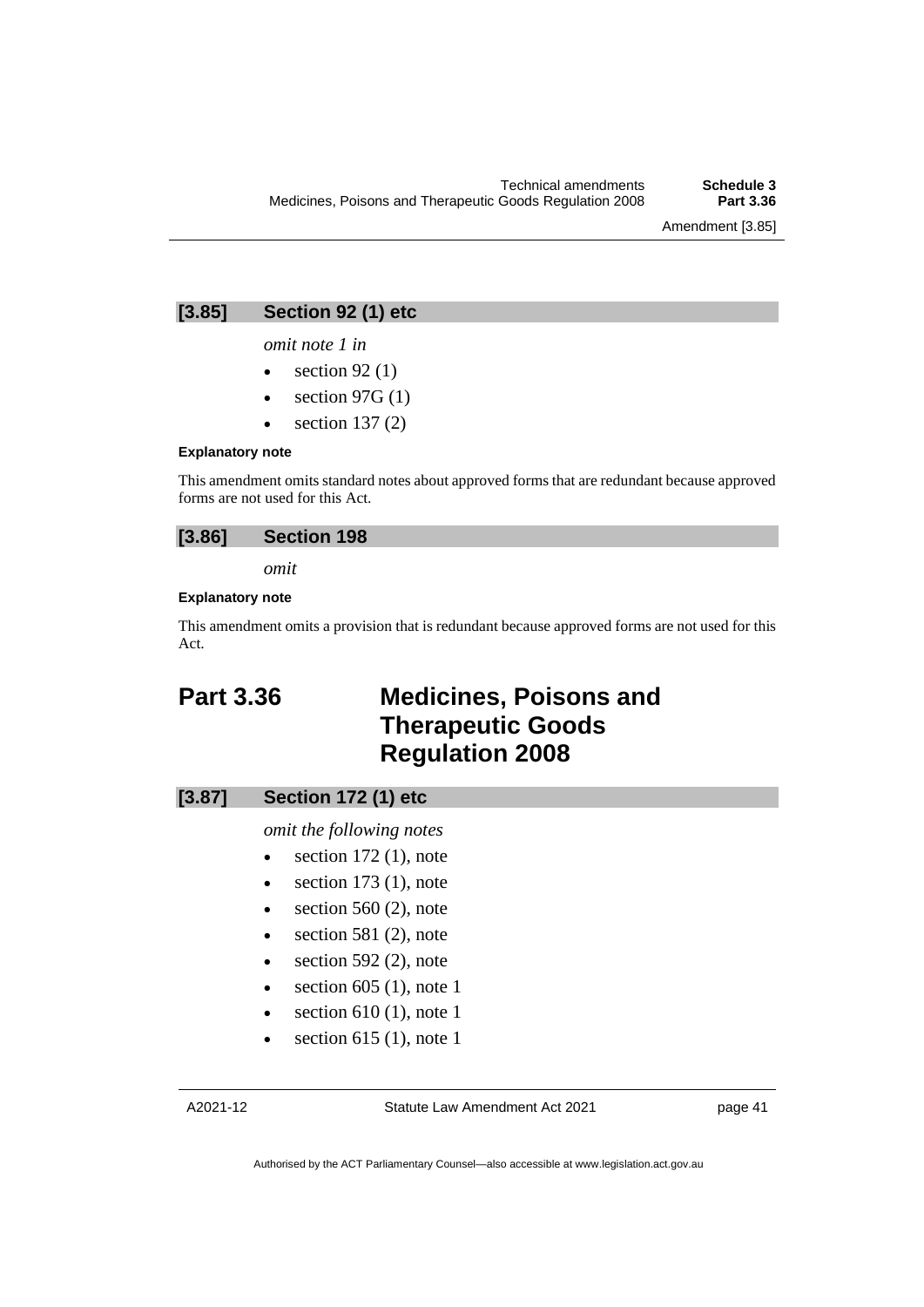**Schedule 3** Technical amendments<br>**Part 3.37** Mental Health Act 2015 **Mental Health Act 2015** Amendment [3.88]

- section 620, note 1
- section 625, note 1
- section 705 (1), note 1
- section  $710(1)$ , note 1
- section  $715(1)$ , note 1
- section  $765$  (1), note 1

## **Explanatory note**

This amendment omits standard notes about approved forms that are redundant because approved forms are not used for the Act.

# **Part 3.37 Mental Health Act 2015**

## **[3.88] Section 22 (2) etc**

*omit the following notes*

- $\bullet$  section 19 (1), note 2
- $\bullet$  section 22 (2), note
- $\bullet$  section 22 (5) (b), note
- $\bullet$  section 22 (6), note
- $\bullet$  section 26 (3), note
- $\bullet$  section 27 (3), note
- $\bullet$  section 27 (4), note
- $\bullet$  section 27 (5), note
- section  $62$  (2), note 2
- $\bullet$  section 62 (3), note
- $\bullet$  section 64 (3), note
- $\bullet$  section 70 (2), note
- $\bullet$  section 72 (3), note
- $\bullet$  section 77 (2) (b), note
- $\bullet$  section 87 (2), note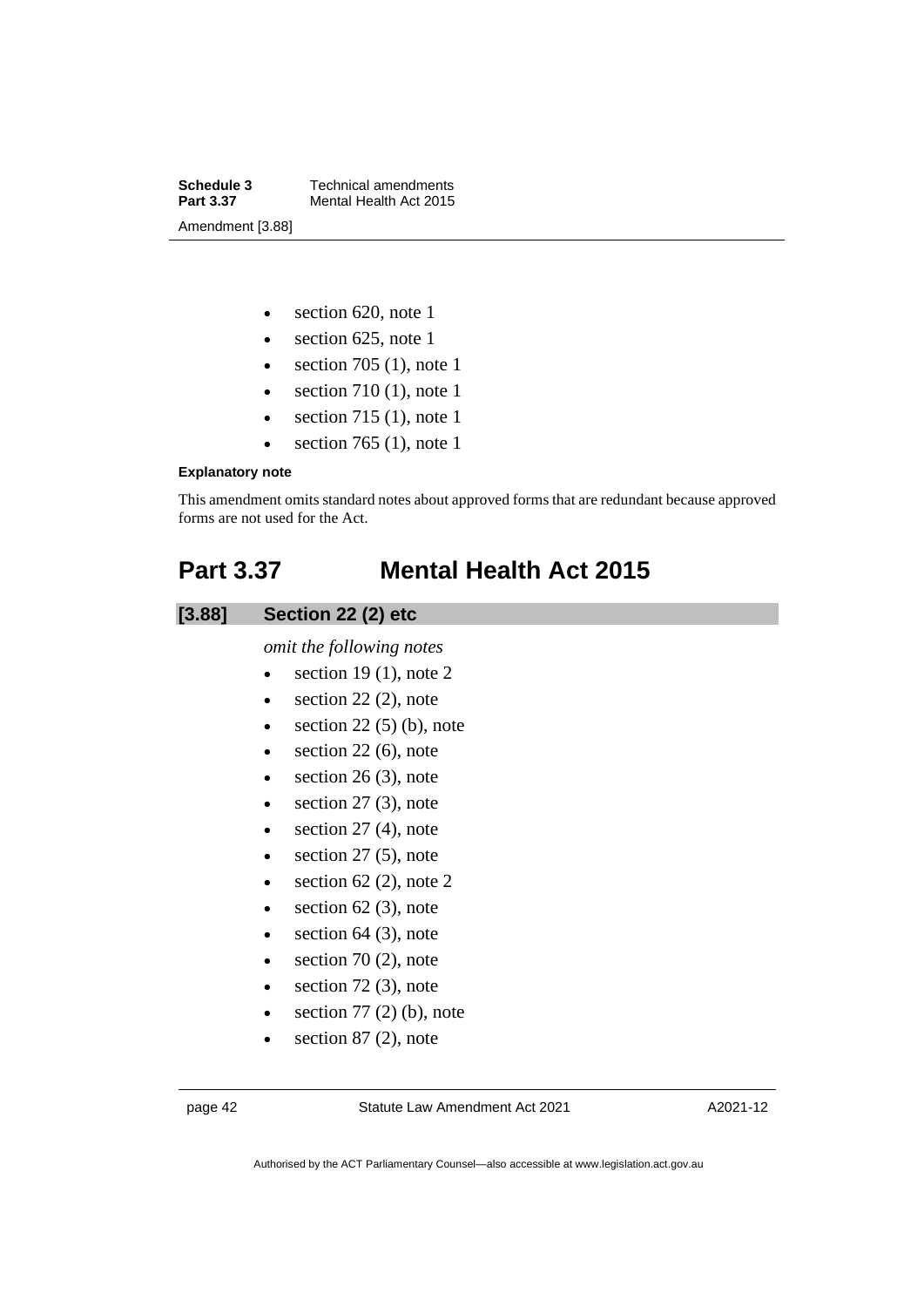Amendment [3.89]

- section  $103$  (2), note 2
- $\bullet$  section 103 (3), note
- $\bullet$  section 105 (3), note
- section  $106(3)$ , note 2
- $\bullet$  section 110 (2), note
- section  $112$  (3), note 2
- $\bullet$  section 113 (3), note
- section  $124$  (2) (b), note
- section 131 $(3)$ , note 1
- section  $225(2)$  (e), note 1
- $\bullet$  section 227 (2), note 1
- $\bullet$  section 228 (2), note 1
- section  $230(1)$ , note 1
- $\bullet$  section 231 (1), note
- $\bullet$  section 266 (2), note

## **Explanatory note**

This amendment omits standard notes about approved forms that are redundant because approved forms are not used for this Act.



## *omit*

### **Explanatory note**

This amendment omits a provision that is redundant because approved forms are not used for this Act.

A2021-12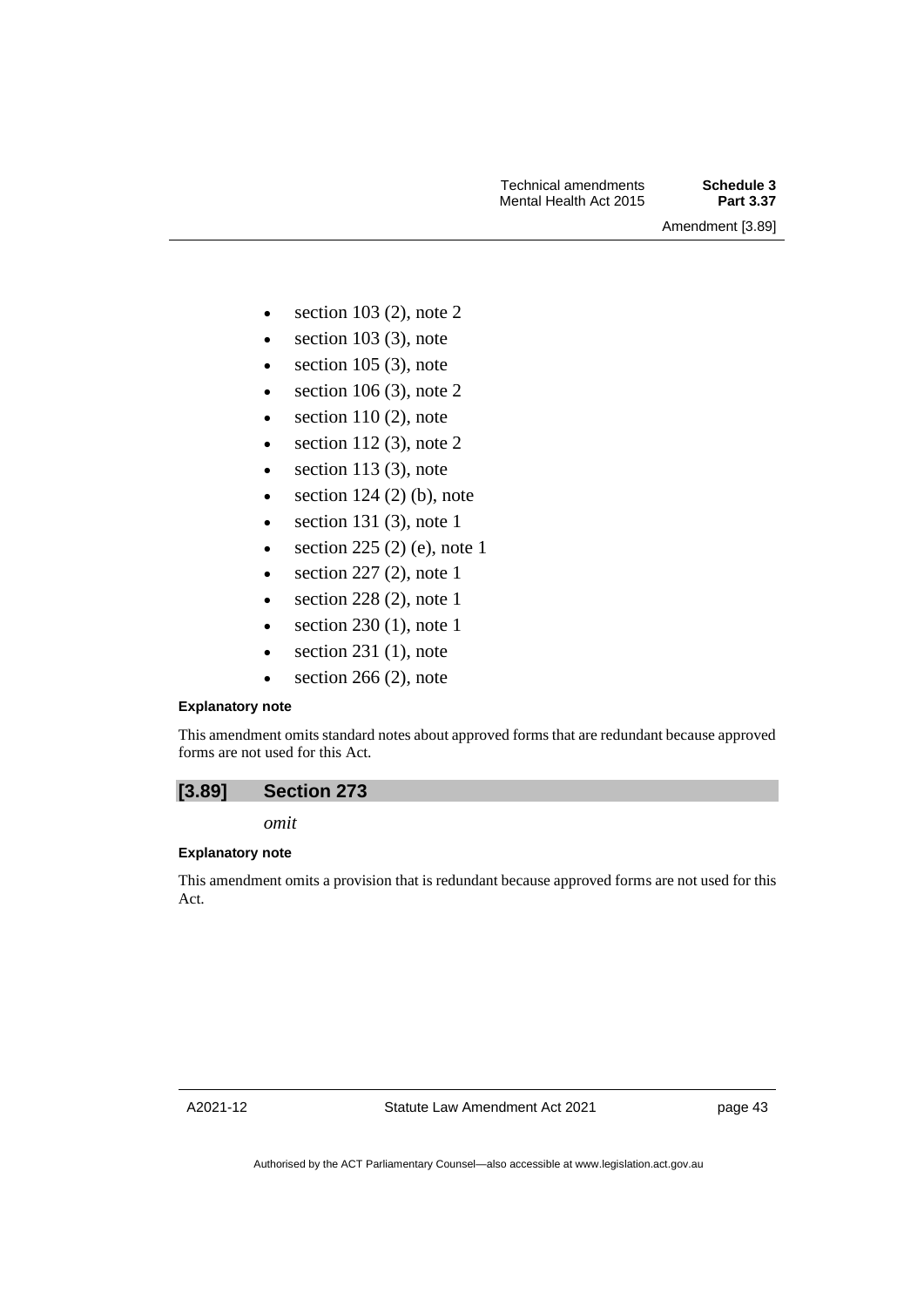# **Part 3.38 Mental Health (Secure Facilities) Act 2016**

## **[3.90] Section 35 (1), note**

*omit*

#### **Explanatory note**

This amendment omits a standard note about approved forms that is redundant because approved forms are not used for this Act.

## **[3.91] Section 77**

*omit*

## **Explanatory note**

This amendment omits a provision that is redundant because approved forms are not used for this Act.

# **Part 3.39 Nature Conservation Act 2014**

## **[3.92] Section 81 (2) etc**

*omit the following notes*

- $\bullet$  section 81 (2), note
- section  $208(2)$ , note
- section  $264$  (2), note 3
- section  $287$  (3), note 3
- $\bullet$  section 289 (2), note 3
- section 291 $(1)$ , note 1
- $\bullet$  section 294 (1), note

#### **Explanatory note**

This amendment omits standard notes about approved forms that are redundant because approved forms are not used for this Act.

page 44 Statute Law Amendment Act 2021

A2021-12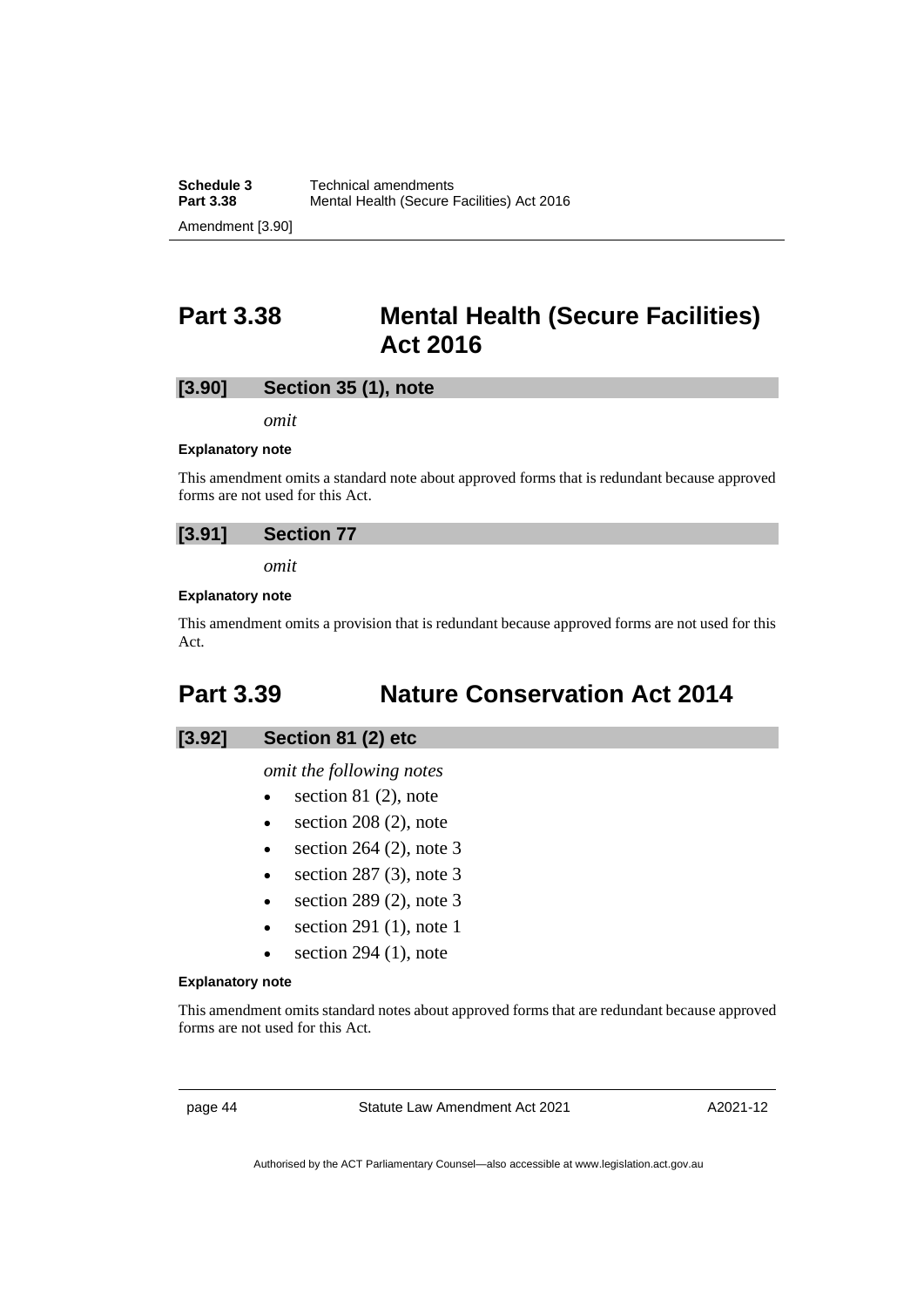## **[3.93] Section 369**

*omit*

### **Explanatory note**

This amendment omits a provision that is redundant because approved forms are not used for this Act.

# **Part 3.40 Pawnbrokers Act 1902**

**[3.94] Section 8 (2)**

*omit*

his or her *substitute*

the pawnbroker's

## **Explanatory note**

This amendment updates language in line with current legislative drafting practice.

**[3.95] Section 20**

*omit*

him or her

*substitute*

the person

## **Explanatory note**

This amendment updates language in line with current legislative drafting practice.

page 45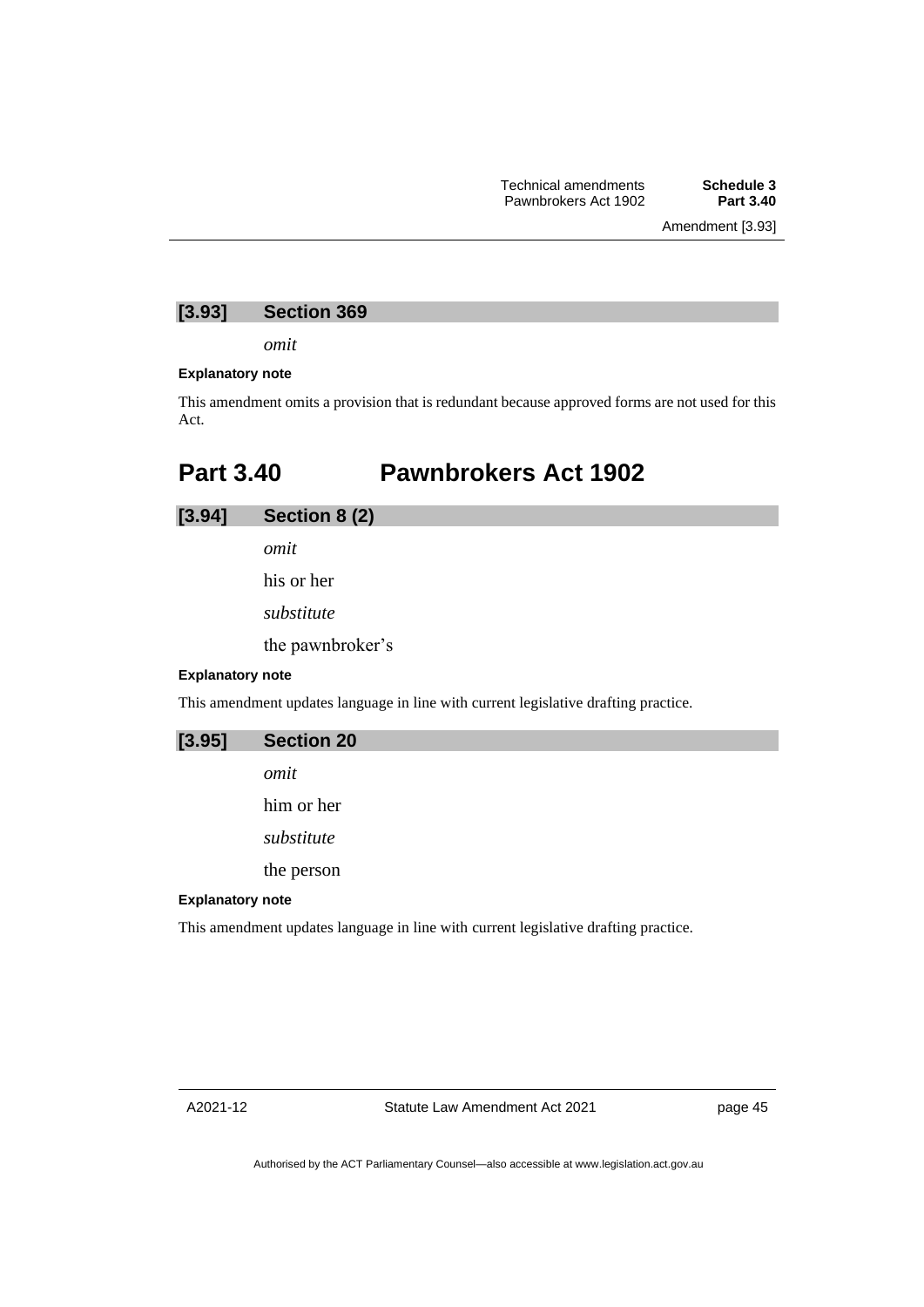**Schedule 3** Technical amendments<br>**Part 3.41** Payroll Tax Act 2011 Payroll Tax Act 2011 Amendment [3.96]

## **[3.96] Dictionary, definition of** *duplicate*

## *substitute*

*duplicate*, for a pawned article, means a duplicate mentioned in section 10 (1) of a record mentioned in section 9 (2).

#### **Explanatory note**

This amendment updates the definition to more precisely reflect the language of sections 9 and 10.

# **Part 3.41 Payroll Tax Act 2011**

## **[3.97] Section 16 (3) etc**

*omit the note in*

- section  $16(3)$
- section  $86(2)$
- section  $87(2)$
- schedule 2, section  $2.16(3)$

#### **Explanatory note**

This amendment omits standard notes about approved forms that are redundant because approved forms are not used for this Act. The *[Taxation Administration Act](http://www.legislation.act.gov.au/a/1999-4) 1999*, section 139C, which provides that forms may be approved for this Act, is omitted by another amendment.

# **Part 3.42 Pest Plants and Animals Act 2005**

## **[3.98] Section 14 (3), note 1 and section 23 (3), note 1**

#### *omit*

#### **Explanatory note**

This amendment omits standard notes about approved forms that are redundant because approved forms are not used for this Act.

page 46 Statute Law Amendment Act 2021

A2021-12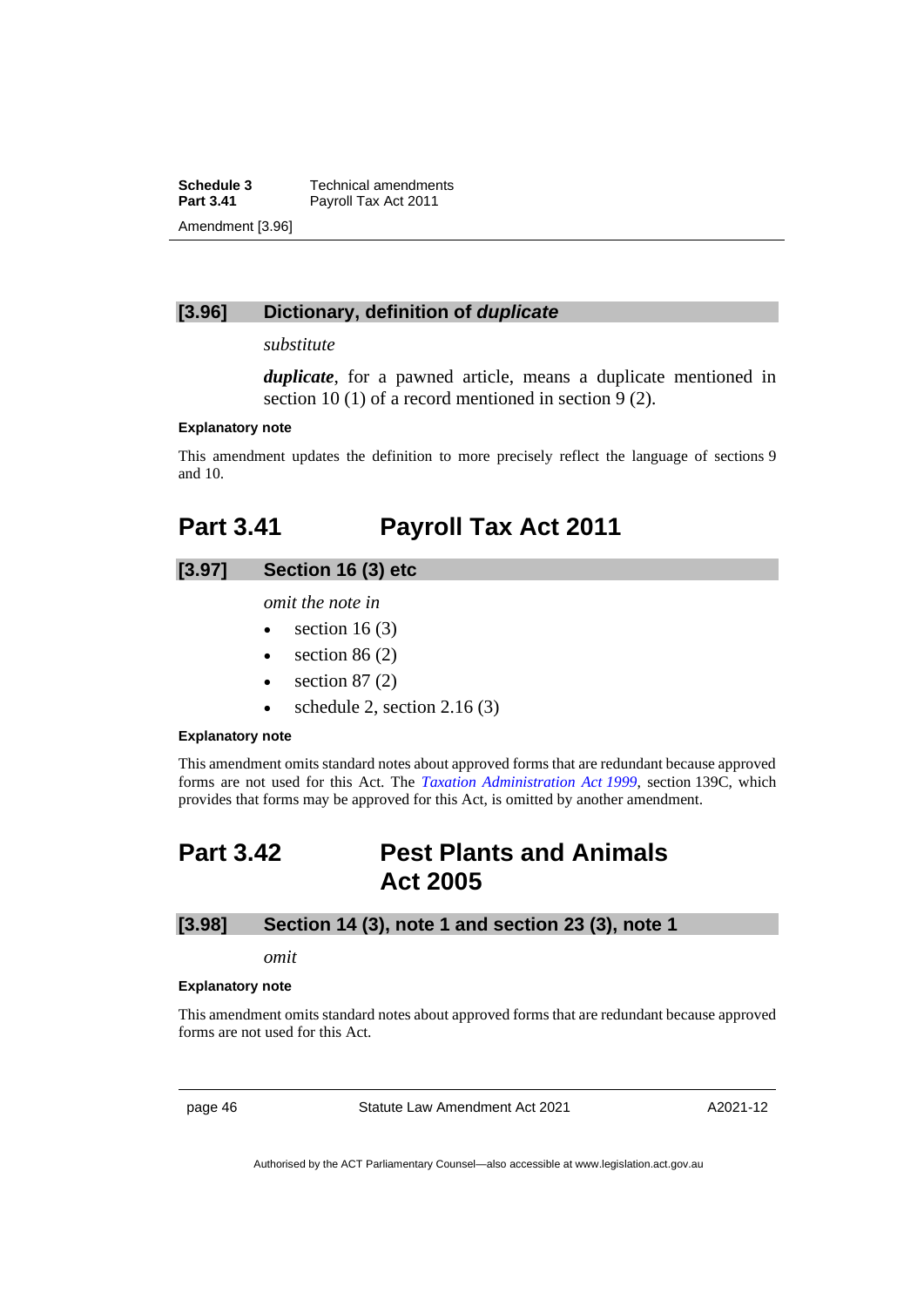Amendment [3.99]

## **[3.99] Section 52**

*omit*

#### **Explanatory note**

This amendment omits a provision that is redundant because approved forms are not used for this Act.

# **Part 3.43 Planning and Development Act 2007**

## **[3.100] Section 147AA (2), definition of** *concurrent extension period***, paragraph (b)**

*omit*

section 211D (2)

*substitute*

section 219 (3)

## **Explanatory note**

This amendment corrects a cross-reference.

## **[3.101] Section 147AA (2), definition of** *concurrent extension period***, paragraph (c)**

*omit*

section 219 (3)

*substitute*

section 211D (2)

## **Explanatory note**

This amendment corrects a cross-reference.

A2021-12

Statute Law Amendment Act 2021

page 47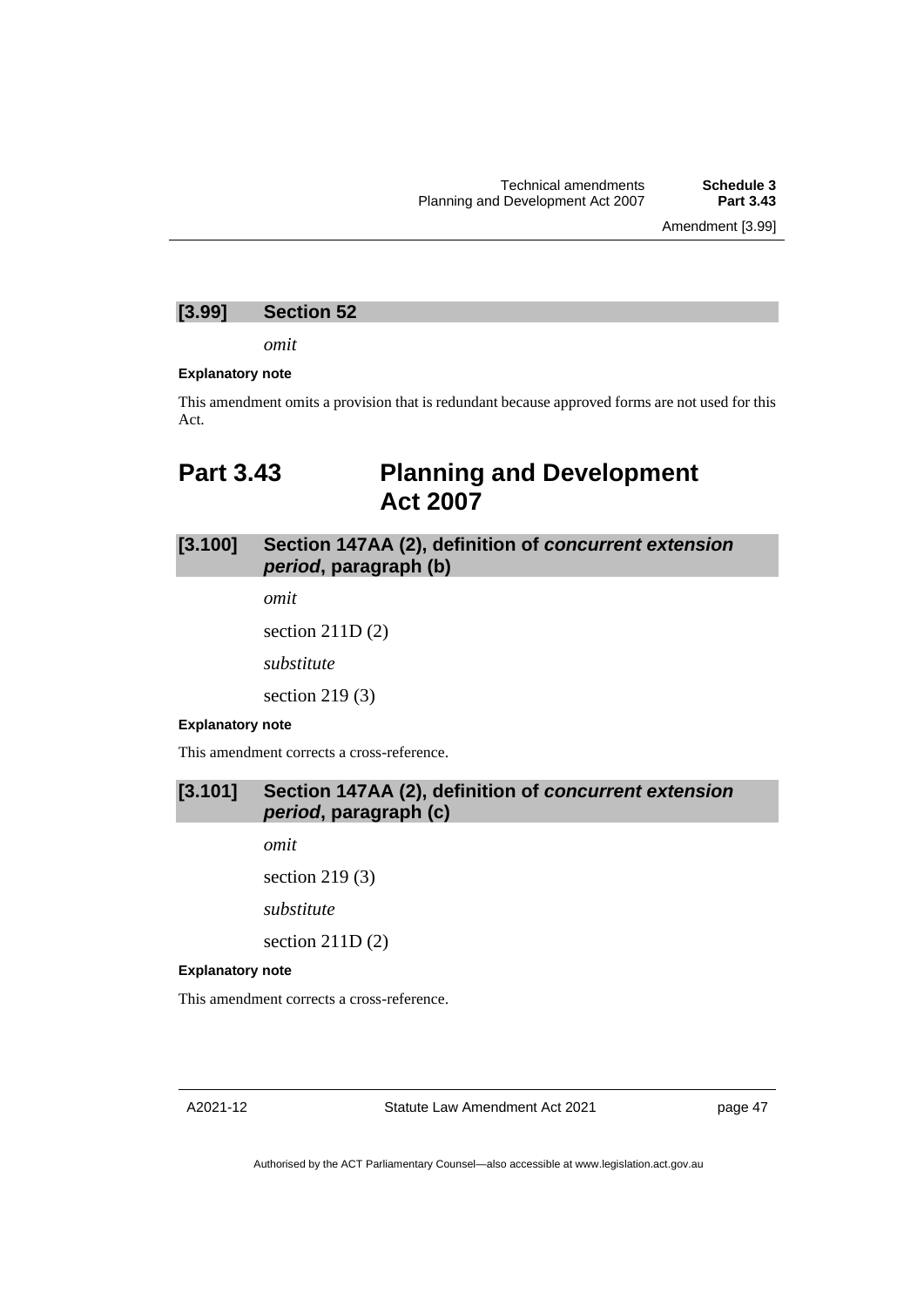# **Part 3.44 Planning and Development Regulation 2008**

## **[3.102] Section 25 heading**

## **25 When survey certificate not required for development applications—Act, s 139 (2) (n)**

### **Explanatory note**

This amendment corrects a cross-reference in a heading.

## **[3.103] Schedule 1, section 1.100AA (4), definition of** *preliminary block***, paragraph (b), note**

*omit*

s 139 (2) (n)

*substitute*

s 139 (2) (s)

## **Explanatory note**

This amendment corrects a cross-reference.

page 48 Statute Law Amendment Act 2021

A2021-12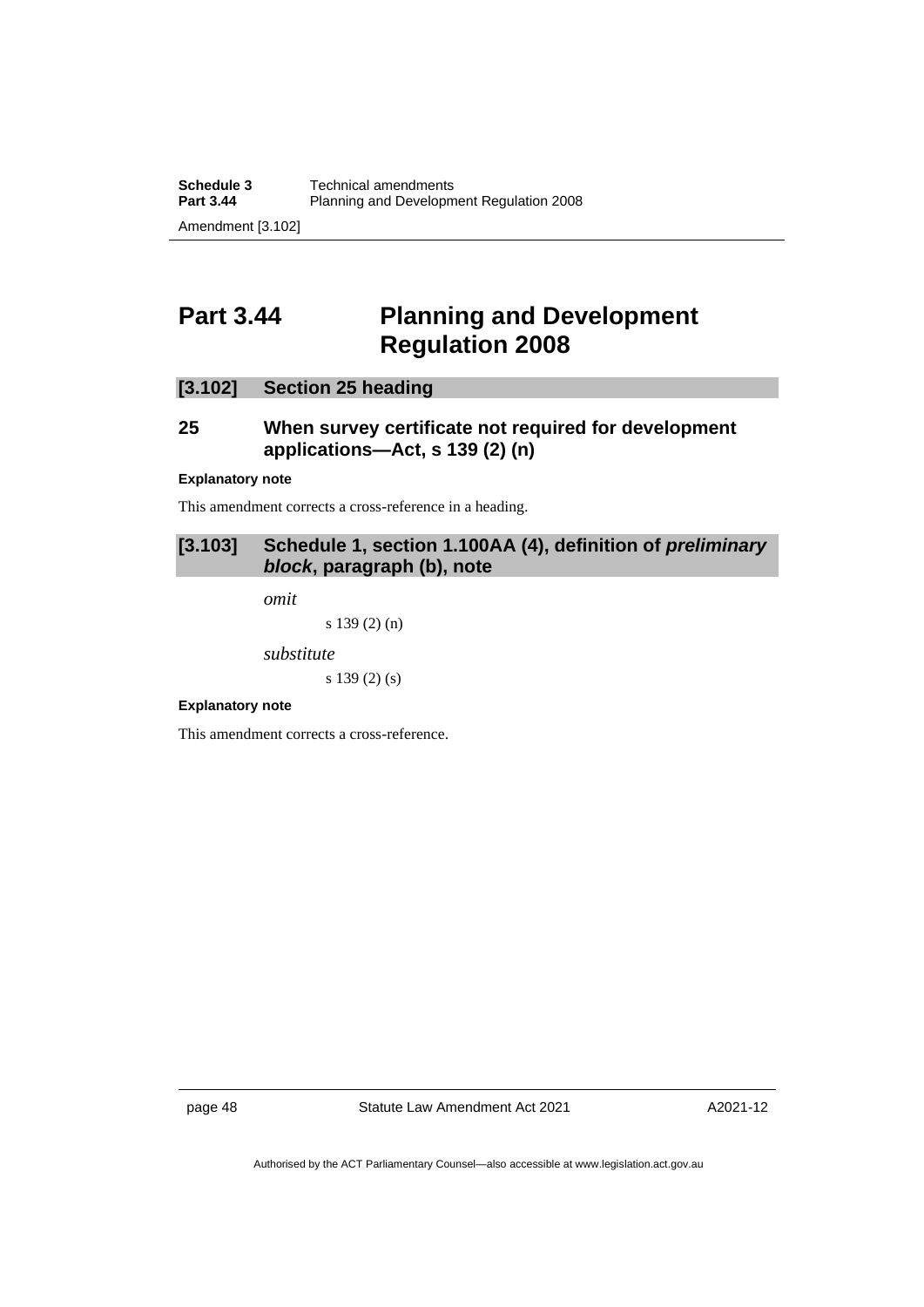Amendment [3.104]

# **Part 3.45 Planning Legislation Amendment Act 2020**

## **[3.104] Section 7**

*substitute*

## **7 Form of development applications New section 139 (2) (u)**

## *before the notes, insert*

(u) if the annual amount of the expected greenhouse gas emissions from operating the development is more than the amount prescribed by regulation—be accompanied by an expected greenhouse gas emissions statement for the development.

### **Explanatory note**

This amendment updates a paragraph number and corrects a minor typographical error by inserting missing words. The *[Planning Legislation Amendment Act 2020](https://legislation.act.gov.au/a/2020-44/)*, section 7 will insert new section 139 (2) (t) into the *[Planning and Development Act](http://www.legislation.act.gov.au/a/2007-24) 2007*. However, the paragraphs in the *[Planning and Development Act](http://www.legislation.act.gov.au/a/2007-24) 2007*, section 139 (2) were renumbered during republication, meaning the new paragraph should be inserted as paragraph (u) rather than (t). The words 'be accompanied by' are also inserted to correct a minor typographical error.

# **Part 3.46 Plant Diseases Act 2002**

## **[3.105] Section 11 (1), note**

*omit*

## **Explanatory note**

This amendment omits a standard note about approved forms that is redundant because approved forms are not used for this Act.

A2021-12

Statute Law Amendment Act 2021

page 49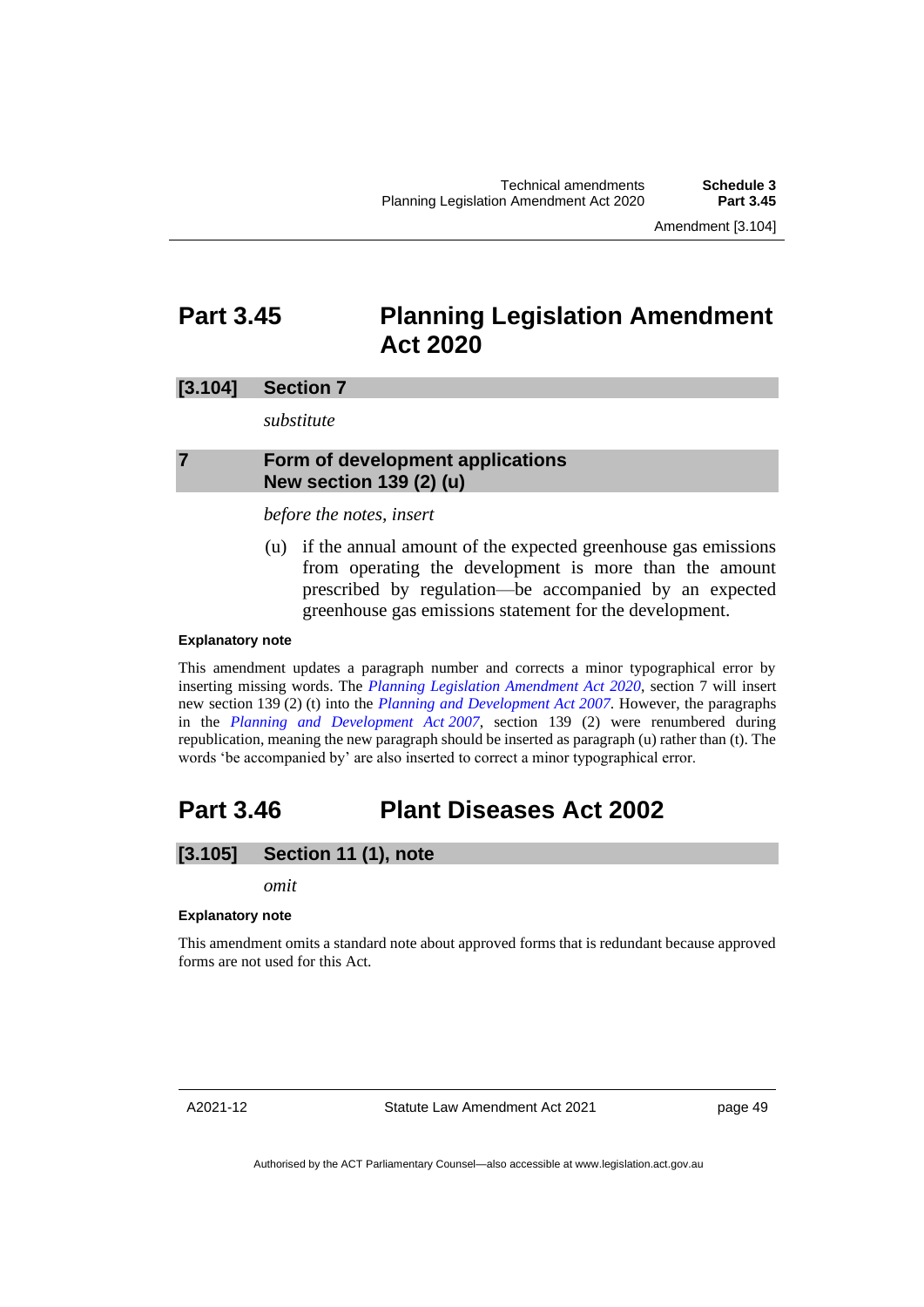**Schedule 3** Technical amendments<br>**Part 3.47** Public Health Act 1997 Public Health Act 1997 Amendment [3.106]

## **[3.106] Section 40**

*omit*

#### **Explanatory note**

This amendment omits a provision that is redundant because approved forms are not used for this Act.

# **Part 3.47 Public Health Act 1997**

**[3.107] Section 16 (2)**

*omit*

his or her

*substitute*

the person's

#### **Explanatory note**

This amendment updates language in line with current legislative drafting practice.

## **[3.108] Section 23 (1) etc**

## *omit the following notes*

- $\bullet$  section 23 (1), note 2
- $\bullet$  section 25 (1), note 2
- $\bullet$  section 29 (2), note 2
- section 31, note
- section 36 (2), note  $2$
- section  $42E(1)$ , note 2
- section  $42G(1)$ , note 2
- $\bullet$  section 43 (2), note 2

### **Explanatory note**

This amendment omits standard notes about approved forms that are redundant because approved forms are not used for this Act.

page 50 Statute Law Amendment Act 2021

A2021-12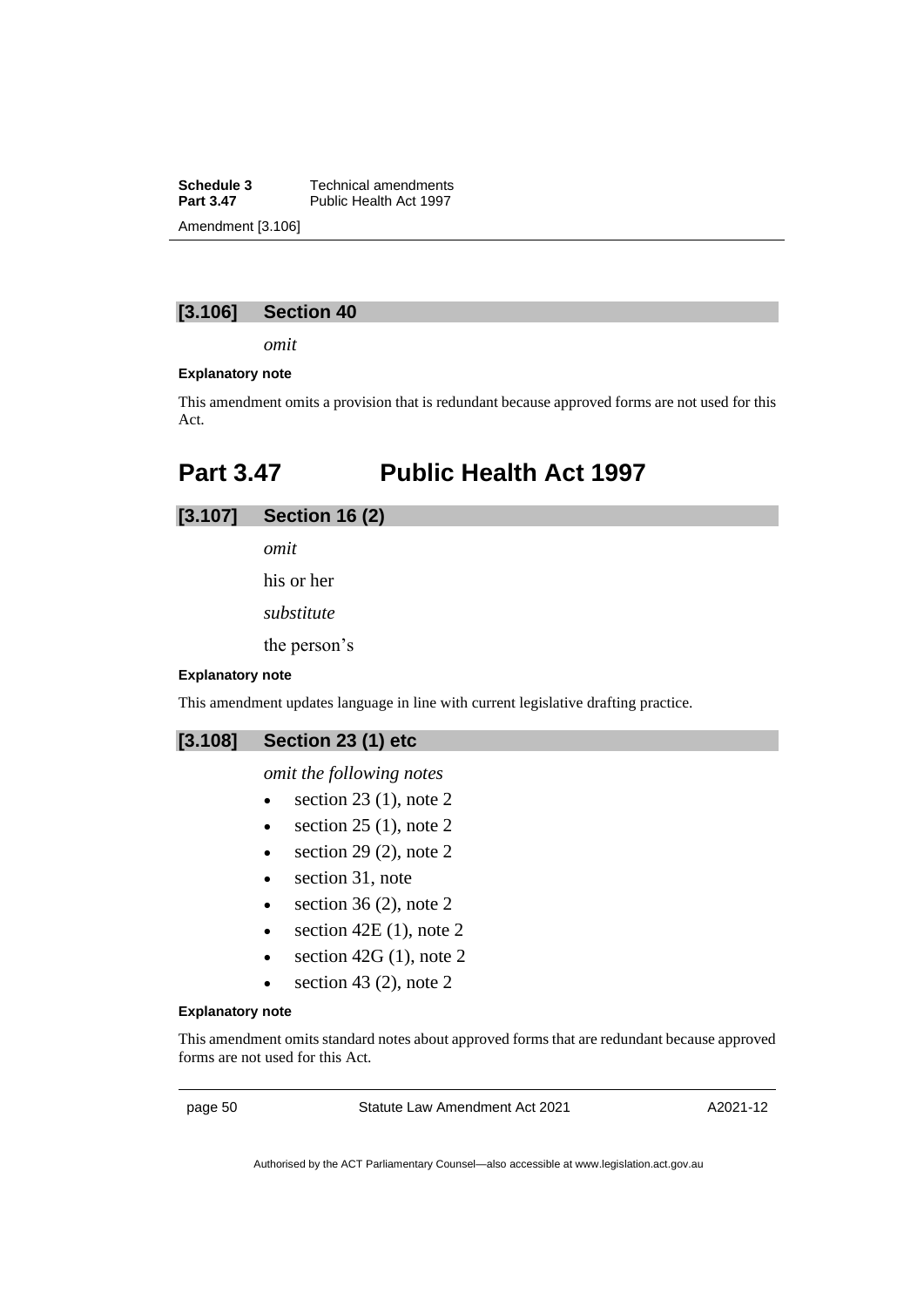Amendment [3.109]

## **[3.109] Section 45 (2)**

*omit*

he or she is

#### **Explanatory note**

This amendment updates language in line with current legislative drafting practice.



*omit*

#### **Explanatory note**

This amendment omits a standard note about approved forms that is redundant because approved forms are not used for this Act.

## **[3.111] Section 48 (4)**

*omit*

he or she

*substitute*

the Minister

## **Explanatory note**

This amendment updates language in line with current legislative drafting practice.



*omit*

his or her

*substitute*

the Minister's

#### **Explanatory note**

This amendment updates language in line with current legislative drafting practice.

Statute Law Amendment Act 2021

page 51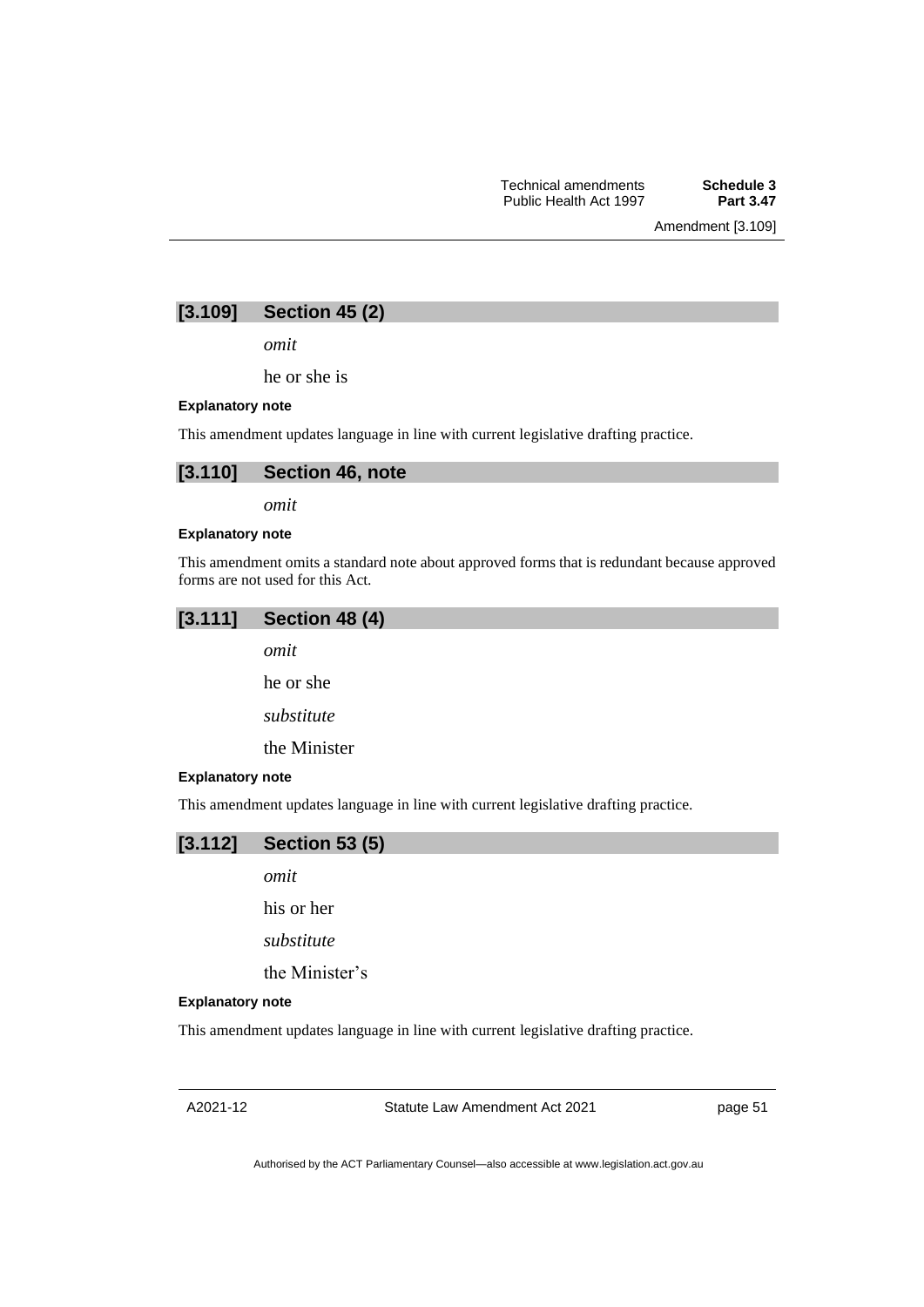**Schedule 3** Technical amendments<br>**Part 3.47** Public Health Act 1997 Public Health Act 1997 Amendment [3.113]

# **[3.113] Section 56F (1) etc**

*omit the following notes*

- section  $56F(1)$ , note 2
- section 56H, note
- section 56M  $(2)$ , note 2

### **Explanatory note**

This amendment omits standard notes about approved forms that are redundant because approved forms are not used for this Act.

| $[3.114]$ Section 63 (1) |
|--------------------------|
|--------------------------|

*omit*

persons

*substitute*

people

#### **Explanatory note**

This amendment updates language in line with current legislative drafting practice.



## *omit*

his or her identity card, and, unless the authorised officer is the chief health officer, his or her authorisation

*substitute*

the authorised officer's identity card, and, unless the authorised officer is the chief health officer, the officer's authorisation

## **Explanatory note**

This amendment updates language in line with current legislative drafting practice.

page 52 Statute Law Amendment Act 2021

A2021-12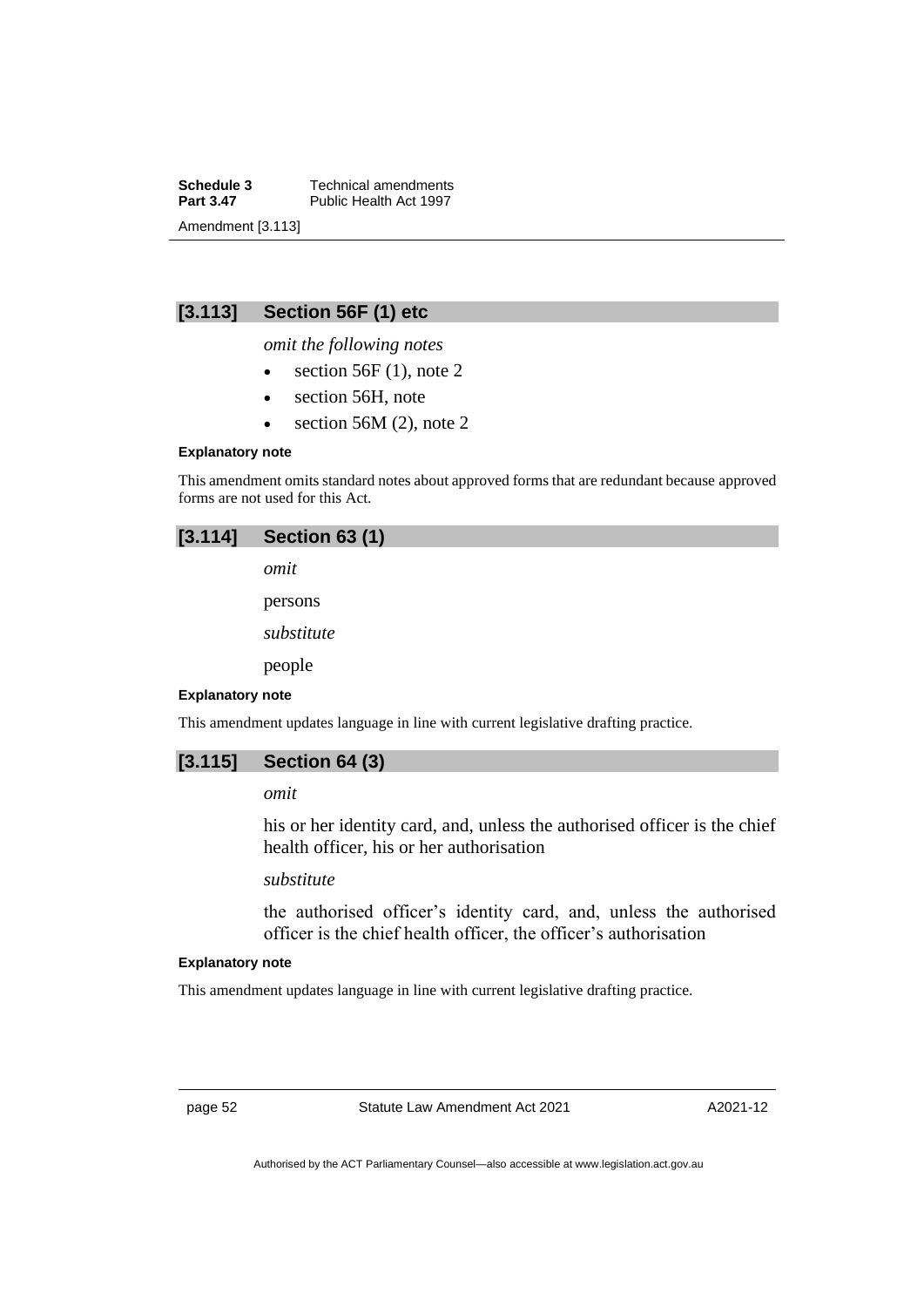# **[3.116] Section 66C (2) (b)**

*omit*

the full name of the applicant and his or her

*substitute*

the applicant's full name and

## **Explanatory note**

This amendment updates language in line with current legislative drafting practice.

# **[3.117] Section 66C (3) (a) (ii)**

*omit*

persons

*substitute*

people

#### **Explanatory note**

This amendment updates language in line with current legislative drafting practice.

## **[3.118] Section 66J (2)**

*omit*

approved persons

*substitute*

an approved person

## **Explanatory note**

This amendment updates language in line with current legislative drafting practice.

page 53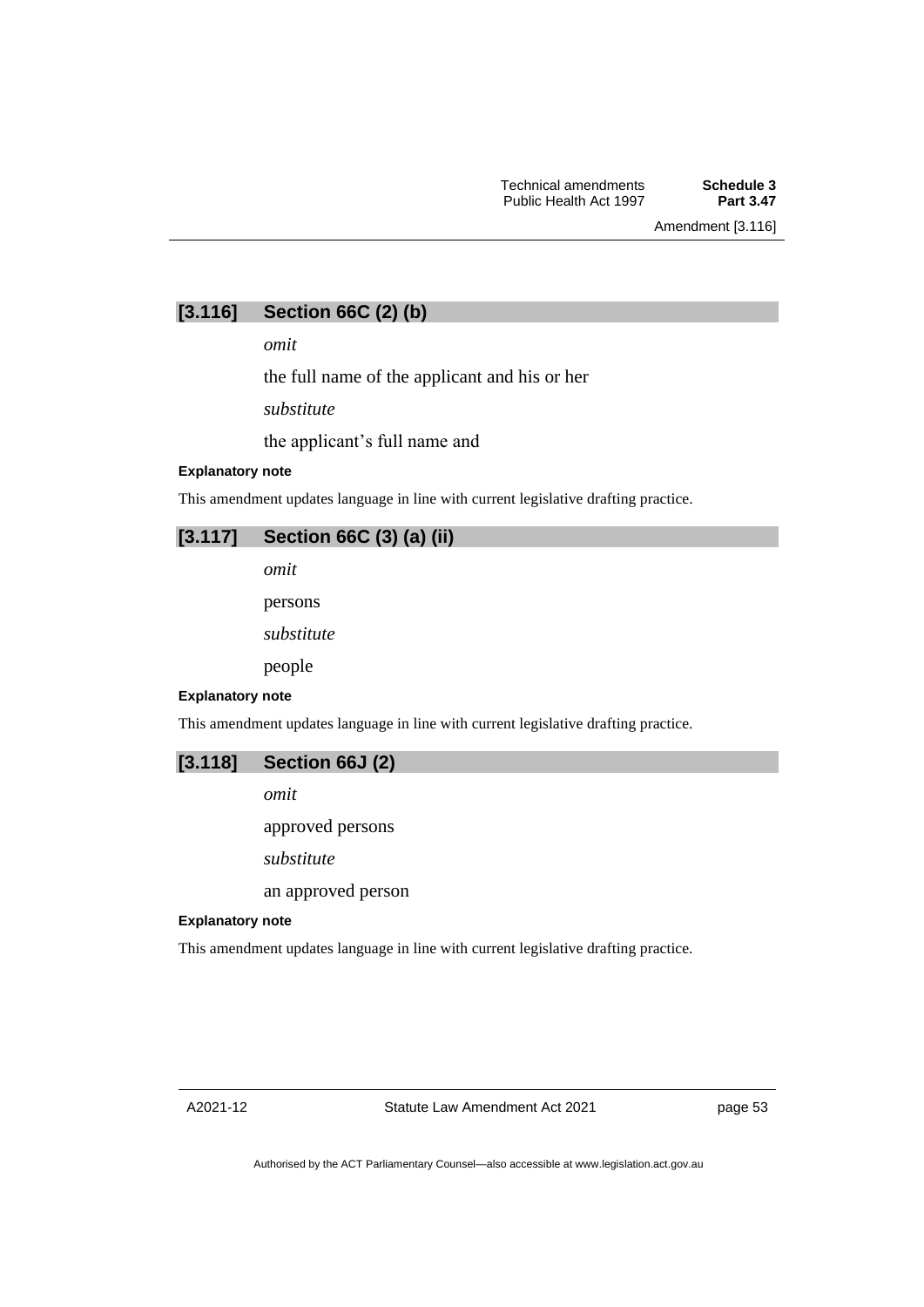**Schedule 3** Technical amendments<br>**Part 3.47** Public Health Act 1997 Public Health Act 1997 Amendment [3.119]

## **[3.119] Section 66M, note**

*omit*

### **Explanatory note**

This amendment omits a standard note about approved forms that is redundant because approved forms are not used for this Act.

| $[3.120]$ Section 66Q (1) |  |
|---------------------------|--|
|                           |  |

*omit*

his or her

*substitute*

the person's

#### **Explanatory note**

This amendment updates language in line with current legislative drafting practice.

# **[3.121] Section 68 (3)**

*omit* him or her *substitute*

the complainant

## **Explanatory note**

This amendment updates language in line with current legislative drafting practice.

page 54 Statute Law Amendment Act 2021

A2021-12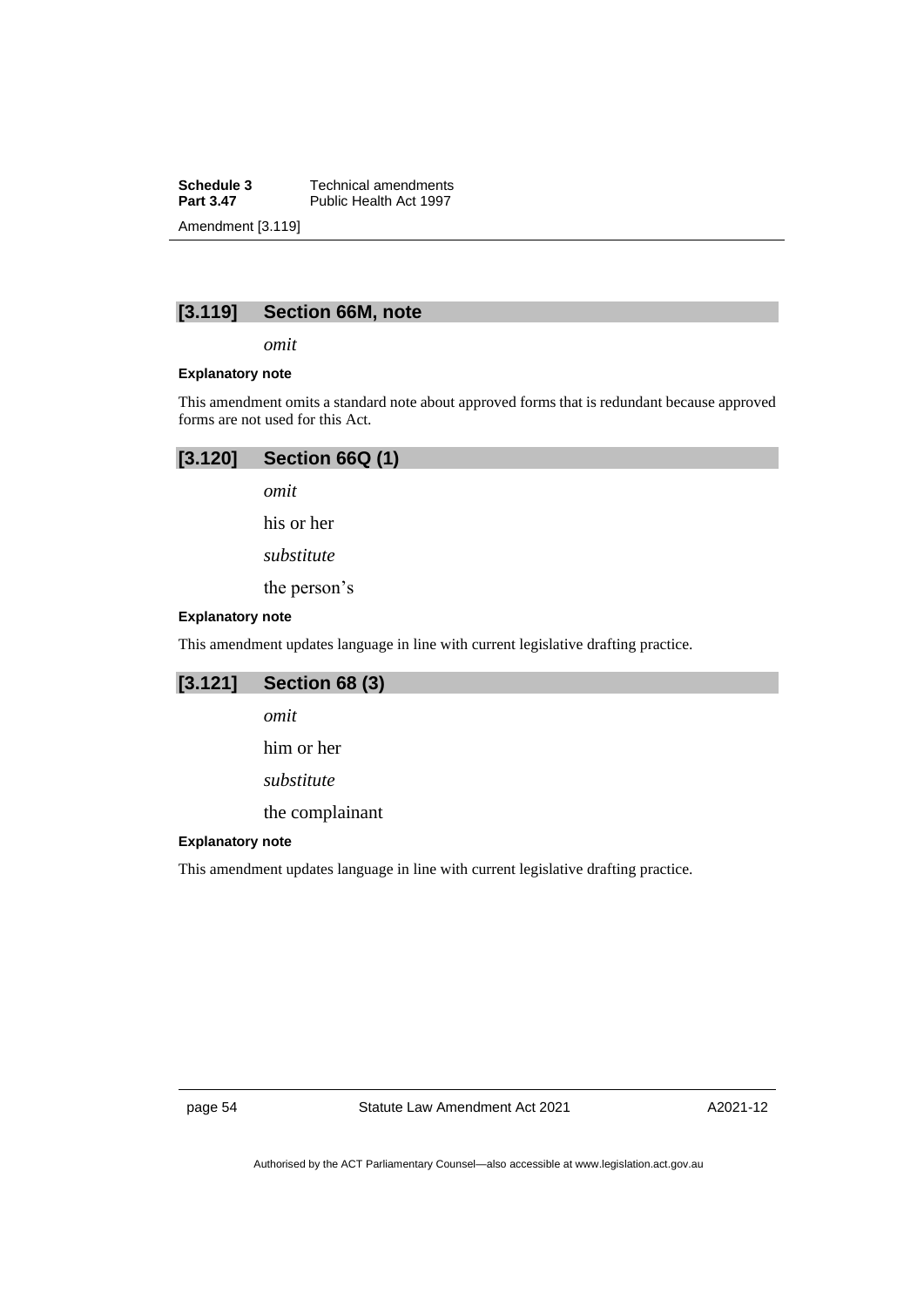Amendment [3.122]

| [3.122] | Section 69 (2) (a) |  |  |  |
|---------|--------------------|--|--|--|
|---------|--------------------|--|--|--|

*omit*

persons

*substitute*

people

### **Explanatory note**

This amendment updates language in line with current legislative drafting practice.

## **[3.123] Section 69 (2) (d)**

*omit*

his or her

*substitute*

the person's

### **Explanatory note**

This amendment updates language in line with current legislative drafting practice.

*omit*

his or her

*substitute*

the officer's

#### **Explanatory note**

This amendment updates language in line with current legislative drafting practice.

page 55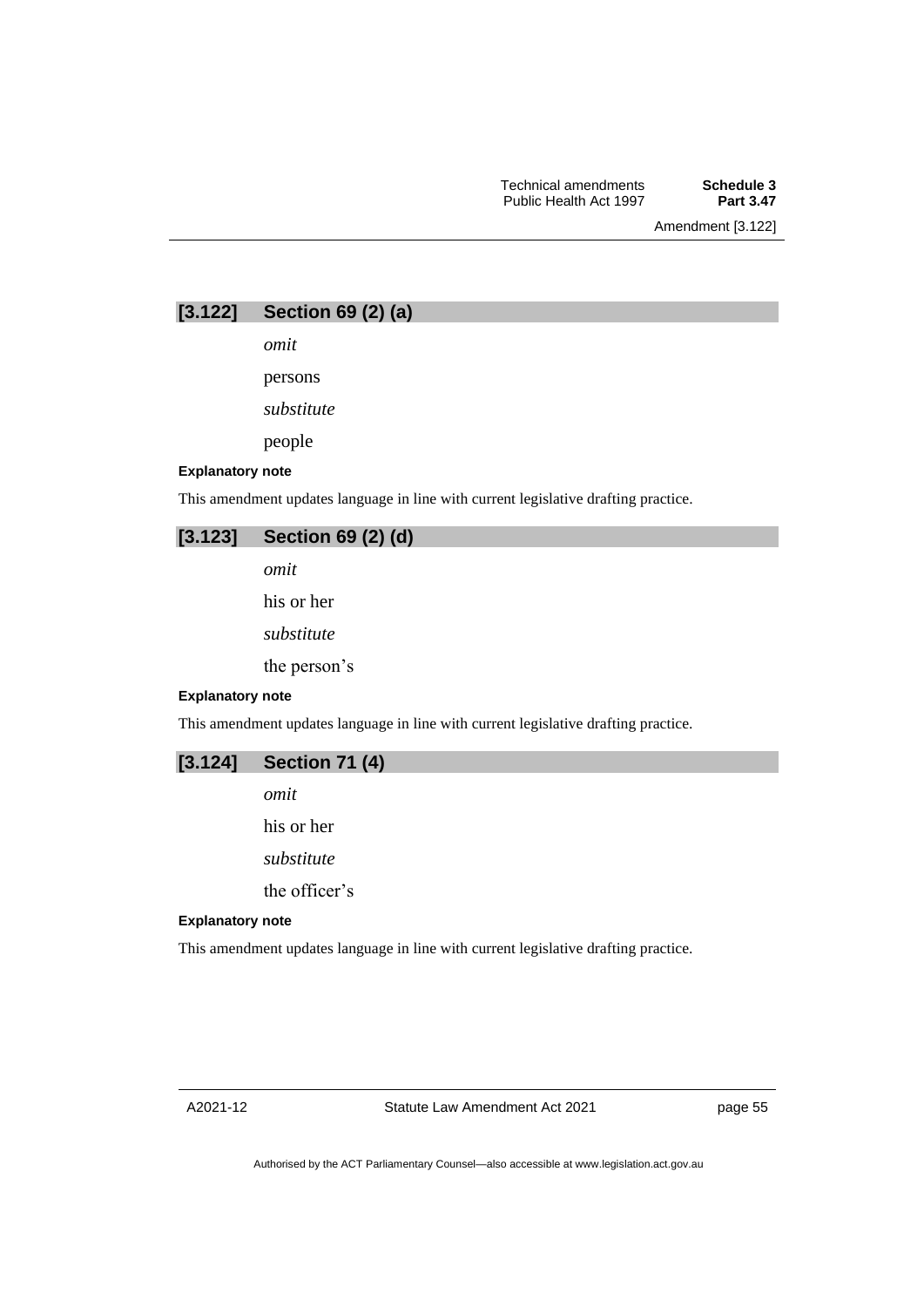**Schedule 3** Technical amendments<br>**Part 3.47** Public Health Act 1997 Public Health Act 1997 Amendment [3.125]

## **[3.125] Section 74 (1) (b) (i)**

*omit*

persons

*substitute*

people

## **Explanatory note**

This amendment updates language in line with current legislative drafting practice.

# **[3.126] Section 74 (1) (b) (ii)**

*substitute*

(ii) if the person causing the condition cannot be identified— 2 or more people occupy the place at which the condition exists, or from which the condition originates.

## **Explanatory note**

This amendment updates language in line with current legislative drafting practice.

## **[3.127] Section 74 (2)**

*omit*

Each of the persons

*substitute*

Each person

### **Explanatory note**

This amendment updates language in line with current legislative drafting practice.

page 56 Statute Law Amendment Act 2021

A2021-12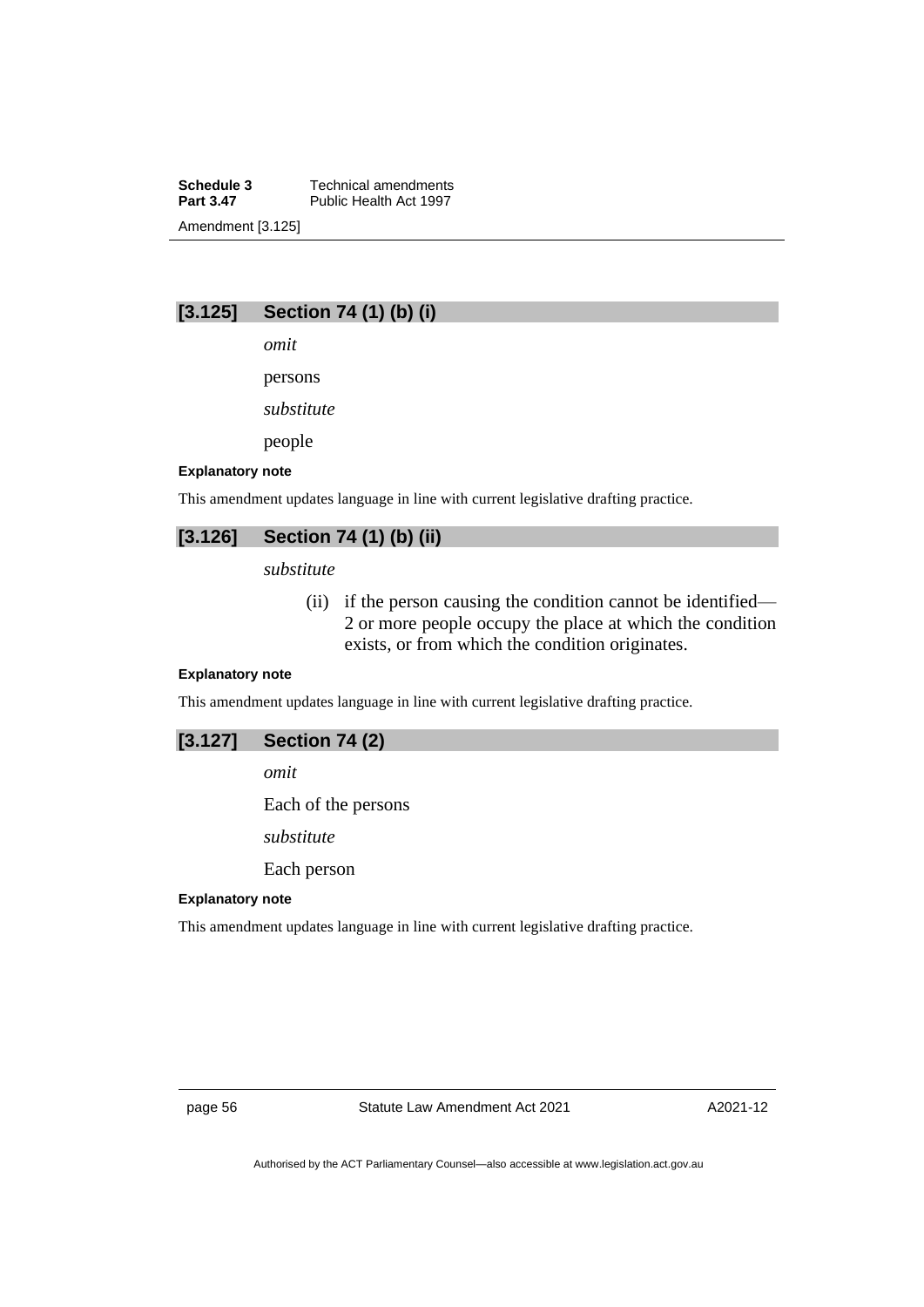Amendment [3.128]

| [3.128] | Section 76 (3) |  |  |
|---------|----------------|--|--|
|---------|----------------|--|--|

*omit*

his or her

*substitute*

the officer's

## **Explanatory note**

This amendment updates language in line with current legislative drafting practice.

## **[3.129] Section 77 (1) (a) and (b)**

*omit*

his or her

*substitute*

the officer's

### **Explanatory note**

This amendment updates language in line with current legislative drafting practice.



*omit*

he or she

*substitute*

they

## **Explanatory note**

This amendment updates language in line with current legislative drafting practice.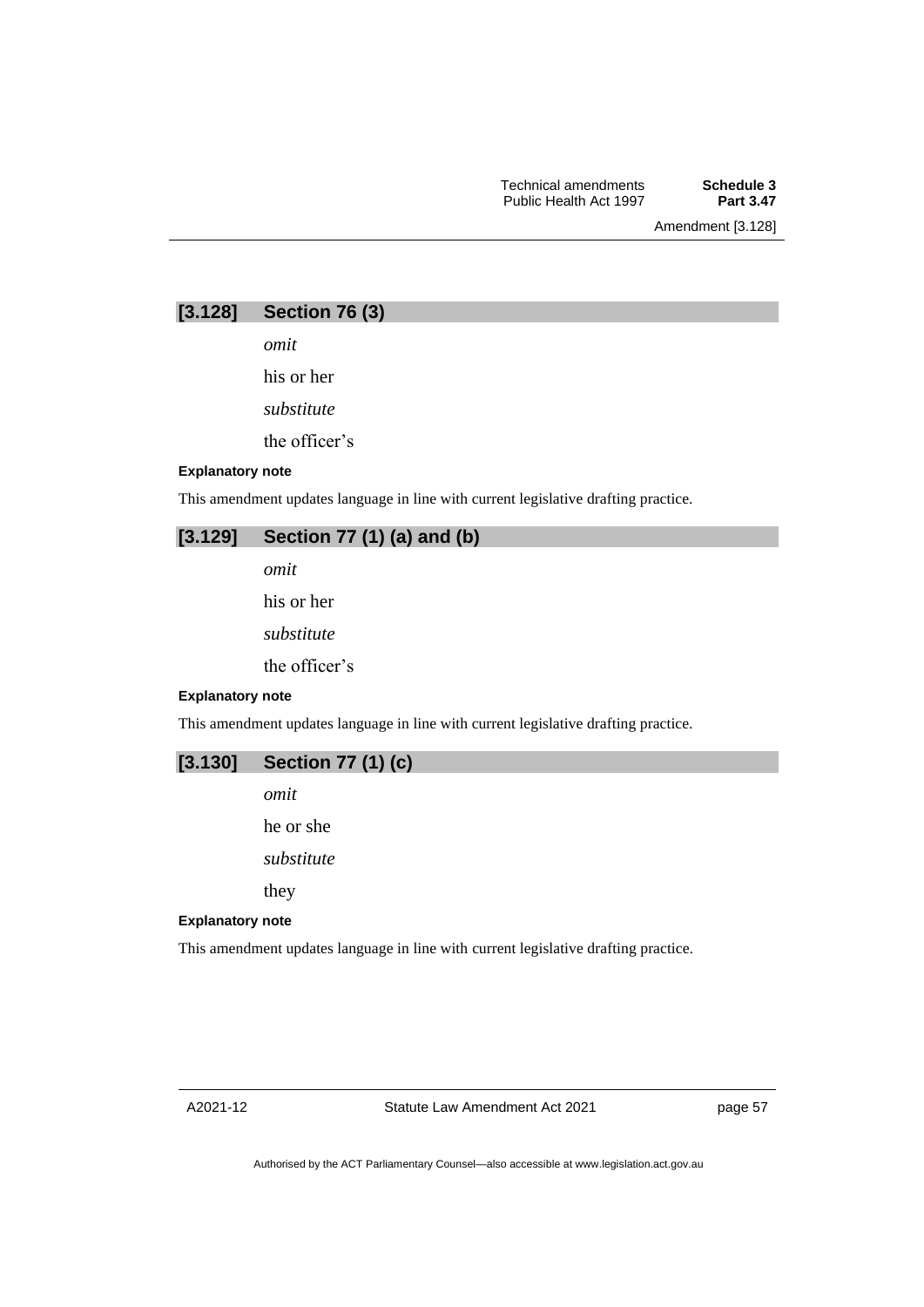**Schedule 3** Technical amendments<br>**Part 3.47** Public Health Act 1997 Public Health Act 1997 Amendment [3.131]

# **[3.131] Section 78**

*omit*

he or she may, if he or she considers

*substitute*

the officer may, if they consider

### **Explanatory note**

This amendment updates language in line with current legislative drafting practice.

## **[3.132] Section 78 (k)**

*omit*

his or her

*substitute*

their

#### **Explanatory note**

This amendment updates language in line with current legislative drafting practice.

| [3.133] | <b>Section 79 (3)</b> |  |  |  |
|---------|-----------------------|--|--|--|
|---------|-----------------------|--|--|--|

*omit*

his or her

*substitute*

the officer's

### **Explanatory note**

This amendment updates language in line with current legislative drafting practice.

page 58 Statute Law Amendment Act 2021

A2021-12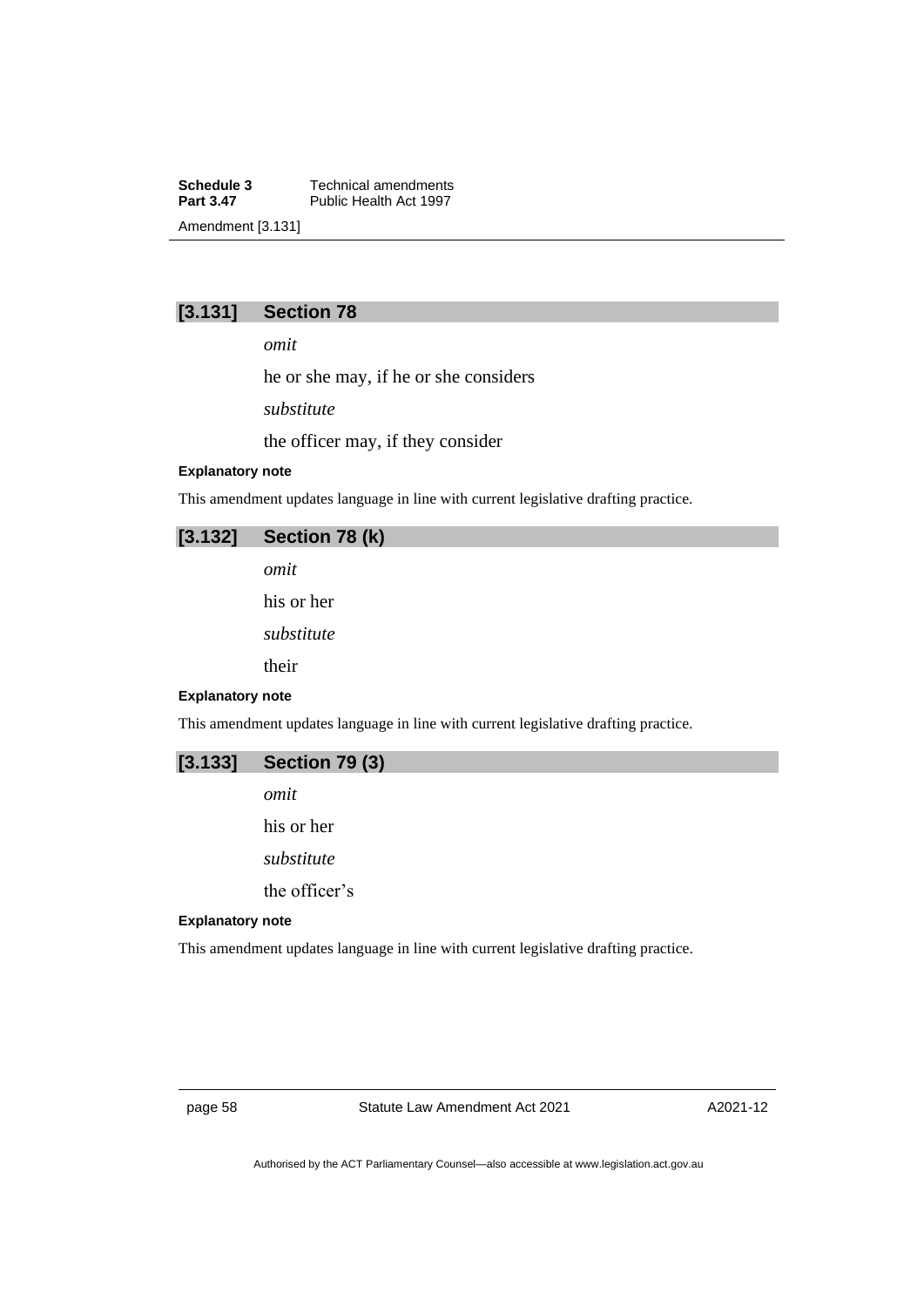Amendment [3.134]

| [3.134] | Section 86 (3) |  |  |
|---------|----------------|--|--|
|---------|----------------|--|--|

*omit*

he or she

*substitute*

the defendant

### **Explanatory note**

This amendment updates language in line with current legislative drafting practice.

## **[3.135] Section 87**

*omit*

his or her

*substitute*

the person's

### **Explanatory note**

This amendment updates language in line with current legislative drafting practice.

| [3.136] | <b>Section 89 (4)</b> |  |  |  |
|---------|-----------------------|--|--|--|
|---------|-----------------------|--|--|--|

*omit*

on its own motion

*substitute*

on its own initiative

### **Explanatory note**

This amendment updates language in line with current legislative drafting practice.

page 59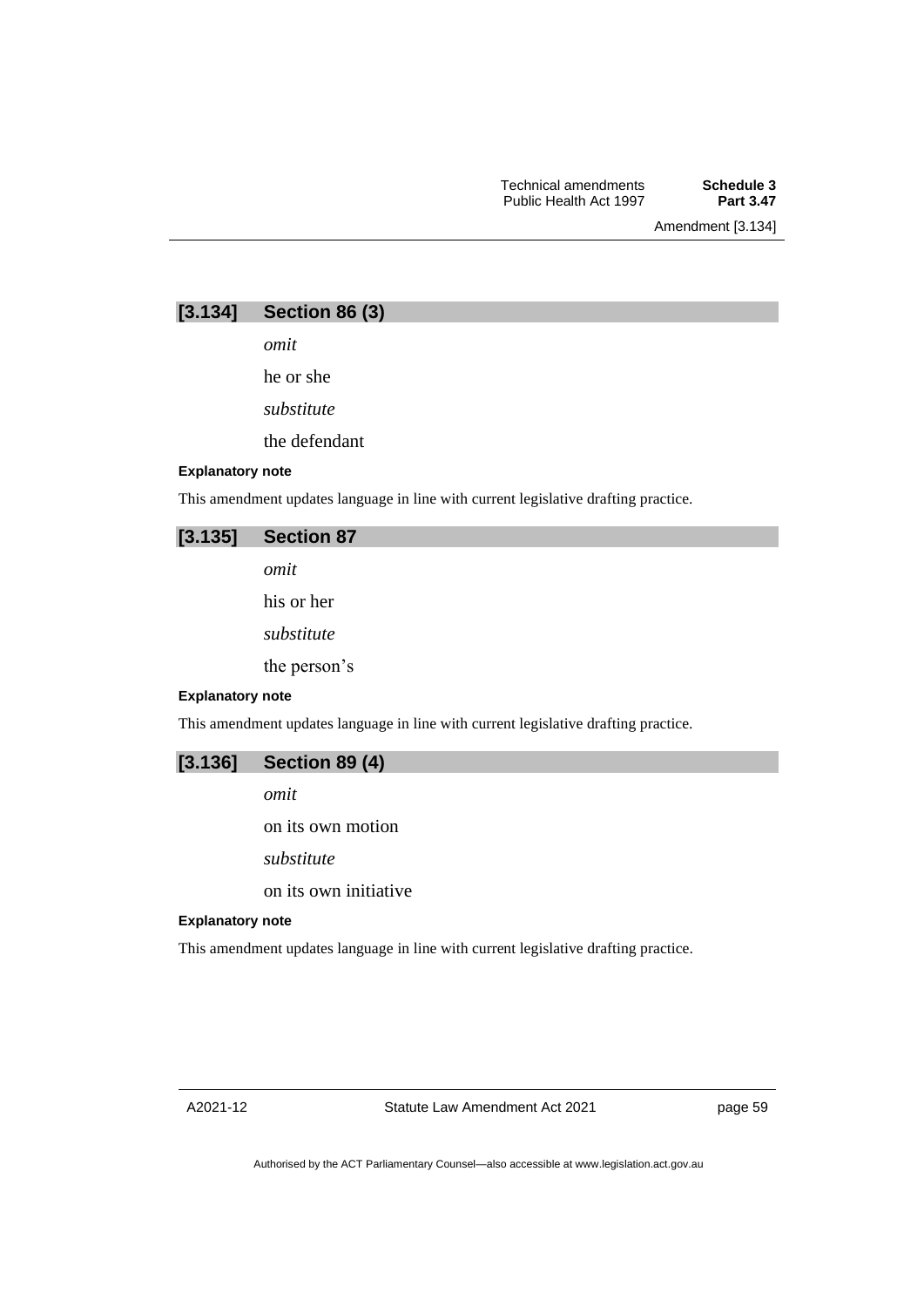**Schedule 3** Technical amendments<br>**Part 3.47** Public Health Act 1997 Public Health Act 1997 Amendment [3.137]

# **[3.137] Section 91 (3)**

*omit*

persons

*substitute*

people

## **Explanatory note**

This amendment updates language in line with current legislative drafting practice.

## **[3.138] Section 93 (2) and (3)**

*omit*

his or her

*substitute*

the analyst's

#### **Explanatory note**

This amendment updates language in line with current legislative drafting practice.

**[3.139] Section 94**

*omit*

his or her

*substitute*

the officer's

### **Explanatory note**

This amendment updates language in line with current legislative drafting practice.

page 60 Statute Law Amendment Act 2021

A2021-12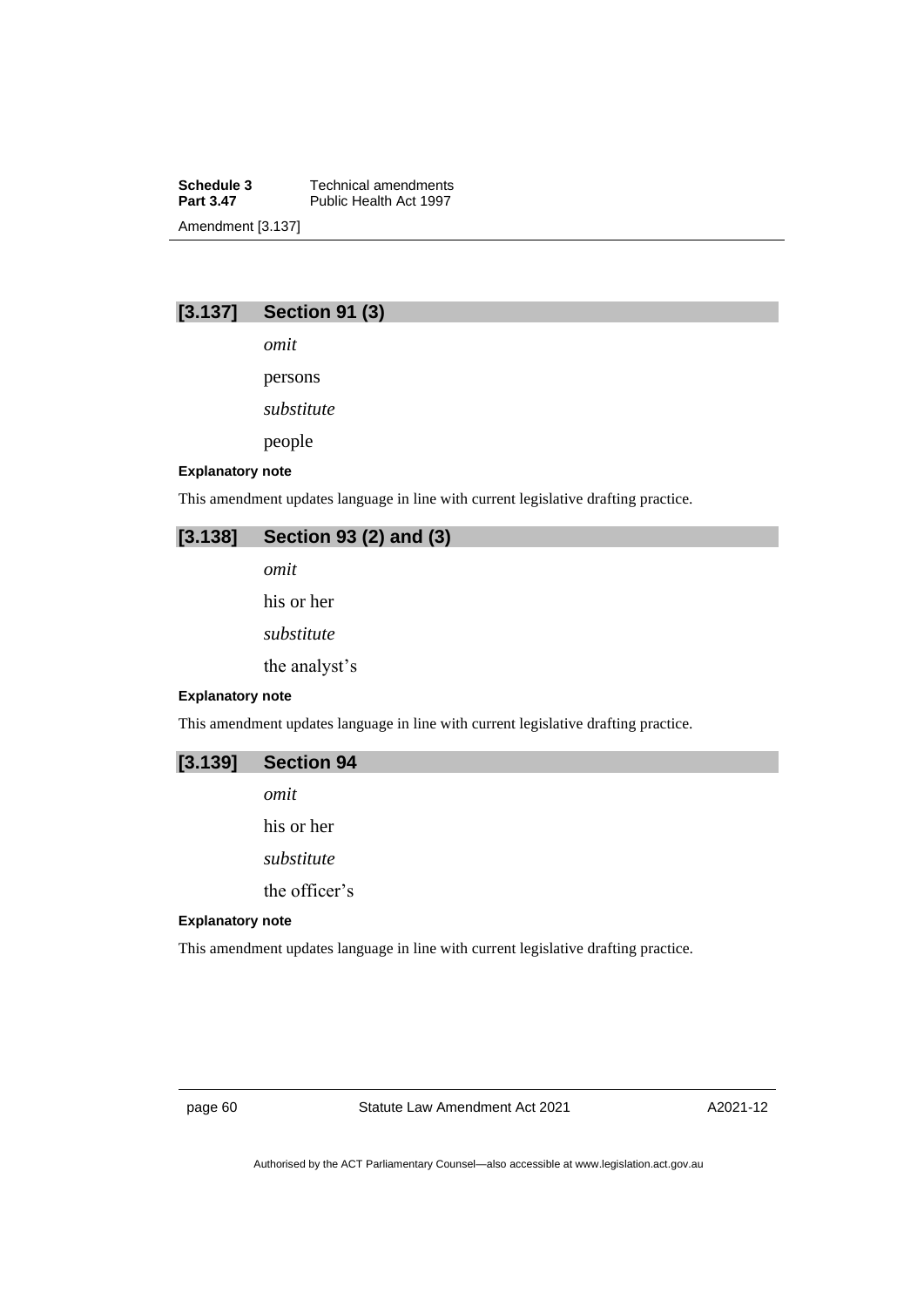Amendment [3.140]

| [3.140] | Section 94 (b) (i) |  |  |  |
|---------|--------------------|--|--|--|
|---------|--------------------|--|--|--|

*omit*

persons

*substitute*

people

#### **Explanatory note**

This amendment updates language in line with current legislative drafting practice.

## **[3.141] Section 102 (3) and section 102A (4)**

*omit*

he or she

*substitute*

they

**Explanatory note**

This amendment updates language in line with current legislative drafting practice.

| $[3.142]$ Section 103 (2) |  |  |
|---------------------------|--|--|
|---------------------------|--|--|

*omit*

persons

*substitute*

people

## **Explanatory note**

This amendment updates language in line with current legislative drafting practice.

page 61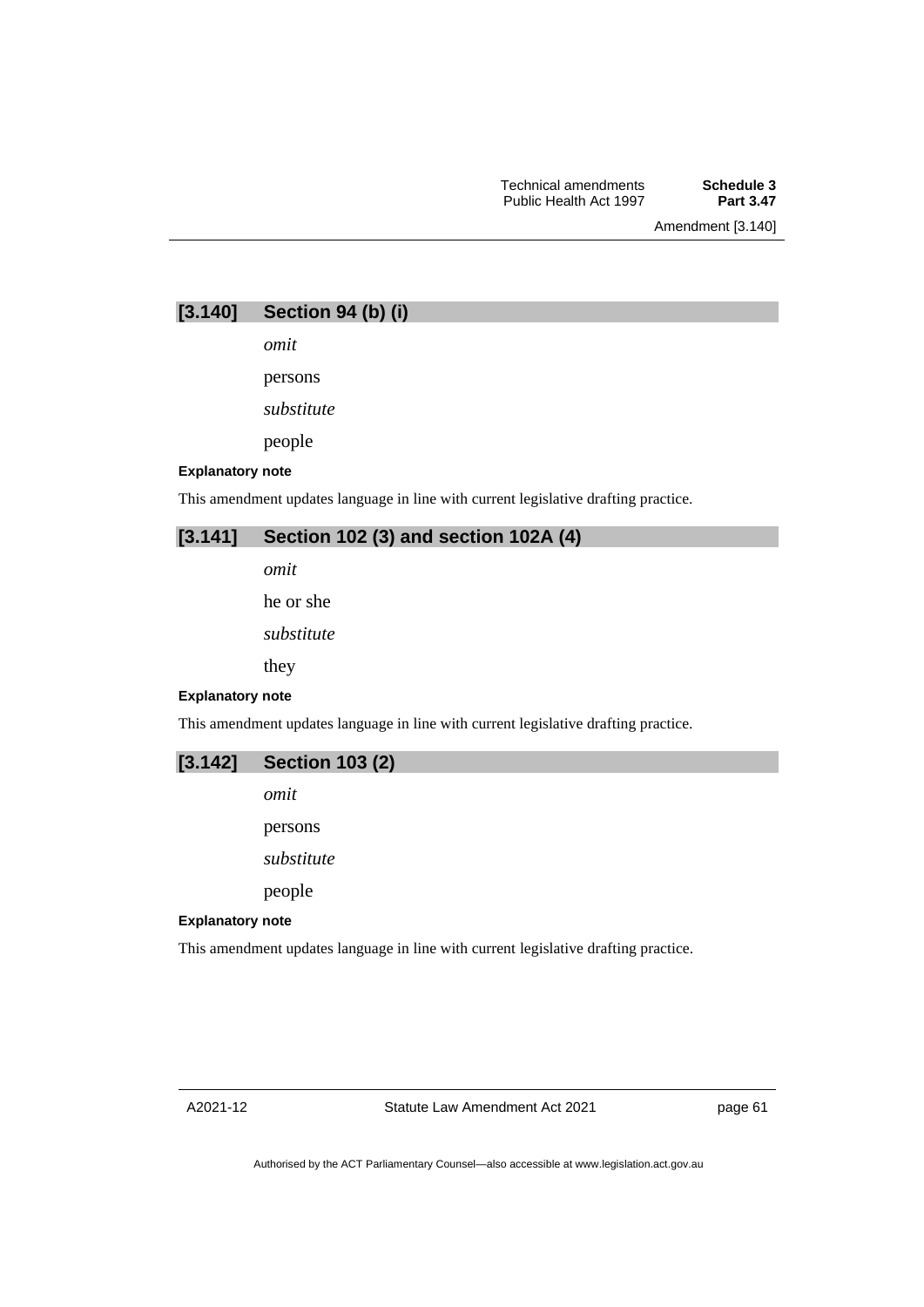**Schedule 3** Technical amendments<br>**Part 3.47** Public Health Act 1997 Public Health Act 1997 Amendment [3.143]

## **[3.143] Section 103 (2) (c)**

*omit*

his or her

*substitute*

the pathologist's

#### **Explanatory note**

This amendment updates language in line with current legislative drafting practice.

## **[3.144] Section 106 heading**

*substitute*

# **106 Notification by affected person—notifiable conditions**

## **Explanatory note**

This amendment updates language in line with current legislative drafting practice.

## **[3.145] Section 106 (4) and (6)**

- *omit*
- his or her
- *substitute*

the officer's

#### **Explanatory note**

This amendment updates language in line with current legislative drafting practice.

page 62 Statute Law Amendment Act 2021

A2021-12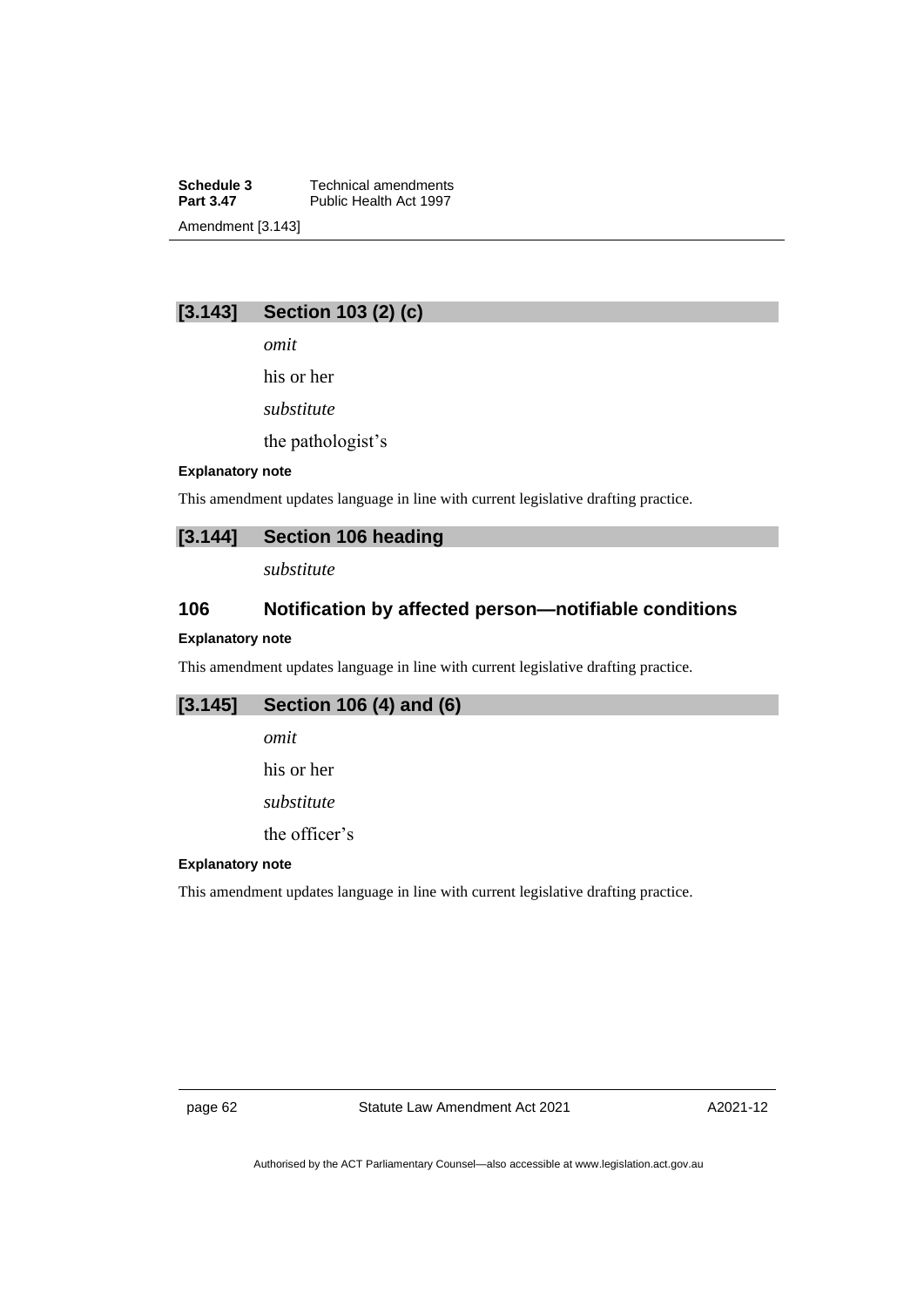**[3.146] Section 108 (3) and (4)**

*omit*

his or her

*substitute*

the contact's

### **Explanatory note**

This amendment updates language in line with current legislative drafting practice.

## **[3.147] Section 110 heading**

*substitute*

## **110 Disclosure of information—person with notifiable condition**

### **Explanatory note**

This amendment updates language in line with current legislative drafting practice.

## **[3.148] Section 113 (1)**

*omit*

he or she

*substitute*

the chief health officer

## **Explanatory note**

This amendment updates language in line with current legislative drafting practice.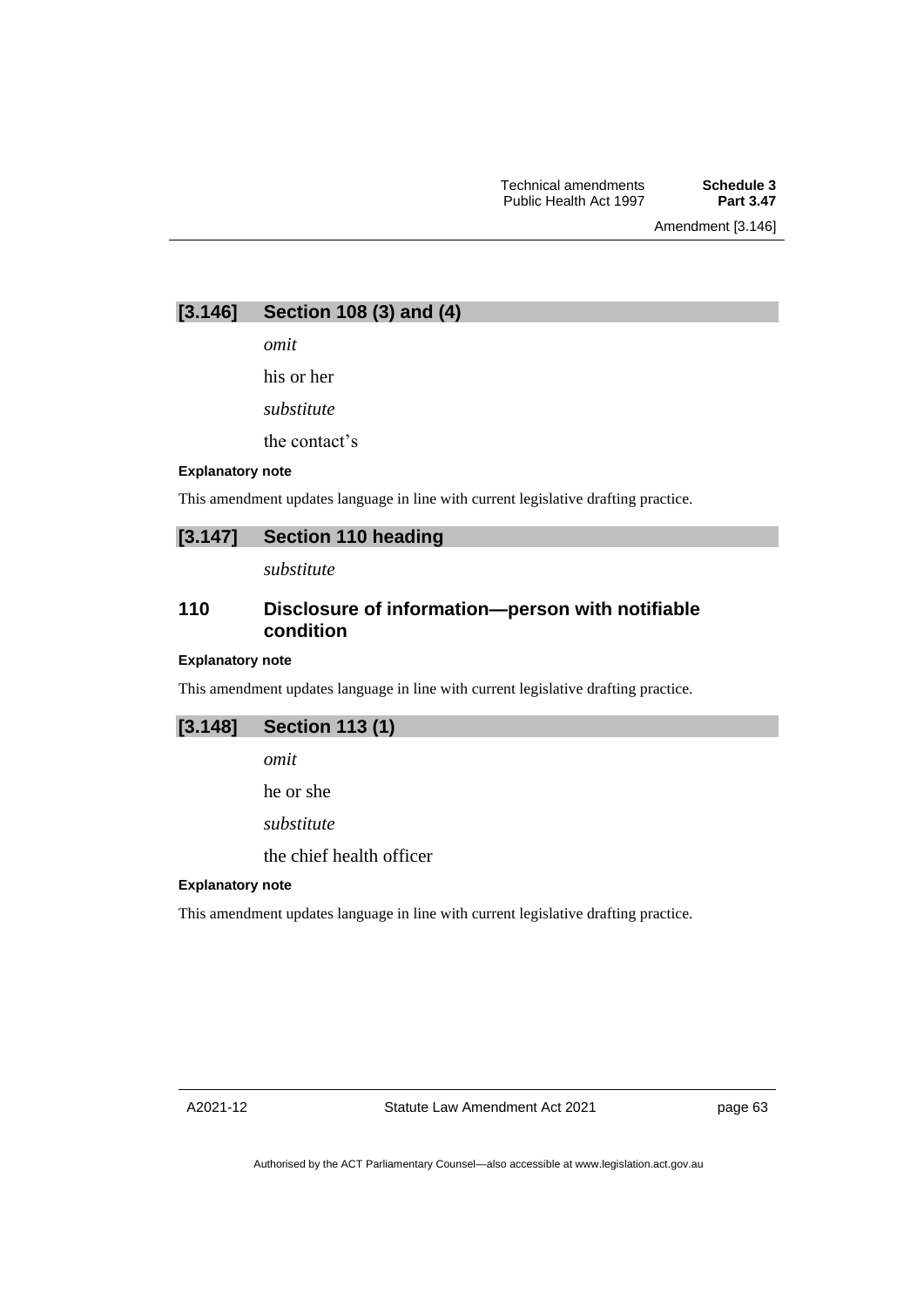**Schedule 3** Technical amendments<br>**Part 3.47** Public Health Act 1997 Public Health Act 1997 Amendment [3.149]

# **[3.149] Section 113 (1) (j)**

*omit*

or persons

## **Explanatory note**

This amendment updates language in line with current legislative drafting practice.



*omit*

persons

*substitute*

people

#### **Explanatory note**

This amendment updates language in line with current legislative drafting practice.

# **[3.151] Section 116 (4)**

*omit*

his or her

*substitute*

the officer's

## **Explanatory note**

This amendment updates language in line with current legislative drafting practice.

page 64 Statute Law Amendment Act 2021

A2021-12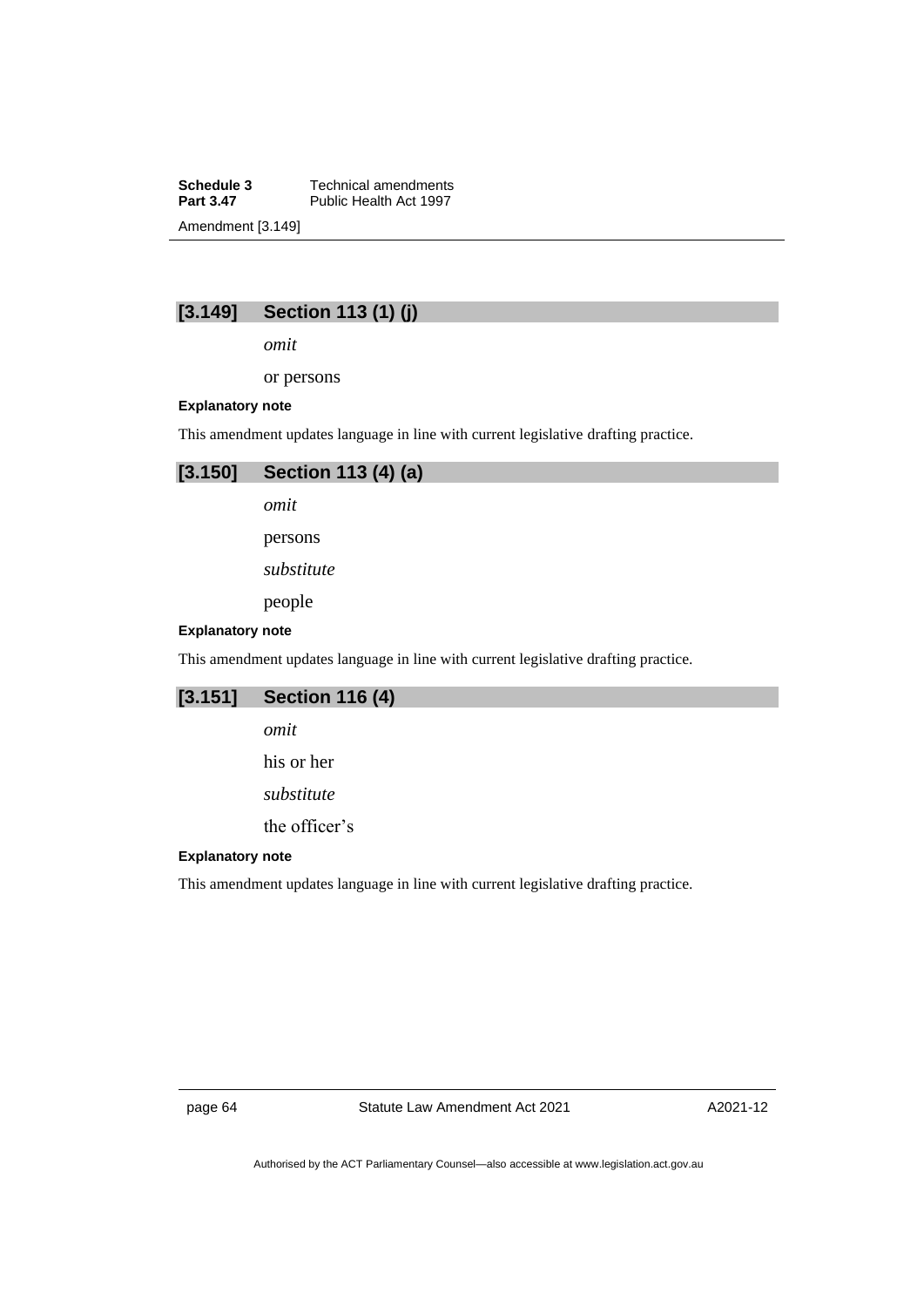Amendment [3.152]

*omit*

he or she

*substitute*

the chief health officer

### **Explanatory note**

This amendment updates language in line with current legislative drafting practice.

# **[3.153] Section 120 (1) (b) and (c)**

*omit*

persons

*substitute*

person

#### **Explanatory note**

This amendment updates language in line with current legislative drafting practice.



*omit*

## **Explanatory note**

This amendment omits a provision that is redundant because approved forms are not used for this Act.

A2021-12

page 65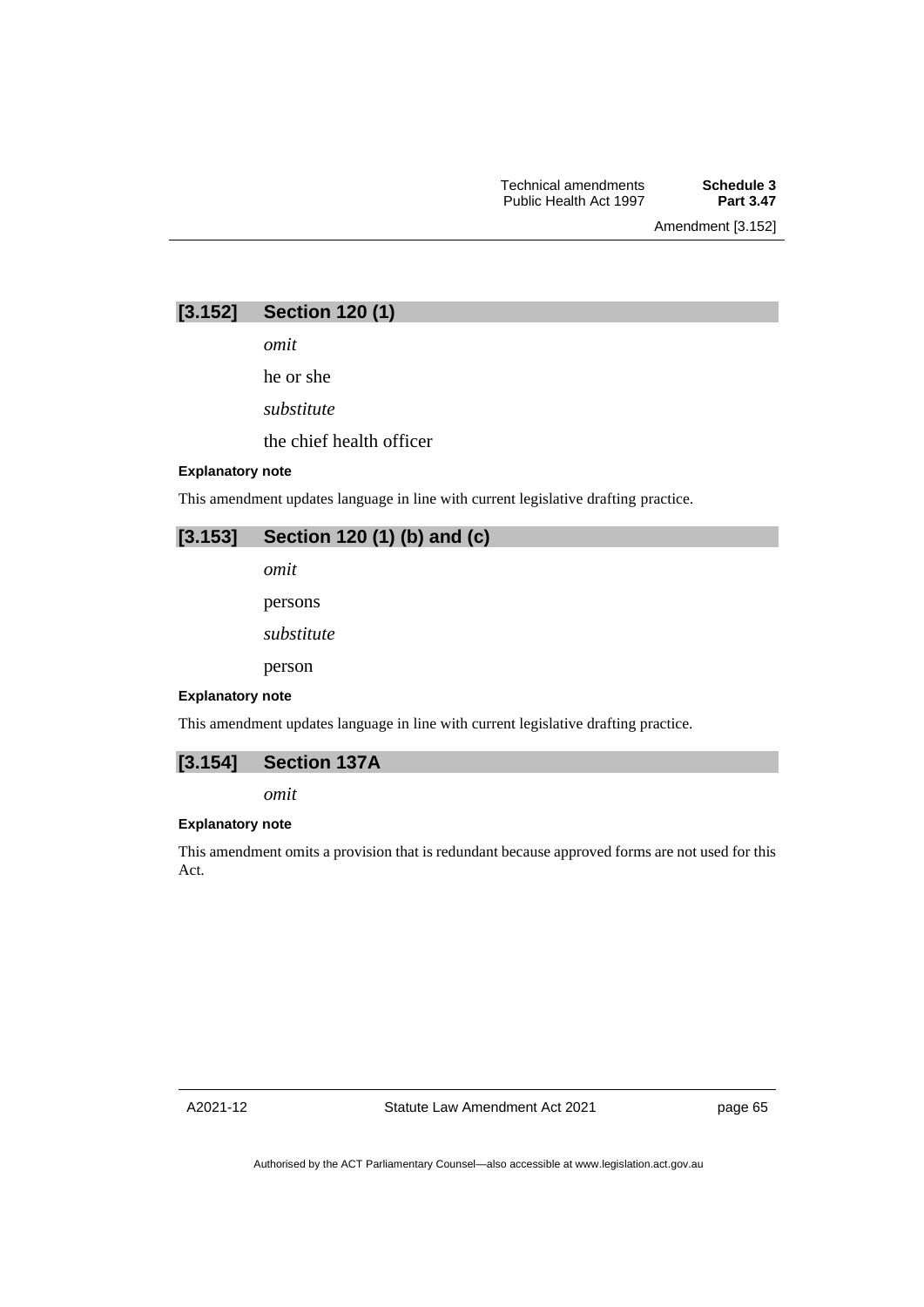**Schedule 3** Technical amendments<br>**Part 3.47** Public Health Act 1997 Public Health Act 1997 Amendment [3.155]

## **[3.155] Further amendments, mentions of** *he or she*

*omit*

he or she

*substitute*

the person

*in*

- section 42A
- section 56A
- section 56T
- section  $77(2)(a)$

## **Explanatory note**

This amendment updates language in line with current legislative drafting practice.

## **[3.156] Further amendments, mentions of** *he or she*

*omit*

he or she

*substitute*

the officer

*in*

- section 59 $(3)$
- $\bullet$  section 60 (4)
- section  $62(3)$
- $\bullet$  section 64 (1)
- $\bullet$  section 65 (4)
- section 69 (1) and (2)
- section  $70(3)$
- section 71 $(1)$  and  $(2)$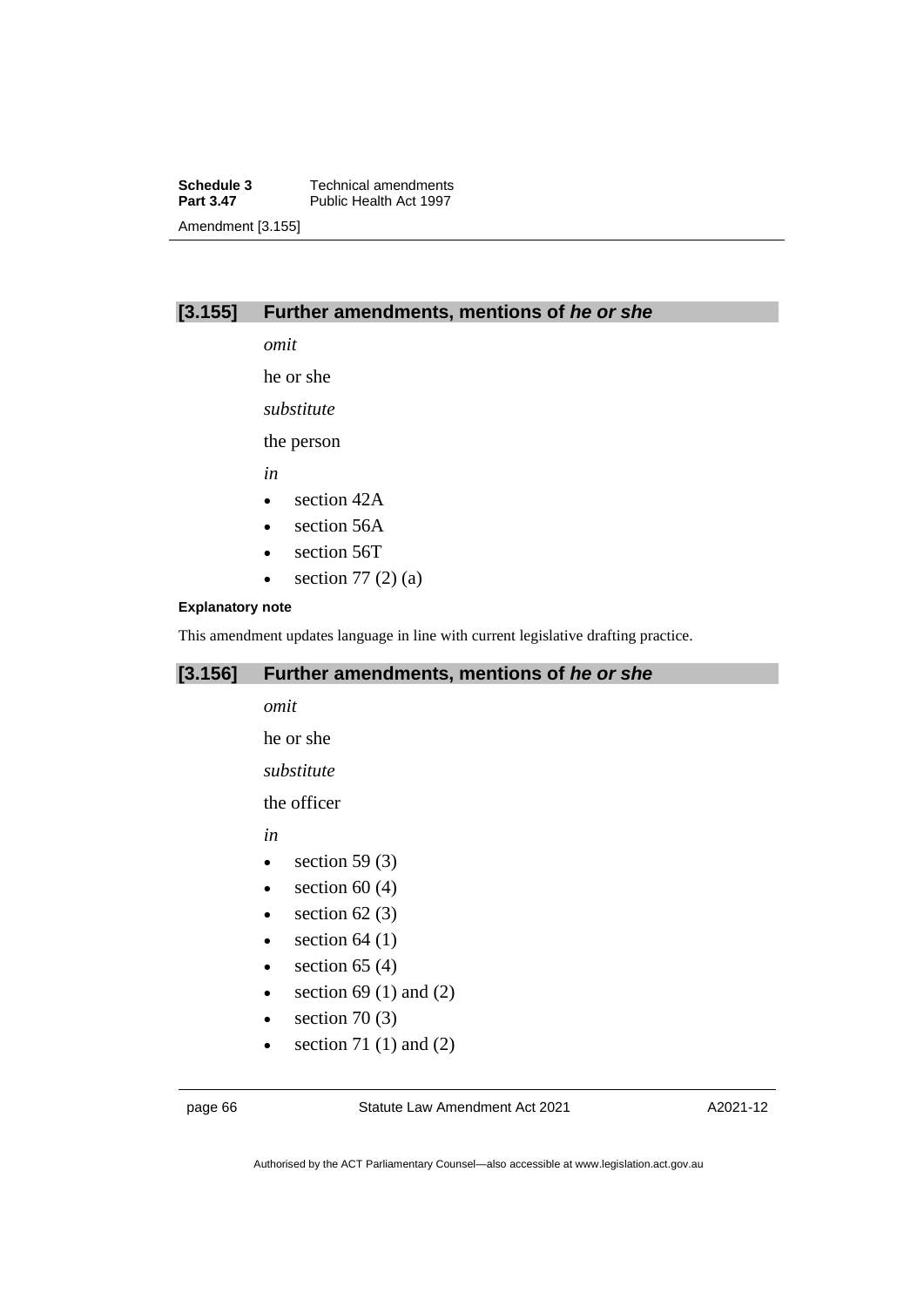Amendment [3.157]

- section  $72(4)$
- section  $76(1)$  and  $(2)$
- section  $115(3)$
- section 116
- $\bullet$  section 117(4)

## **Explanatory note**

This amendment updates language in line with current legislative drafting practice.

# **Part 3.48 Public Health Regulation 2000**

## **[3.157] Section 42 (1), note 1 and section 43 (1), note**

*omit*

### **Explanatory note**

This amendment omits standard notes about approved forms that are redundant because approved forms are not used for the Act.

## **[3.158] Section 44 (1) (b)**

### *omit*

does not properly comply with the approved form, or

## **Explanatory note**

This amendment remakes section 44 (1) (b) to omit a reference to an approved form that is redundant because approved forms are not used for the Act.

# **[3.159] Section 70 (2), note**

*omit*

### **Explanatory note**

This amendment omits a standard note about approved forms that is redundant because approved forms are not used for the Act.

A2021-12

Statute Law Amendment Act 2021

page 67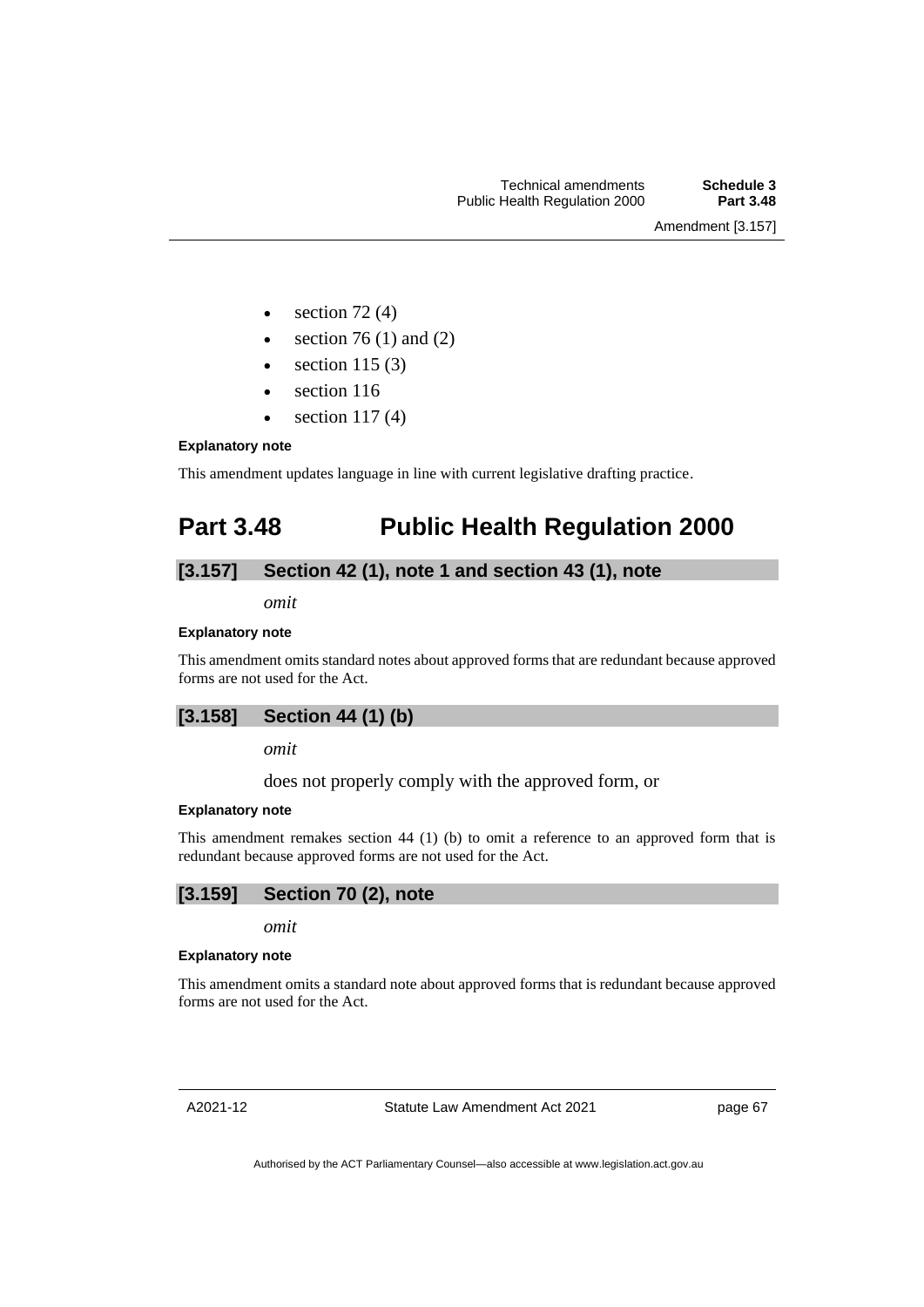**Schedule 3** Technical amendments<br>**Part 3.49** Public Pools Act 2015 Public Pools Act 2015 Amendment [3.160]

# **Part 3.49 Public Pools Act 2015**

## **[3.160] Section 57**

*omit*

### **Explanatory note**

This amendment omits a provision that is redundant because approved forms are not used for this Act.

# **Part 3.50 Rates Act 2004**

## **[3.161] Section 31 (1) etc**

*omit the following notes*

- section 31 (1), note 1
- $\bullet$  section 33 (2), note
- $\bullet$  section 46 (1), note
- $\bullet$  section 61 (2), note
- section 76 (1), notes 2 and 3
- section 77 (1), notes 2 and 3

### **Explanatory note**

This amendment omits standard notes about approved forms that are redundant because approved forms are not used for this Act. The *[Taxation Administration Act](http://www.legislation.act.gov.au/a/1999-4) 1999*, section 139C, which provides that forms may be approved for this Act, is omitted by another amendment.

page 68 Statute Law Amendment Act 2021

A2021-12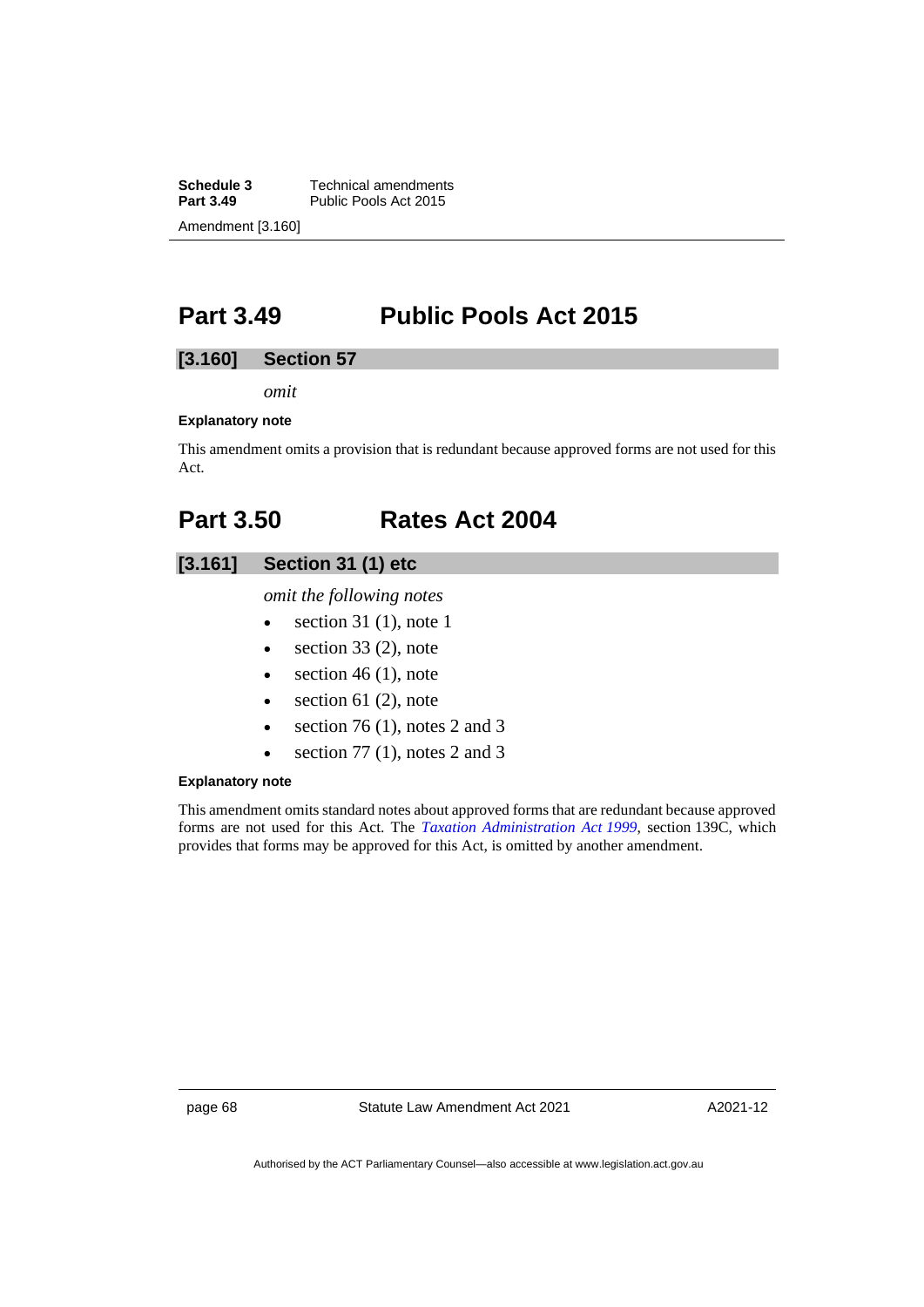Amendment [3.162]

## **Part 3.51 Road Transport (General) Act 1999**

### **[3.162] Section 21A (1), definition of** *infringement notice*

*substitute*

*infringement notice*—see section 24 (6).

#### **Explanatory note**

This amendment corrects a cross-reference.

# **Part 3.52 Royal Commissions Act 1991**

### **[3.163] Section 51**

*omit*

#### **Explanatory note**

This amendment omits a provision that is redundant because approved forms are not used for this Act.

# **Part 3.53 Scaffolding and Lifts Act 1912**

### **[3.164] Section 20**

*omit*

### **Explanatory note**

This amendment omits a provision that is redundant because approved forms are not used for this Act.

Statute Law Amendment Act 2021

page 69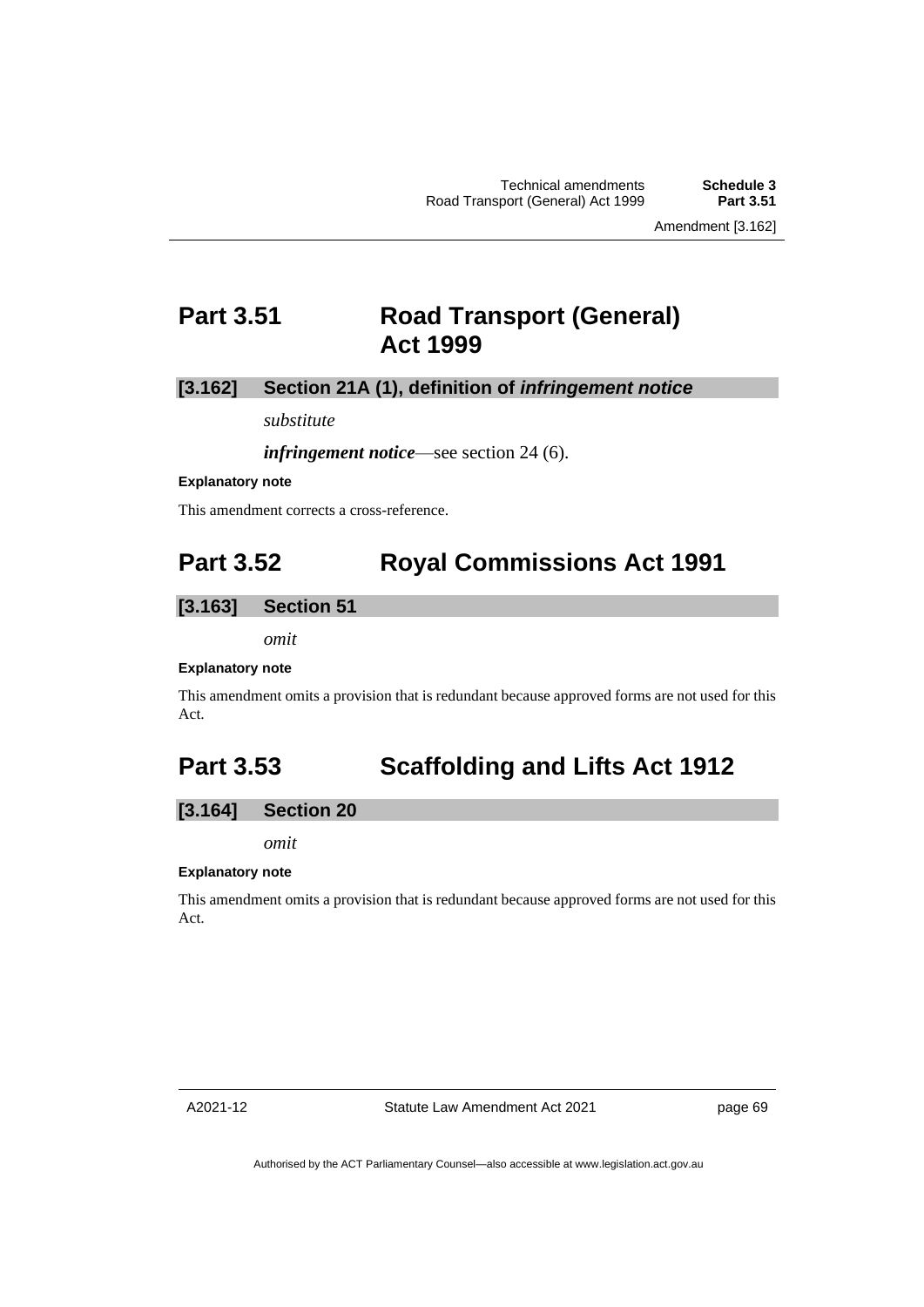## **Part 3.54 Smoke-Free Public Places Act 2003**

### **[3.165] Section 9G (1), note**

*omit*

#### **Explanatory note**

This amendment omits a standard note about approved forms that is redundant because approved forms are not used for this Act.

### **[3.166] Section 21**

*omit*

#### **Explanatory note**

This amendment omits a provision that is redundant because approved forms are not used for this Act.

# **Part 3.55 Spent Convictions Act 2000**

### **[3.167] Section 3 (3), note**

#### *substitute*

*Note* See the *[Discrimination Act 1991](http://www.legislation.act.gov.au/a/1991-81)*, s 7 (1) (k) for discrimination on the ground of irrelevant criminal record. *Irrelevant criminal record* includes a record relating to a spent or an extinguished conviction (see that [Act,](https://legislation.act.gov.au/a/1991-81/) dict).

#### **Explanatory note**

This amendment revises the note to correct a cross-reference and to more precisely reflect the language of the *[Discrimination Act 1991](http://www.legislation.act.gov.au/a/1991-81)*.

page 70 Statute Law Amendment Act 2021

A2021-12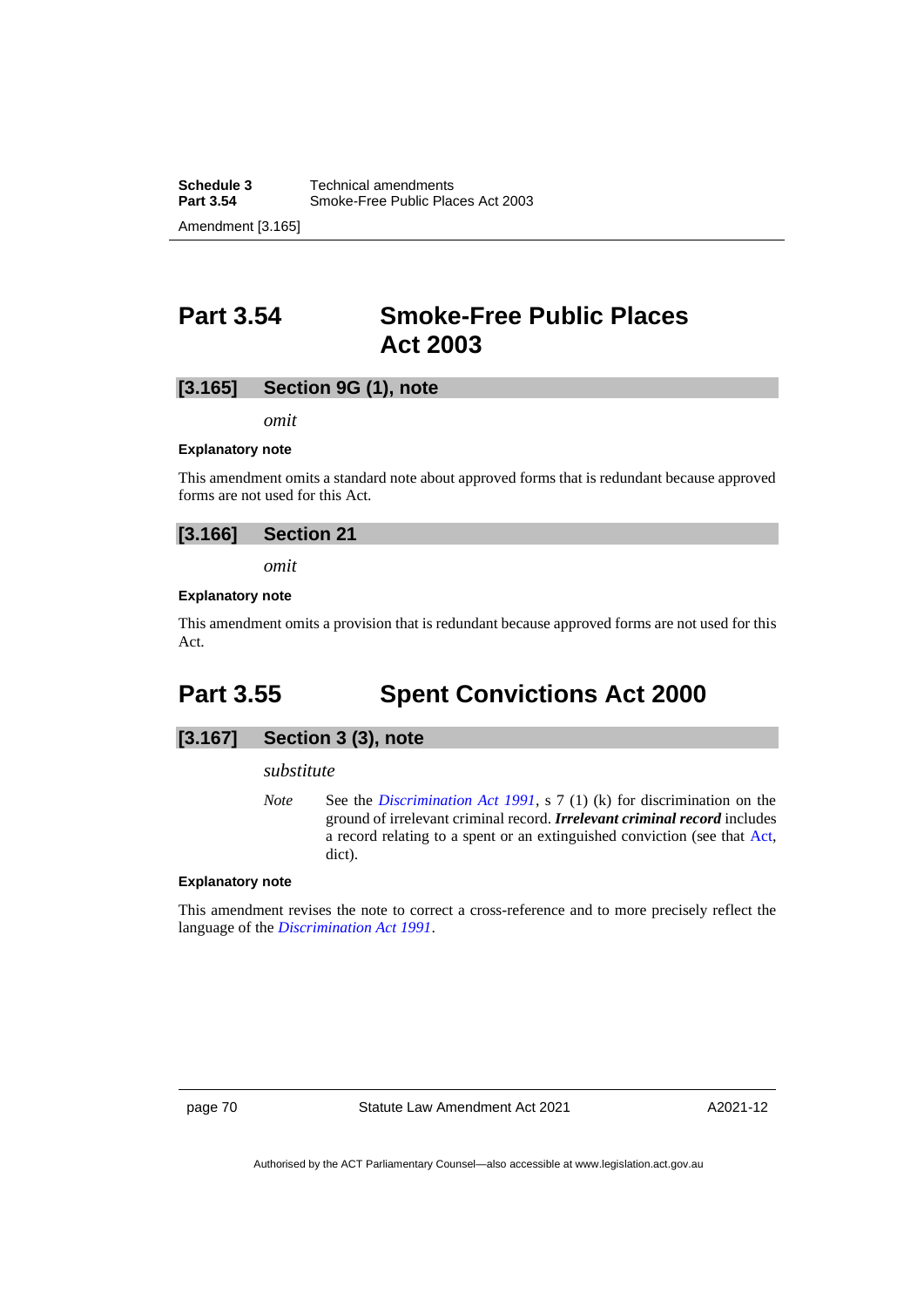Amendment [3.168]

## **Part 3.56 Taxation Administration Act 1999**

### **[3.168] Section 19A (1) etc**

*omit the note in* 

- section  $19A(1)$
- section 39
- section 43 $(3)$
- section  $80(1)$
- section  $90D(2)$
- $\bullet$  section 95 (3)

#### **Explanatory note**

This amendment omits standard notes about approved forms that are redundant because approved forms are not used for this Act.

## **[3.169] Section 139C**

*omit*

#### **Explanatory note**

This amendment omits a provision that is redundant because approved forms are not used for this Act or any other tax law.

# **Part 3.57 Territory Records Act 2002**

## **[3.170] Section 56**

*omit*

#### **Explanatory note**

This amendment omits a provision that is redundant because approved forms are not used for this Act.

A2021-12

Statute Law Amendment Act 2021

page 71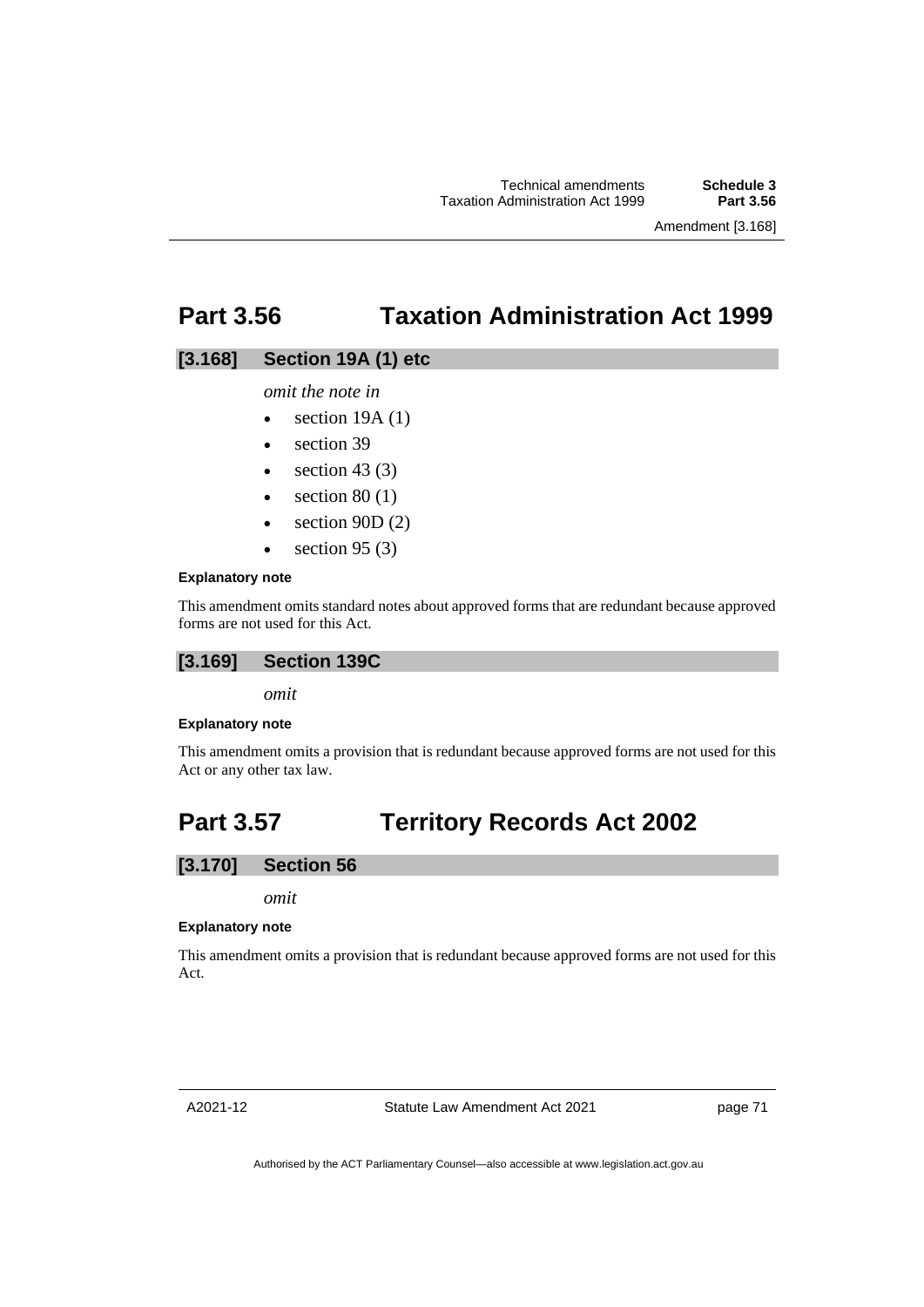# **Part 3.58 Tobacco and Other Smoking Products Act 1927**

## **[3.171] Section 47 (1) etc**

*omit the following notes*

- $\bullet$  section 47 (1), note 2
- section  $47$  (4), note
- $\bullet$  section 47 (6), note 2
- section 51 (1), note 2

#### **Explanatory note**

This amendment omits standard notes about approved forms that are redundant because approved forms are not used for this Act.

### **[3.172] Section 72A**

*omit*

### **Explanatory note**

This amendment omits a provision that is redundant because approved forms are not used for this Act.

# **Part 3.59 Tree Protection Act 2005**

## **[3.173] Section 22 etc**

*omit the following notes*

- section 22, note 1
- section  $32(3)$ , note 1
- section 46 (1), note 1
- section 55  $(1)$ , note 1

page 72 Statute Law Amendment Act 2021

A2021-12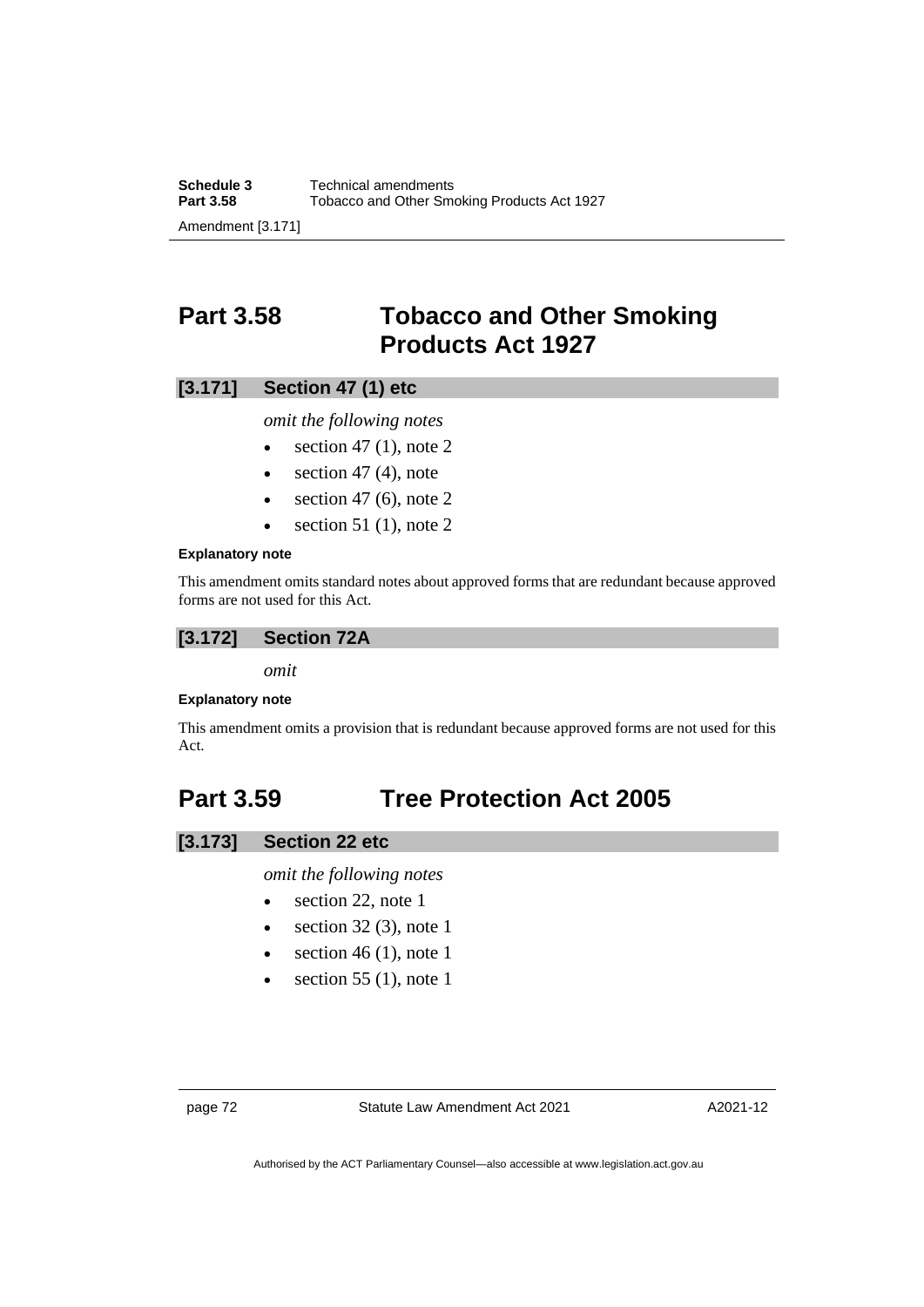- section 66 $(4)$ , note 1
- section  $67$  (1), note 1
- section  $106(3)$ , note

#### **Explanatory note**

This amendment omits standard notes about approved forms that are redundant because approved forms are not used for this Act.

| [3.174] | <b>Section 110</b> |
|---------|--------------------|
|---------|--------------------|

*omit*

### **Explanatory note**

This amendment omits a provision that is redundant because approved forms are not used for this Act.

# **Part 3.60 Utilities Act 2000**

## **[3.175] Section 54M (2), note 1**

*omit*

### **Explanatory note**

This amendment omits a standard note about approved forms that is redundant because approved forms are not used for this Act. The *[Taxation Administration Act](http://www.legislation.act.gov.au/a/1999-4) 1999*, section 139C, which provides that forms may be approved for this Act, is omitted by another amendment.

# **Part 3.61 Utilities (Network Facilities Tax) Act 2006**

## **[3.176] Section 12 (2), note**

*omit*

#### **Explanatory note**

This amendment omits a standard note about approved forms that is redundant because approved forms are not used for this Act. The *[Taxation Administration Act](http://www.legislation.act.gov.au/a/1999-4) 1999*, section 139C, which provides that forms may be approved for this Act, is omitted by another amendment.

A2021-12

Statute Law Amendment Act 2021

page 73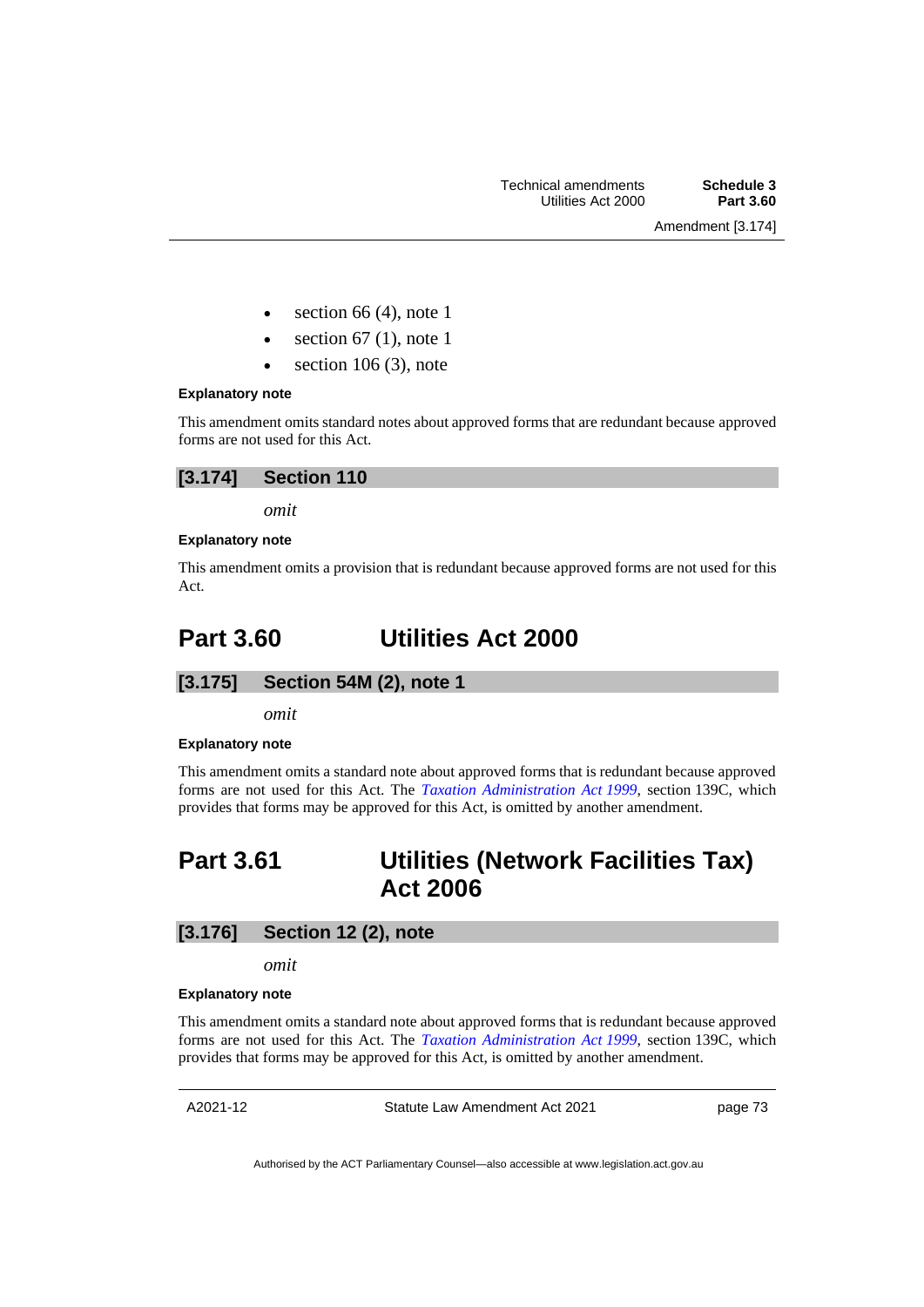**Schedule 3** Technical amendments<br>**Part 3.62** Veterinary Practice Act **Veterinary Practice Act 2018** Amendment [3.177]

# **Part 3.62 Veterinary Practice Act 2018**

## **[3.177] Section 104 (1)**

*omit*

, in writing,

#### **Explanatory note**

This amendment omits words that are redundant because of the [Legislation Act,](http://www.legislation.act.gov.au/a/2001-14) section 206 (1), which requires appointments to be made or evidenced by writing.

## **[3.178] Sections 142 (1), 144 (1) and 145 (1)**

*omit*

, in writing,

#### **Explanatory note**

This amendment omits words that are redundant because of the [Legislation Act,](http://www.legislation.act.gov.au/a/2001-14) section 42 (2), which requires disallowable instruments to be in writing.

## **Part 3.63 Waste Management and Resource Recovery Act 2016**

### **[3.179] Section 19 (2) etc**

#### *omit the following notes*

- $\bullet$  section 19 (2), note 2
- $\bullet$  section 31 (2), note 2
- section  $64K(1)$ , note 1
- section 64O (1), note 1
- section  $64V(2)$ , note
- section  $65$  (1), note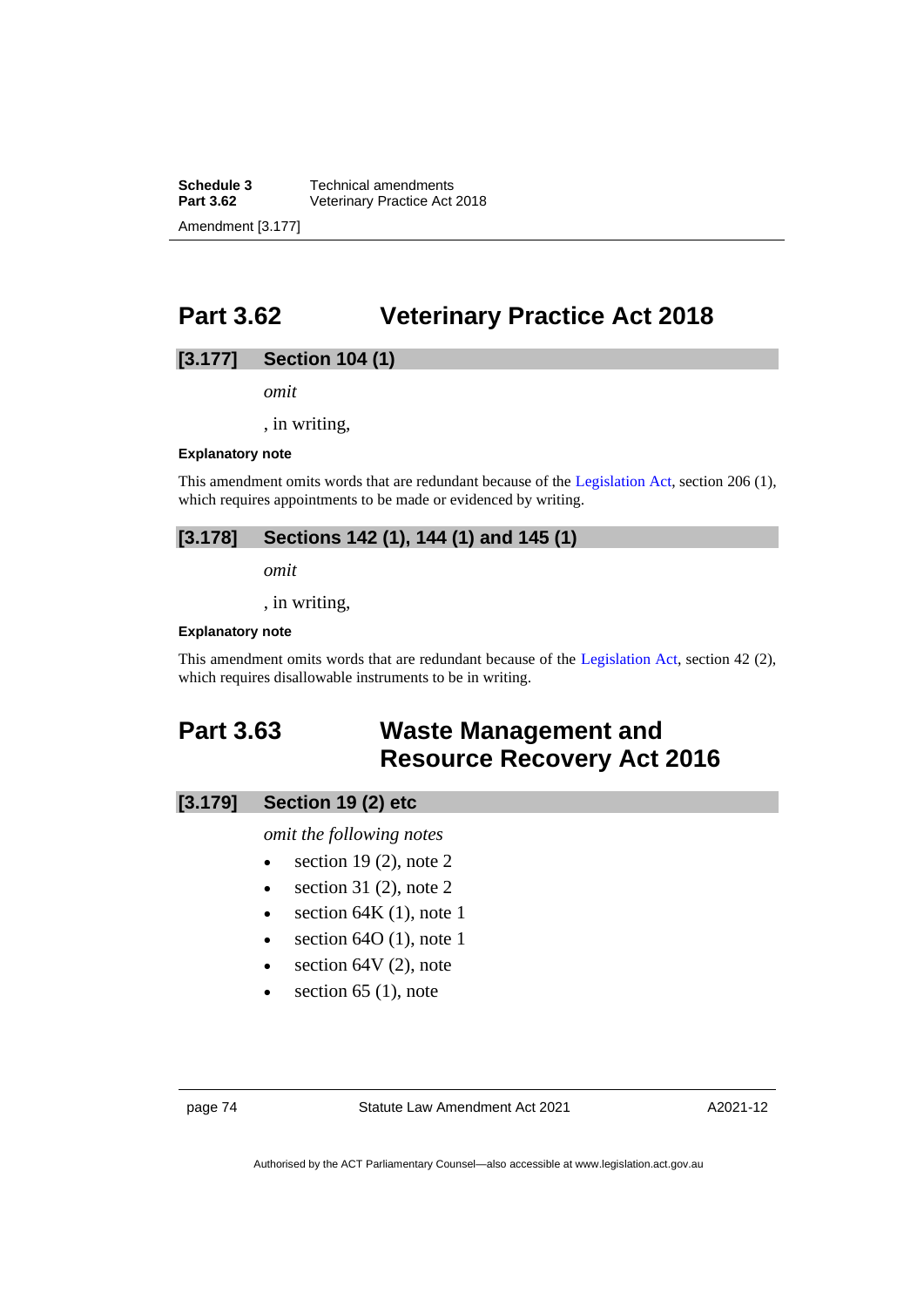Amendment [3.180]

- section 67 (1), note 1
- $\bullet$  section 96 (4), note
- $\bullet$  section 115 (2), note

#### **Explanatory note**

This amendment omits standard notes about approved forms that are redundant because approved forms are not used for this Act.

*omit*

### **Explanatory note**

This amendment omits a provision that is redundant because approved forms are not used for this Act.

# **Part 3.64 Water and Sewerage Act 2000**



*omit the following notes*

- section  $8(3)$ , note
- $\bullet$  section 8 (5), note
- $\bullet$  section 9A (1), note
- section  $9A(3)$ , note 1
- $\bullet$  section 16 (4), note
- section 16 (8), definition of *minor works notice*, note

#### **Explanatory note**

This amendment omits standard notes about approved forms that are redundant because approved forms are not used for this Act.

page 75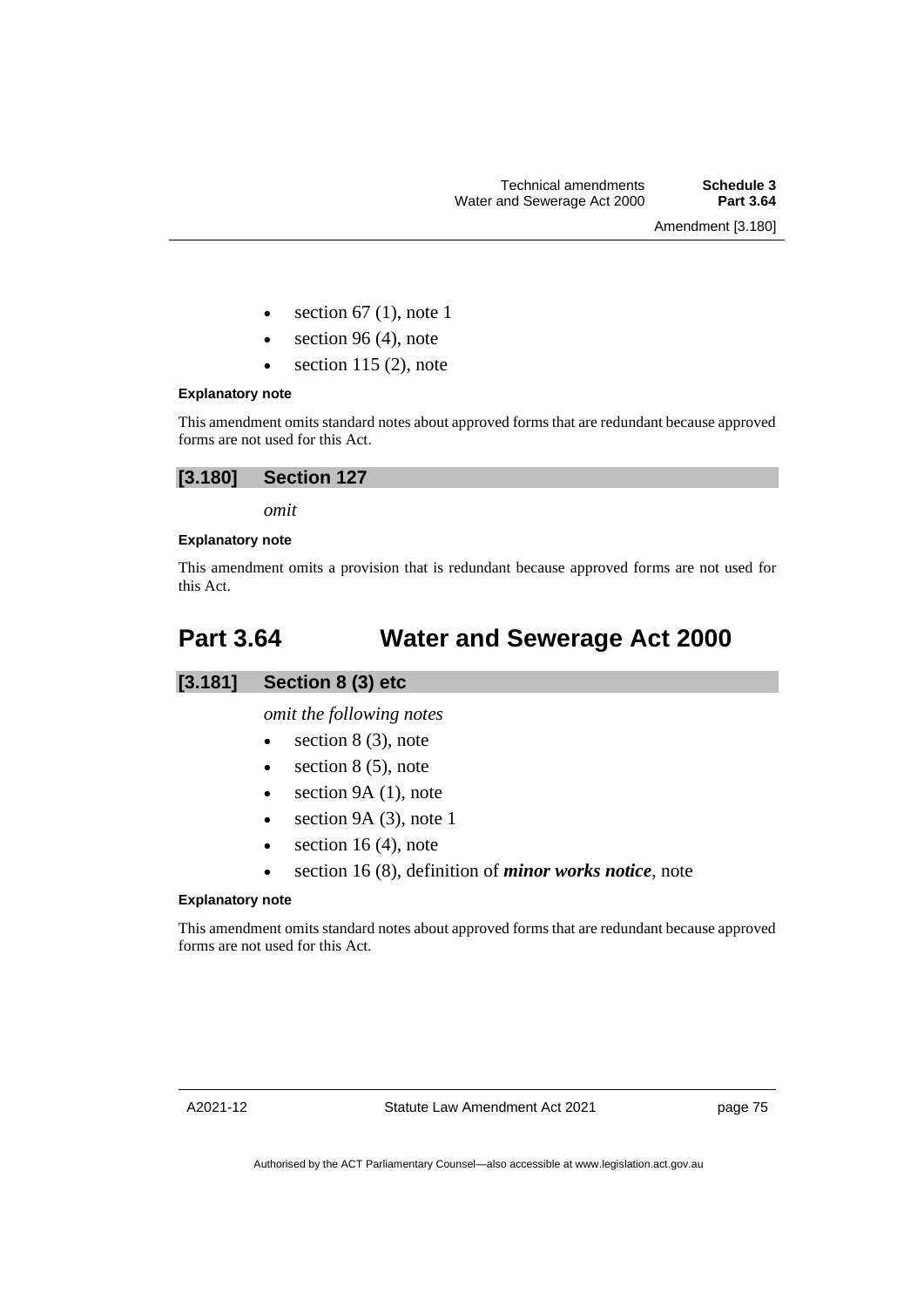**Schedule 3** Technical amendments<br>**Part 3.65** Water Resources Act 20 **Water Resources Act 2007** Amendment [3.182]

## **[3.182] Section 48**

*omit*

### **Explanatory note**

This amendment omits a provision that is redundant because approved forms are not used for this Act.

# **Part 3.65 Water Resources Act 2007**

## **[3.183] Section 20 (1) etc**

*omit note 1 in* 

- section  $20(1)$
- section  $29(1)$
- section  $34(1)$
- section  $38(1)$
- $\bullet$  section 43 (1)
- section  $48(1)$
- section  $53(1)$

#### **Explanatory note**

This amendment omits standard notes about approved forms that are redundant because approved forms are not used for this Act.



*omit*

#### **Explanatory note**

This amendment omits a provision that is redundant because approved forms are not used for this Act.

page 76 Statute Law Amendment Act 2021

A2021-12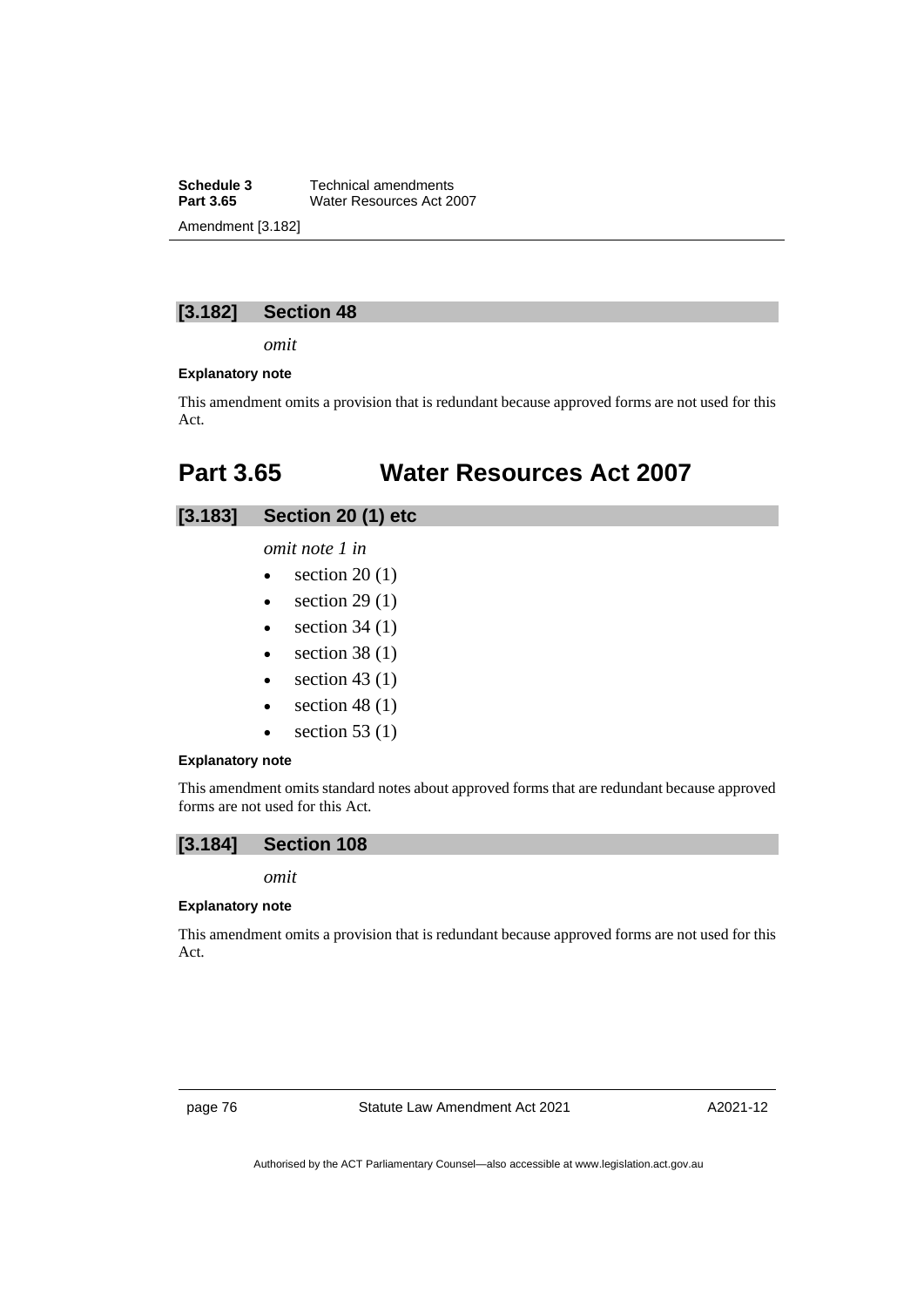Technical amendments **Schedule 3 Workplace Privacy Act 2011** 

Amendment [3.185]

# **Part 3.66 Workplace Privacy Act 2011**

### **[3.185] Section 46**

*omit*

#### **Explanatory note**

This amendment omits a provision that is redundant because approved forms are not used for this Act.

A2021-12

Statute Law Amendment Act 2021

page 77